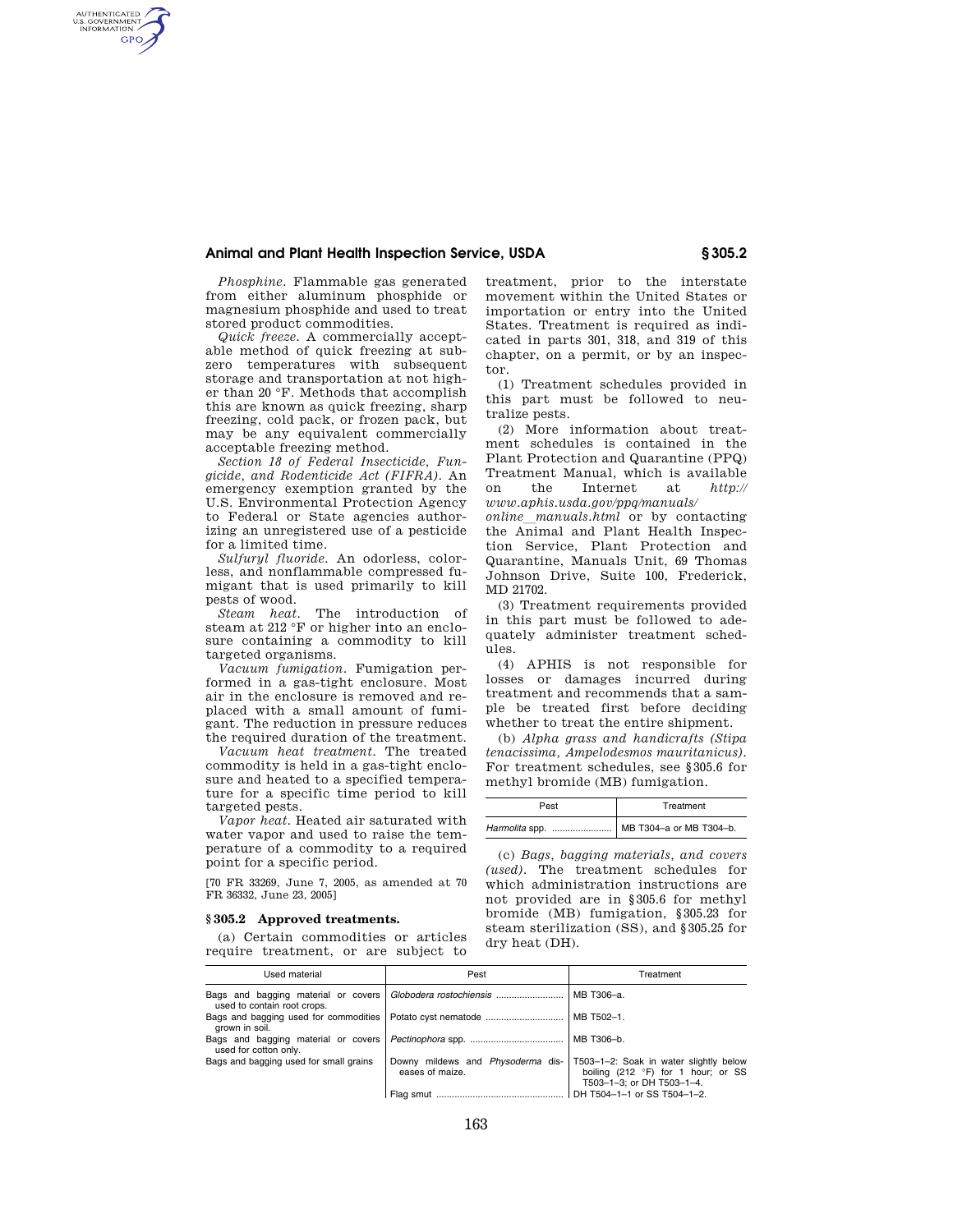Corn-related diseases (precautionary treatment).

### **§ 305.2 7 CFR Ch. III (1–1–10 Edition)**

| Used material                                                                        | Pest                                                 | Treatment                                                                                                 |  |
|--------------------------------------------------------------------------------------|------------------------------------------------------|-----------------------------------------------------------------------------------------------------------|--|
| Bags and bagging material or covers<br>Covers used for commodities grown in<br>soil. | Trogoderma granarium                                 | MB T306-c-1 or MB T306-c-2.<br>MB T306-d-1 or MB T306-d-2.<br>MB T502-2.                                  |  |
| Covers used for small grains                                                         | Downy mildews and Physoderma dis-<br>eases of maize. | T503-2-2: Soak in water slightly below<br>boiling (212 °F) for 1 hour; or SS<br>T503-2-3: or DH T503-2-4. |  |
|                                                                                      |                                                      | DH T504-2-1 or SS T504-2-2.                                                                               |  |

(d) *Broomcorn and broomcorn articles.*  The treatment schedules for which administration instructions are not provided are in §305.6 for methyl bromide (MB) fumigation and §305.23 for steam sterilization (SS).

Pest **Treatment** 

T566–1 (broomcorn) and T566–2

| Pest                       | Treatment                     |
|----------------------------|-------------------------------|
| Ostrinia nubilalis, ticks, | MB T309-a or MB T309-b-1or MB |
| and saw flies.             | T309-b-2 or SS T309-c.        |

(e) *Cotton and cotton products.* The treatment schedules for which administration instructions are not provided are in §305.6 for methyl bromide (MB) fumigation and §305.7 for phosphine (PH).

| (precautionary treat-<br>ment).                                                                                                                                                                             | (broomcorn articles): Completely<br>(PH).<br>submerge in hot water at 102 °F. | rannsaoron anu yooo. Ior phosphine                                                                                                                                                                                                                                                        |  |
|-------------------------------------------------------------------------------------------------------------------------------------------------------------------------------------------------------------|-------------------------------------------------------------------------------|-------------------------------------------------------------------------------------------------------------------------------------------------------------------------------------------------------------------------------------------------------------------------------------------|--|
| Material                                                                                                                                                                                                    | Pest                                                                          | Treatment                                                                                                                                                                                                                                                                                 |  |
| Baled lint, linters, waste, piece goods,<br>gin trash.                                                                                                                                                      |                                                                               | MB T301-a-3.<br>MB T301-b-1-1 or MB T301-b-1-2.                                                                                                                                                                                                                                           |  |
| Cottonseed (samples and bulk)                                                                                                                                                                               |                                                                               | T301-a-7: (1) Delint the cottonseed by<br>applying sufficient heat (145 °F) or acid<br>or both; or (2) raise the temperature of<br>the delinted seed during the subse-<br>quent drying process to 145 °F for no<br>less than 45 seconds or at least 140 °F<br>for no less than 8 minutes. |  |
| Cottonseed, cottonseed products, or<br>samples.                                                                                                                                                             |                                                                               | MB T301-b-2.                                                                                                                                                                                                                                                                              |  |
| Cotton and cotton products<br>Cotton and cotton products<br>Lint, linters, cottonseed, cottonseed<br>hulls, gin trash, waste, cottonseed<br>meal, or other baled or bulk commod-<br>ities (except samples). |                                                                               | MB T301-b-3.<br>MB T301-c.<br>MB T301-d-1-1 or PH T301-d-1-2.<br>MB T301-a-1-1 or MB T301-a-1-2.                                                                                                                                                                                          |  |
| Lint, linters, and cottonseed (bulk,<br>sacked, or packaged cottonseed, lint<br>or linters, cottonseed hulls, gin trash,<br>and all other baled or bulk cotton<br>commodities).                             |                                                                               | PH T301-a-6.                                                                                                                                                                                                                                                                              |  |
| Lint (except baled lint or linters), cotton-<br>seed (except packaged cottonseed),<br>cottonseed hulls, gin trash, waste,<br>cottonseed meal, or other baled or<br>bulk commodities (excluding samples).    |                                                                               | MB T301-a-2.                                                                                                                                                                                                                                                                              |  |
| Samples of cotton and cotton products                                                                                                                                                                       |                                                                               | MB T301-a-4.<br>MB T301-a-5-1 or MB T301-a-5-2.                                                                                                                                                                                                                                           |  |

(f) *Cut flowers and greenery.* The treatment schedules for which administration instructions are not provided are in §305.6 for methyl bromide (MB) fumigation.

| Pest                                                                                        | Treatment  |
|---------------------------------------------------------------------------------------------|------------|
| External feeders, leafminers, hitchhikers (ex-<br>cept for snails and slugs), surface pests | MB T305-a. |

| Pest | Treatment  |
|------|------------|
|      | MB T305-b. |
|      | MB T305-c. |

(g) *Equipment.* The treatment schedules for which administration instructions are not provided are in §305.6 for methyl bromide (MB) fumigation,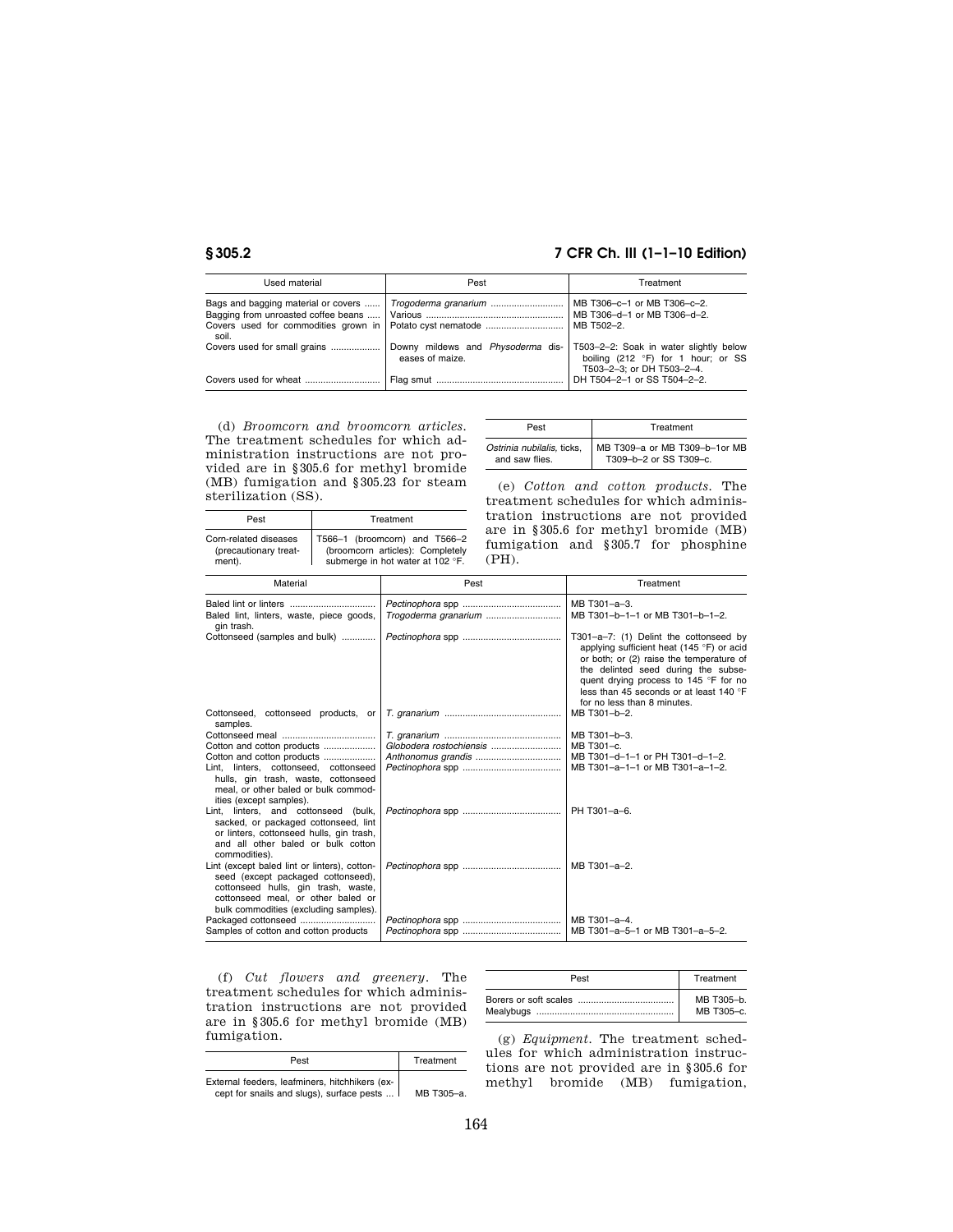§305.9 for aerosol, and §305.23 for steam sterilization (SS).

| Article                                                    | Pest                                                                                                         | Treatment                                                                                                                                    |  |
|------------------------------------------------------------|--------------------------------------------------------------------------------------------------------------|----------------------------------------------------------------------------------------------------------------------------------------------|--|
|                                                            |                                                                                                              | T409-a: Contact PPQ Regional Director<br>for specific instructions.                                                                          |  |
|                                                            | Hitchhiker<br>(other<br>than<br>$T_{\rm c}$<br>pests<br>granarium, fruit flies, and soft-bodied<br>insects). | Aerosol T409-b.                                                                                                                              |  |
|                                                            | Globodera rostochiensis and G. pallida                                                                       | T406-c, steam cleaning: Steam at high<br>pressure until all soil is removed.<br>Treated surfaces must be thoroughly<br>wet and heated.       |  |
| Construction equipment with cabs                           |                                                                                                              | MB T406-b.                                                                                                                                   |  |
| Construction equipment without cabs                        | G. rostochiensis and G. pallida                                                                              | SS T-406d.<br>MB T406-b.                                                                                                                     |  |
|                                                            |                                                                                                              | MB T506-1.                                                                                                                                   |  |
| processing<br>Field<br>equipment<br>and<br>(Saccharum).    | albilineans<br>Xanthomonas<br>X.<br>and<br>vasculorum.                                                       | T514-4: Remove all debris and soil from<br>equipment with water at high pressure<br>(300 pounds per square inch min-<br>imum) or with steam. |  |
| Mechanical cotton pickers and other cot-<br>ton equipment. |                                                                                                              | MB T407.                                                                                                                                     |  |
| Used farm equipment with cabs                              | G. rostochiensis and G. pallida                                                                              | T406-c, steam cleaning: Steam at high<br>pressure until all soil is removed.<br>Treated surfaces must be thoroughly<br>wet and heated.       |  |
| Used farm equipment without cabs                           | G. rostochiensis and G. pallida                                                                              | SS T-406d.                                                                                                                                   |  |
|                                                            | G. rostochiensis and G. pallida                                                                              | SS T-406d.                                                                                                                                   |  |

(h) *Fruits and vegetables.* (1) Treatment of fruits and vegetables from foreign localities by irradiation in accordance with §305.31 may be substituted for other approved treatments for any of the pests listed in §305.31(a). Treatment of fruits and vegetables from Hawaii, Puerto Rico, and the U.S. Virgin Islands by irradiation at the minimum doses listed in §305.31(a) and in accordance with §305.34 may be substituted for other approved treatments for any of the pests listed in §305.31(a).

(2) The treatment schedules for which administration instructions are not provided are in §305.6 for methyl

 $\overline{a}$ 

bromide (MB) fumigation, §305.10(a) for methyl bromide fumigation and cold treatment (MB&CT), §305.10(b) for cold treatment and methyl bromide fumigation (CT&MB), §305.11 for miscellaneous chemical treatments (CMisc.), §305.16 for cold treatment (CT), §305.18 for quick freeze, §305.21 for hot water dip (HWD), §305.22 for hot water immersion (HWI), §305.24 for vapor heat (VH), §305.27 for forced hot air (FHA), §305.29 for vacuum heat (VCH), §§305.31 through 305.34 for irradiation (IR), and §305.42 for miscellaneous (Misc.).

(i) *Treatment for shipments from foreign localities.* 

|     | Location | Commodity                                                                                                                                                     | Pest                                                                       | Treatment schedule              |
|-----|----------|---------------------------------------------------------------------------------------------------------------------------------------------------------------|----------------------------------------------------------------------------|---------------------------------|
| All |          | All imported fruits and vegeta-<br>bles.                                                                                                                      |                                                                            | Quick freeze T110.              |
|     |          | All imported fruits and vegeta-<br>bles approved for treatment<br>with methyl bromide under<br>the Federal Insecticide,<br>Fungicide, and Rodenticide<br>Act. | Hitchhiker pests or surface<br>pests, except mealybugs.                    | MB T104-a-1.                    |
|     |          |                                                                                                                                                               | Mealybugs                                                                  | MB T104-a-2.                    |
|     |          |                                                                                                                                                               |                                                                            | Quick freeze T110.              |
|     |          | Acorns, chestnuts (see<br>§ 319.56-11 of this chapter).                                                                                                       | Cydia splendana and Curculio<br>spp                                        | MB T101-t-1 or MB T101-u-<br>1. |
|     |          |                                                                                                                                                               | External feeders such as<br>Noctuidae spp., Thrips<br>spp., Copitarsia spp | MB T101-d-1.                    |
|     |          | <b>Beet</b>                                                                                                                                                   | Internal feeders                                                           | MB T101-g-1.                    |
|     |          | <b>Beet</b>                                                                                                                                                   | External feeders    MB T101-q-1-1.                                         |                                 |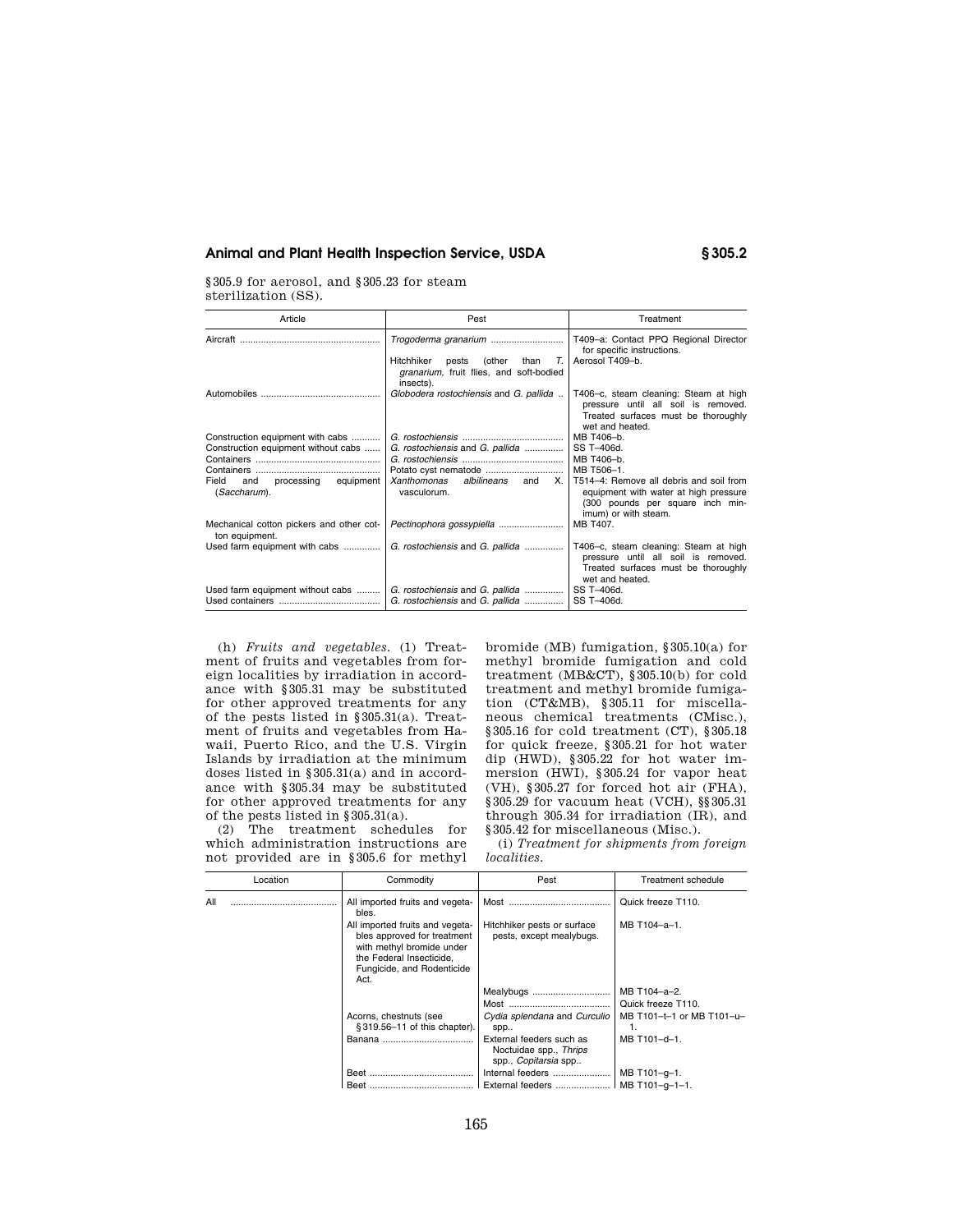| Location | Commodity                                                         | Pest                                                                             | Treatment schedule                                    |
|----------|-------------------------------------------------------------------|----------------------------------------------------------------------------------|-------------------------------------------------------|
|          | Blackberry                                                        | External feeders such as<br>Noctuidae spp., Thrips                               | MB T101-h-1.                                          |
|          |                                                                   | spp., Copitarsia spp.,<br>Pentatomidae spp., and<br>Tarsonemus spp               |                                                       |
|          | Broccoli (includes Chinese<br>and rapini).                        | External feeders and<br>leafminers.                                              | MB T101-n-2.                                          |
|          | Brussel sprouts                                                   | External feeders and<br>leafminers.                                              | MB T101-n-2.                                          |
|          | Cabbage (European and Chi-<br>nese).                              | External feeders                                                                 | MB T101-j-1.                                          |
|          | Cabbage (bok choy, napa,<br>Chinese mustard).                     | External feeders and<br>leafminers.                                              | MB T101-n-2.                                          |
|          | Cantaloupe                                                        | External feeders                                                                 | MB T101-k-1.                                          |
|          |                                                                   | External feeders                                                                 | MB T101-l-1.                                          |
|          |                                                                   | Internal feeders                                                                 | MB T101-m-1.                                          |
|          | Cauliflower                                                       | External feeders and<br>leafminers.                                              | MB T101-n-2.                                          |
|          | Celeriac (celery root)                                            | External feeders                                                                 | MB T101-n-1.                                          |
|          | Celery (above ground parts)                                       | External feeders                                                                 | MB T101-0-1.                                          |
|          | Chayote (fruit only)                                              | External feeders                                                                 | MB T101-p-1.                                          |
|          |                                                                   | Insects other than fruit flies                                                   | MB T101-r-1.                                          |
|          |                                                                   | Rhagoletis indifferens and<br>Cydia pomonella.                                   | MB T101-s-1.                                          |
|          | Chicory (above ground parts)                                      | External feeders                                                                 | MB T101-y-1.                                          |
|          | Chicory root                                                      | External feeders                                                                 | MB T101-n-1.                                          |
|          |                                                                   | External feeders                                                                 | MB T101-x-1.                                          |
|          | Corn-on-the-cob                                                   | Ostrinia nubilalis                                                               | MB T101-x-1-1.                                        |
|          | Cucumber                                                          | External feeders                                                                 | MB T101-y-1.                                          |
|          | Dasheen                                                           | External feeders                                                                 | MB T101-z-1.                                          |
|          | Dasheen                                                           | Internal feeders                                                                 | MB T101-a-2.                                          |
|          | Durian and other large fruits<br>such as breadfruit.              | External feeders                                                                 | Misc. T102-c.                                         |
|          |                                                                   | External feeders                                                                 | MB T101-b-2.                                          |
|          | Fava bean (dried)                                                 | Bruchidae                                                                        | MB T101-c-2.                                          |
|          |                                                                   |                                                                                  | MB T101-d-2.                                          |
|          |                                                                   | Brachycerus spp. and<br>Dyspessa ulula.                                          | MB T101-e-2.                                          |
|          | Ginger (rhizome)                                                  | Internal feeders                                                                 | MB T101-f-2.                                          |
|          | Ginger (rhizome)                                                  | External feeders                                                                 | MB T101-g-2.                                          |
|          | Grapefruit and other citrus                                       | Aleurocanthus woglumi                                                            | MB T101-j-2.                                          |
|          | Herbs and spices (dried)                                          | Various stored product pests,<br>except khapra beetle.                           | MB T101-n-2-1-1.                                      |
|          | Herbs, fresh (includes all<br>fresh plant parts except<br>seeds). | External feeders and<br>leafminers                                               |                                                       |
|          |                                                                   | External feeders, Nysius<br>huttoni.                                             | MB T101-m-2.                                          |
|          |                                                                   | Internal feeders                                                                 | MB T101-q-2.                                          |
|          | Lentils (dried)                                                   | Bruchidae                                                                        | MB T101-e-1.                                          |
|          |                                                                   | Mealybugs (Pseudococcidae)                                                       | MB T101-b-1-1.                                        |
|          |                                                                   | Mealybugs and other surface<br>pests.                                            | HWI T102-e.                                           |
|          | Melon (including honeydew,<br>muskmelon, and water-               | External feeders such as<br>Noctuidae spp., Thrips                               | MB T101-o-2.                                          |
|          | melon).                                                           | spp., <i>Copitarsia</i> spp<br>Internal feeders and<br>leafminers.               | MB T101-q-2.                                          |
|          |                                                                   | Cercospora mamaonis and<br>Phomopis carica-papayae.                              | T561: Dip in hot water at<br>120.2 °F for 20 minutes. |
|          |                                                                   | Internal feeders                                                                 | MB T101-g-1.                                          |
|          | Peas (dried)                                                      | Bruchidae                                                                        | MB T101-e-1.                                          |
|          | Pecans and hickory nuts                                           | Curculio carvae                                                                  | CT T107-g.                                            |
|          |                                                                   | Internal pests (except fruit<br>flies) and external pests<br>(except mealybugs). | MB T101-a-3.                                          |
|          | Pineapple                                                         | Internal feeders                                                                 | MB T101-r-2                                           |
|          | Plantain                                                          | External feeders such as<br>Noctuidae spp., Thrips<br>spp., Copitarsia spp       | MB T101-t-2.                                          |
|          | Potato (white or Irish)                                           | Graphognathus spp.                                                               | MB T101-u-2.                                          |
|          | Potato (white or Irish)                                           | Ostrinia nubilalis,<br>Phthorimaea operculella.                                  | MB T101-v-2.                                          |
|          |                                                                   |                                                                                  | MB T101-e-1.                                          |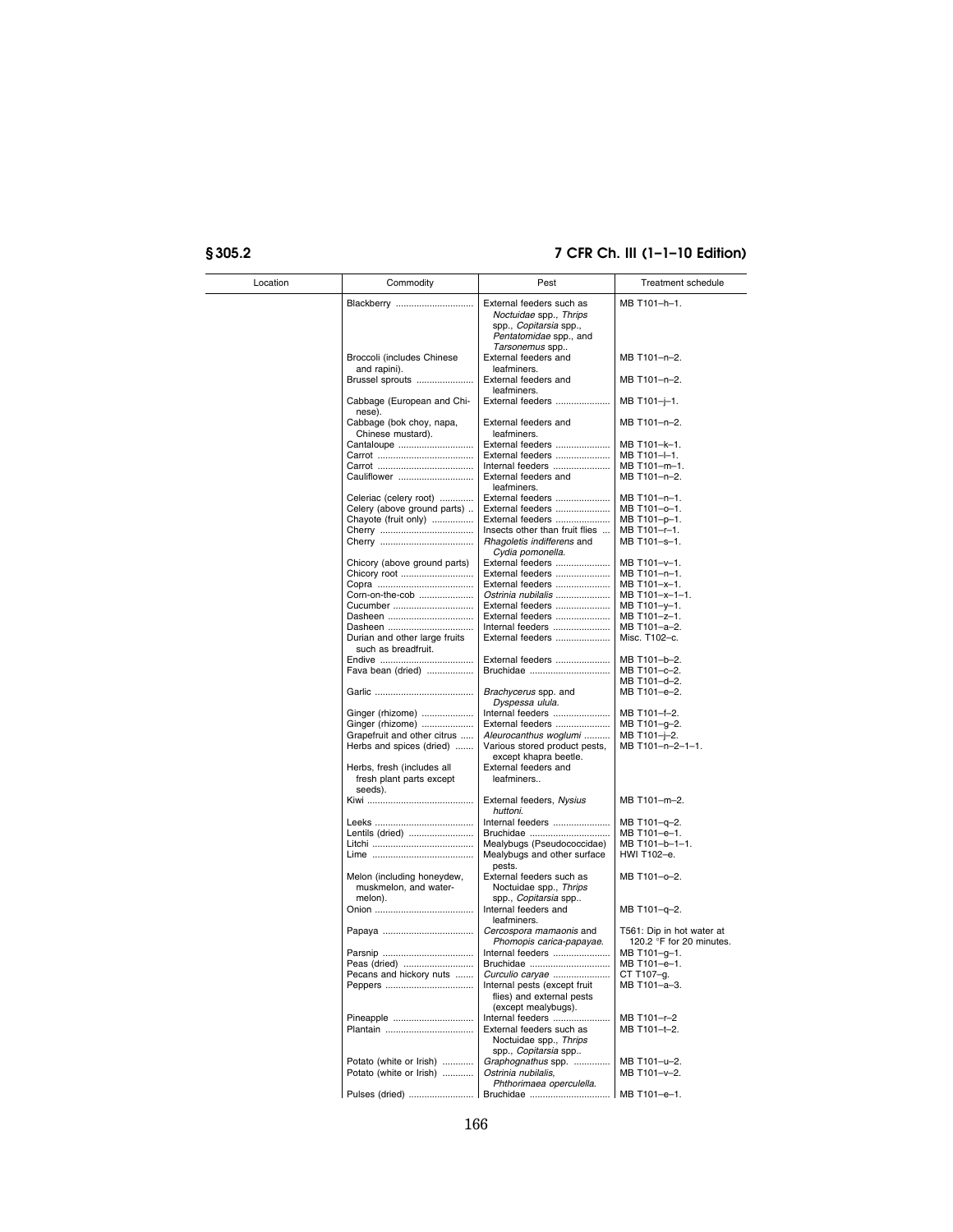| Location            | Commodity                                                              | Pest                                                                                                                              | Treatment schedule                                                              |
|---------------------|------------------------------------------------------------------------|-----------------------------------------------------------------------------------------------------------------------------------|---------------------------------------------------------------------------------|
|                     | Pumpkin (includes calabaza<br>varieties).                              | External feeders                                                                                                                  | MB T101-w-2.                                                                    |
|                     | Raspberry                                                              | Internal feeders<br>External feeders such as<br>Noctuidae spp., Thrips                                                            | MB T101-g-1.<br>MB T101-x-2.                                                    |
|                     | Shallots                                                               | spp., Copitarsia spp<br>Internal feeders including<br>leafminers.                                                                 | MB T101-q-2.                                                                    |
|                     | Squash (winter, summer, and<br>chayote).                               | External feeders                                                                                                                  | MB T101-y-2.                                                                    |
|                     | Sweet potato<br>Strawberry<br>Tuna and other cactus fruit              | External and internal feeders<br>External feeders<br>External feeders and<br>leafminers.                                          | MB T101-b-3-1.<br>MB T101-z-2.<br>MB T101-e-3.                                  |
|                     | Zucchini                                                               | Internal feeders<br>Internal and external feeders<br>Ceratitis capitata, Bactrocera<br>cucurbitae, B. dorsalis.                   | MB T101-g-1.<br>MB T101-f-3.<br>VH T106-b-8.                                    |
|                     | Horseradish                                                            | External feeders<br>Baris lepidii<br>Lobesia botrana<br>Ceratitis capitata                                                        | MB T101-h-3.<br>MB T101-I-2.<br>MB T101-h-2.<br>CT T107-a or MB T101-h-2-<br>1. |
|                     |                                                                        | Ceratitis capitata, Lobesia<br>botrana.                                                                                           | MB T101-h-2-1.                                                                  |
|                     |                                                                        | Bactrocera cucurbitae, B. dor-<br>salis, B. tryoni, Brevipalpus<br>chilensis, Ceratitis capitata,<br>Lobesia botrana.             | MB&CT T108-a-1 or T108-<br>a-2 or T108-a-3.                                     |
|                     | Grapefruit, tangerine<br>Pear, plum, ethrog                            | Ceratitis capitata<br>Ceratitis capitata                                                                                          | CT T107-a.<br>CT T107-a.                                                        |
|                     |                                                                        | Bactrocera cucurbitae, B. dor-<br>salis, B. tryoni, Brevipalpus<br>chilensis, Ceratitis capitata,<br>Lobesia botrana.             | MB&CT T108-a-1 or T108-<br>a-2 or T108-a-3.                                     |
| Antigua and Barbuda | Bean (pod), pigeon pea (pod)                                           | Cydia fabivora, Epinotia<br>aporema, Maruca testulalis,<br>and leafminers.                                                        | MB T101-k-2.                                                                    |
| Argentina           | Okra (pod)<br>Apple, apricot, cherry, kiwi,<br>peach, pear, plum, nec- | Pectinophora gossypiella<br>Species of Anastrepha (other<br>than Anastrepha ludens),<br>Ceratitis capitata.                       | MB T101-p-2.<br>CT T107-a-1.                                                    |
|                     | tarine, quince, pomegranate.<br>Blueberry                              | Anastrepha fraterculus,<br>Ceratitis capitata.                                                                                    | CT T107-a-1 or MB T101-i-<br>$1 - 1$ .                                          |
|                     |                                                                        | Species of Anastrepha (other<br>than Anastrepha ludens),<br>Ceratitis capitata.                                                   | CT T107-a-1.                                                                    |
|                     |                                                                        | Insects other than Ceratitis<br>capitata and Lobesia<br>botrana.                                                                  | MB T101-i-2.                                                                    |
|                     |                                                                        | Lobesia botrana<br>Ceratitis capitata<br>Ceratitis capitata, Lobesia                                                              | MB T101-h-2.<br>CT T107-a MB T101-h-2-1.<br>MB T101-h-2-1.                      |
|                     |                                                                        | botrana.<br>Bactrocera cucurbitae, B. dor-<br>salis, B. tryoni, Brevipalpus<br>chilensis, Ceratitis capitata,<br>Lobesia botrana. | MB&CT T108-a-1 or T108-<br>a-2 or T108-a-3.                                     |
| Australia           | Horseradish<br>Apple                                                   | Baris lepidii<br>Austrotortrix spp. and<br>Epiphyas spp., Bactrocera<br>tryoni, Ceratitis capitata,<br>and other fruit flies.     | MB T101-1-2.<br>CT&MB T109-d-1                                                  |
|                     | Asparagus                                                              | Bactrocera tryoni<br>Tortricidae<br>External feeders, apple moth<br>External feeders such as                                      | CT T107-d.<br>MB T101-a-1.<br>MB T101-a-1.<br>MB T101-b-1.                      |
|                     |                                                                        | Noctuidae spp., Thrips spp.<br>(except Scirtothrips dorsalis<br>from Thailand), Copitarsia<br>spp                                 |                                                                                 |
|                     |                                                                        | Halotydeus destructor    T101-b-1-1.                                                                                              |                                                                                 |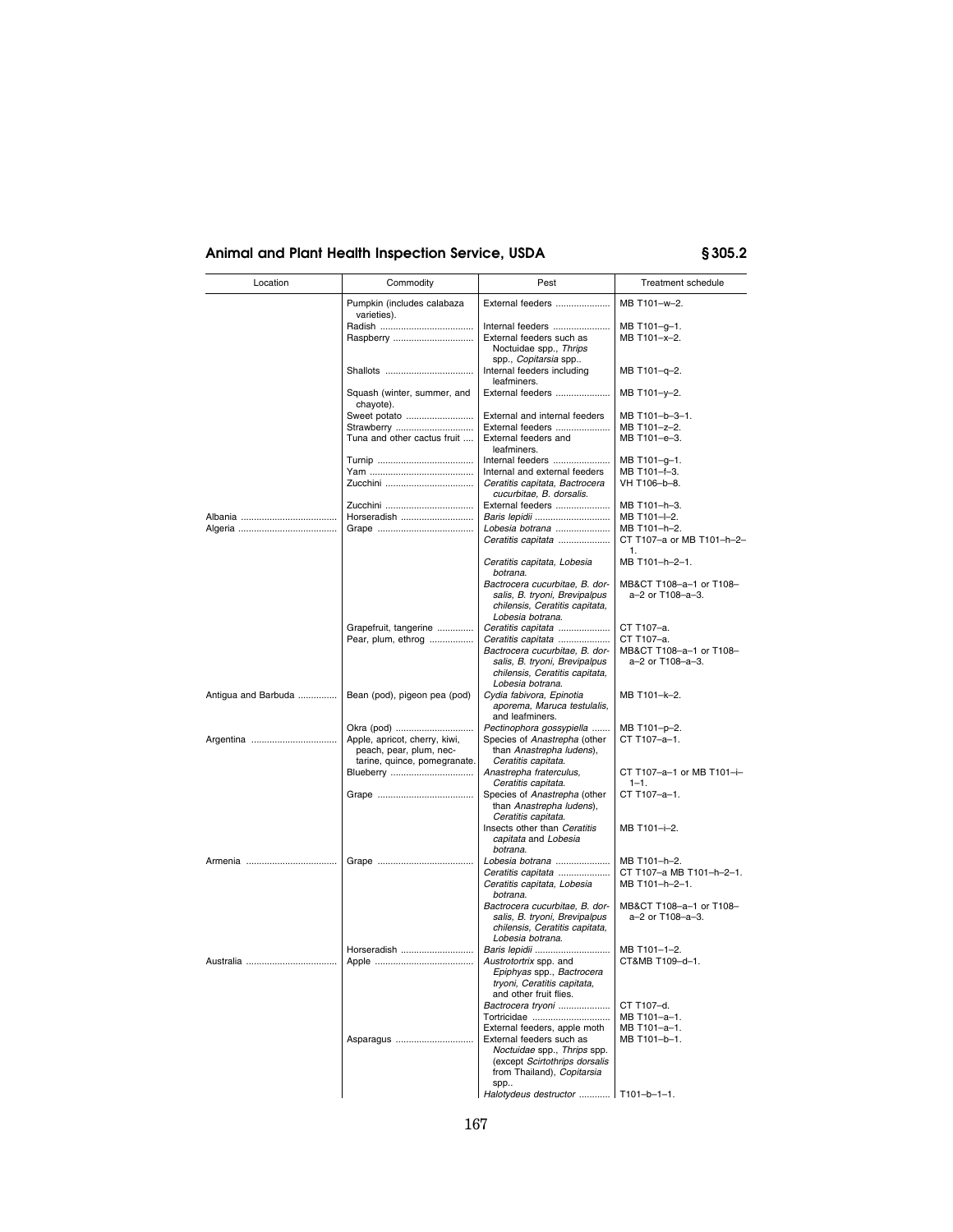| Location   | Commodity                                                                                                                                                                                                                                                                                                                                                         | Pest                                                                                                                              | Treatment schedule                                              |
|------------|-------------------------------------------------------------------------------------------------------------------------------------------------------------------------------------------------------------------------------------------------------------------------------------------------------------------------------------------------------------------|-----------------------------------------------------------------------------------------------------------------------------------|-----------------------------------------------------------------|
|            | Citrus-oranges, grapefruits,<br>limes, lemons, mandarins,<br>satsumas, tangors, tan-<br>gerines, and other fruits<br>grown from this species or<br>its hybrids (C. reticulata).<br>Citrus-oranges, grapefruits,<br>limes lemons, mandarins,<br>satsumas, tangors, tan-<br>gerines, and other fruits<br>grown from this species or<br>its hybrids (C. reticulata). | Bactrocera tryoni<br>Ceratitis capitata                                                                                           | CT T107-d.<br>CT T107-a.                                        |
|            |                                                                                                                                                                                                                                                                                                                                                                   | Austrotortrix spp. and<br>Epiphyas spp., Bactrocera<br>tryoni, Ceratitis capitata,<br>and other fruit flies.                      | MB&CT T108-b or CT&MB<br>$T109 - d - 1.$                        |
|            |                                                                                                                                                                                                                                                                                                                                                                   | Bactrocera tryoni<br>Austrotortrix spp., Epiphyas<br>spp., Bactrocera tryoni,<br>Ceratitis capitata, and other<br>fruit flies.    | CT T107-d.<br>CT&MB and T109-d-1.                               |
|            |                                                                                                                                                                                                                                                                                                                                                                   | Bactrocera tryoni                                                                                                                 | CT T107-d.                                                      |
|            |                                                                                                                                                                                                                                                                                                                                                                   | Tortricidae<br>Lobesia botrana<br>Ceratitis capitata                                                                              | MB T101-a-1.<br>MB T101-h-2.<br>CT T107-a or MB T101-h-2-<br>1. |
|            |                                                                                                                                                                                                                                                                                                                                                                   | Ceratitis capitata, Lobesia                                                                                                       | MB T101-h-2-1.                                                  |
|            |                                                                                                                                                                                                                                                                                                                                                                   | botrana.<br>Bactrocera cucurbitae, B. dor-<br>salis, B. tryoni, Brevipalpus<br>chilensis, Ceratitis capitata,<br>Lobesia botrana. | MB&CT T108-a-1 or T108-<br>a-2 or T108-a-3.                     |
|            | Horseradish<br>Bean, garden (pod or shelled)                                                                                                                                                                                                                                                                                                                      | Cydia fabivora, Epinotia<br>aporema, Maruca testulalis,<br>and leafminers.                                                        | MB T101-1-2.<br>MB T101-k-2 or MB T101-k-<br>$2 - 1$ .          |
|            | Green bean                                                                                                                                                                                                                                                                                                                                                        | Cydia fabivora, Epinotia<br>aporema, Maruca testulalis,<br>and leafminers.                                                        | MB T101-k-2.                                                    |
| Azerbaijan |                                                                                                                                                                                                                                                                                                                                                                   | Lobesia botrana<br>Ceratitis capitata                                                                                             | MB T101-h-2.<br>CT T107-a or MB T101-h-2-<br>1.                 |
|            |                                                                                                                                                                                                                                                                                                                                                                   | Ceratitis capitata, Lobesia<br>botrana.                                                                                           | MB T101-h-2-1.                                                  |
|            |                                                                                                                                                                                                                                                                                                                                                                   | Bactrocera cucurbitae, B. dor-<br>salis, B. tryoni, Brevipalpus<br>chilensis, Ceratitis capitata,<br>Lobesia botrana.             | MB&CT T108-a-1 or T108-<br>a-2 or T108-a-3.                     |
|            | Horseradish (to Hawaii)                                                                                                                                                                                                                                                                                                                                           | Baris lepidii<br>Cydia fabivora, Epinotia<br>aporema, Maruca testulalis,<br>and leafminers.                                       | MB T101-1-2.<br>MB T101-k-2.                                    |
|            | Okra (pod)<br>Pigeon pea (pod)                                                                                                                                                                                                                                                                                                                                    | Pectinophora gossypiella<br>Cydia fabivora, Epinotia<br>aporema, Maruca testulalis,<br>and leafminers.                            | MB T101-p-2.<br>MB T101-k-2.                                    |
| Barbados   | Bean (pod or shelled), pigeon<br>pea (pod).                                                                                                                                                                                                                                                                                                                       | Cydia fabivora, Epinotia<br>aporema, Maruca testulalis,<br>and leafminers.                                                        | MB T101-k-2.                                                    |
|            | Okra (pod)                                                                                                                                                                                                                                                                                                                                                        | Pectinophora gossypiella<br>Lobesia botrana<br>Ceratitis capitata                                                                 | MB T101-p-2.<br>MB T101-h-2.<br>CT T107-a or MB T101-h-2-<br>1. |
|            |                                                                                                                                                                                                                                                                                                                                                                   | Ceratitis capitata, Lobesia<br>botrana.<br>Bactrocera cucurbitae, B. dor-                                                         | MB T101-h-2-1.<br>MB&CT T108-a-1 or T108-                       |
|            |                                                                                                                                                                                                                                                                                                                                                                   | salis, B. tryoni, Brevipalpus<br>chilensis, Ceratitis capitata,<br>Lobesia botrana.                                               | a-2 or T108-a-3.                                                |
|            | Horseradish                                                                                                                                                                                                                                                                                                                                                       | Baris lepidii                                                                                                                     | MB T101-1-2.                                                    |
|            | Bean, garden (pod or<br>shelled), pea (pod or<br>shelled).                                                                                                                                                                                                                                                                                                        | Cydia fabivora, Epinotia<br>aporema, Maruca testulalis,<br>and leafminers.                                                        | MB T101-k-2.                                                    |
|            |                                                                                                                                                                                                                                                                                                                                                                   | Horseradish (to Hawaii)    Baris lepidii    MB T101-1-2.                                                                          |                                                                 |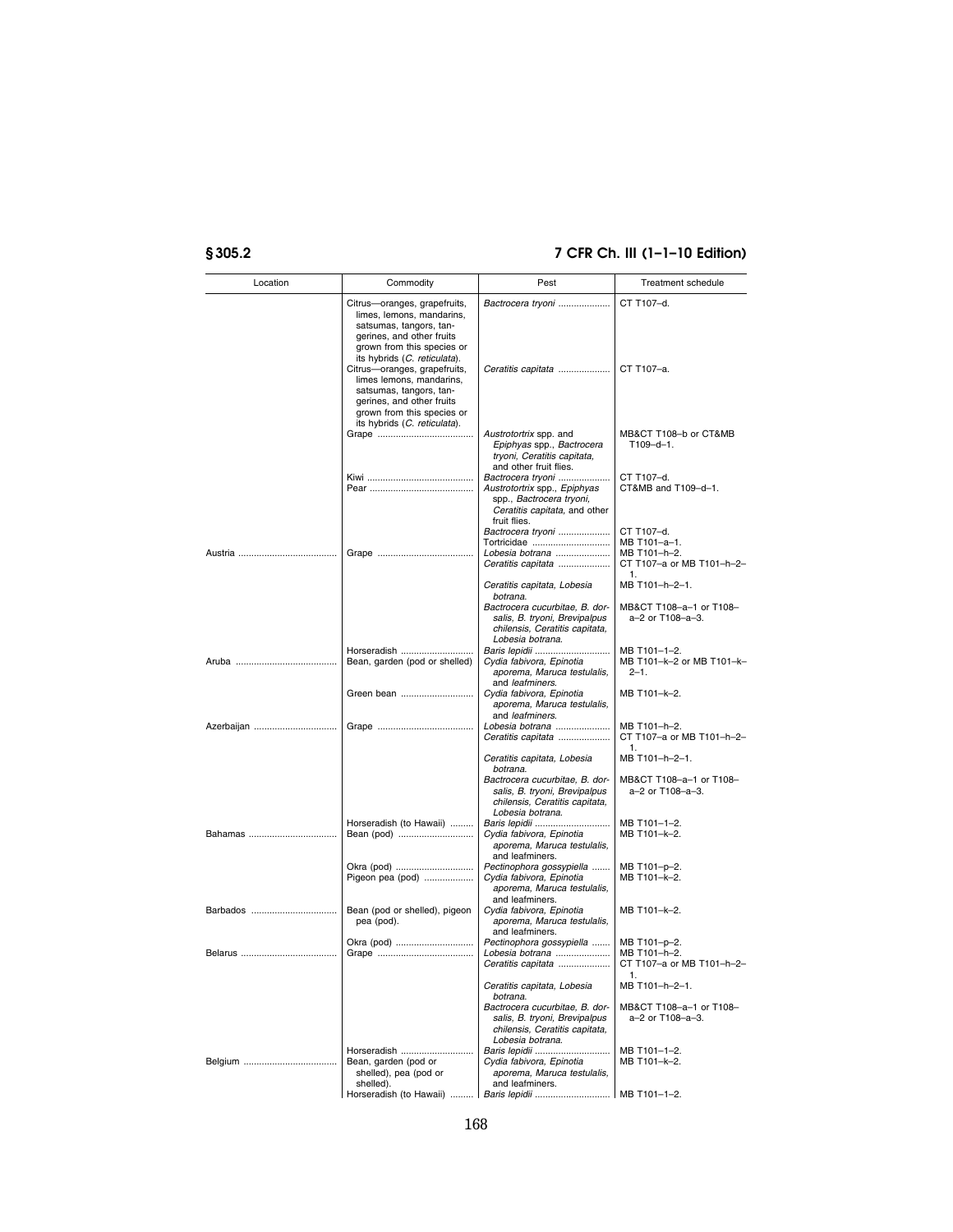| Location                                                                                                        | Commodity                                                  | Pest                                                                                                                                        | Treatment schedule                                          |
|-----------------------------------------------------------------------------------------------------------------|------------------------------------------------------------|---------------------------------------------------------------------------------------------------------------------------------------------|-------------------------------------------------------------|
|                                                                                                                 | Bean (pod or shelled), pigeon<br>pea (pod or shelled).     | Cydia fabivora, Epinotia<br>aporema, Maruca testulalis,                                                                                     | MB T101-k-2.                                                |
|                                                                                                                 | Carambola                                                  | and leafminers.<br>Species of Anastrepha (other<br>than Anastrepha ludens).                                                                 | CT T107-c.                                                  |
|                                                                                                                 |                                                            | Ceratitis capitata                                                                                                                          | CT T107-a.                                                  |
|                                                                                                                 |                                                            | Bactrocera cucurbitae, B. dor-<br>salis, B. tryoni, Brevipalpus<br>chilensis, Ceratitis capitata,                                           | MB&CT T108-a-1 or T108-<br>a-2 or T108-a-3.                 |
|                                                                                                                 | Grapefruit, orange, tangerine                              | Lobesia botrana.<br>Anastrepha ludens                                                                                                       | CT T107-b.                                                  |
|                                                                                                                 |                                                            | Ceratitis capitata, Bactrocera<br>cucurbitae, B. dorsalis.                                                                                  | FHA T103-d-2.                                               |
|                                                                                                                 | Blueberry                                                  | Ceratitis capitata                                                                                                                          | MB T101-i-1-1.                                              |
|                                                                                                                 |                                                            | Ceratitis capitata<br>Bactrocera cucurbitae, B. dor-<br>salis, B. tryoni, Brevipalpus<br>chilensis, Ceratitis capitata,<br>Lobesia botrana. | CT T107-a.<br>MB&CT T108-a-1 or T108-<br>a-2 or T108-a-3.   |
|                                                                                                                 | Horseradish                                                | Baris lepidii                                                                                                                               | MB T101-1-2.                                                |
|                                                                                                                 | Apple, grape (prohibited into<br>California).              | Species of Anastrepha (other<br>than Anastrepha ludens),<br>Ceratitis capitata.                                                             | CT T107-a-1.                                                |
|                                                                                                                 |                                                            | Ceratitis capitata, Anastrepha<br>spp., Anastrepha ludens.                                                                                  | HWD T102-a.                                                 |
|                                                                                                                 |                                                            | Pectinophora gossypiella<br>Lobesia botrana                                                                                                 | MB T101-p-2.<br>MB T101-h-2.                                |
|                                                                                                                 |                                                            | Ceratitis capitata                                                                                                                          | CT T107-a or MB T101-h-2-<br>1.                             |
|                                                                                                                 |                                                            | Ceratitis capitata, Lobesia<br>botrana.                                                                                                     | MB T101-h-2-1.                                              |
|                                                                                                                 |                                                            | Bactrocera cucurbitae, B. dor-<br>salis, B. tryoni, Brevipalpus<br>chilensis, Ceratitis capitata,<br>Lobesia botrana.                       | MB&CT T108-a-1 or T108-<br>a–2 or T108–a–3.                 |
|                                                                                                                 | Horseradish                                                |                                                                                                                                             | MB T101-1-2.                                                |
| Cayman Islands                                                                                                  | Bean (pod or shelled), pigeon<br>pea (pod).                | Cydia fabivora, Epinotia<br>aporema, Maruca testulalis,<br>and leafminers.                                                                  | MB T101-k-2.                                                |
| Chile (Areas determined to be<br>free of fruit flies in accord-<br>ance with $§ 319.56-5$ of this               | Okra (pod)<br>Apricot, nectarine, peach,<br>plum, plumcot. | Pectinophora gossypiella<br>External feeders                                                                                                | MB T101-p-2.<br>MB T101-a-3.                                |
| chapter).                                                                                                       | Cherimoya                                                  | Brevipalpus chilensis                                                                                                                       | Misc. T102-b                                                |
|                                                                                                                 | Clementines                                                | Brevipalpus chilensis                                                                                                                       | MB T104-a-1 or MB T101-<br>$n - 2 - 1$ .                    |
|                                                                                                                 | Grapefruit                                                 | External feeders<br>Brevipalpus chilensis                                                                                                   | MB T101-i-2-1.<br>MB T104-a-1 or MB T101-<br>$n - 2 - 1$ .  |
|                                                                                                                 | Horseradish (to Hawaii)<br>Lemon (smooth skin)             | Baris lepidii<br>External feeders, Brevipalpus<br>chilensis.                                                                                | MB T101-1-2.<br>MB T101-n-2-1.                              |
|                                                                                                                 |                                                            | Brevipalpus chilensis<br>External feeders, Brevipalpus<br>chilensis.                                                                        | Misc. T102-b-1.<br>MB T101-n-2-1.                           |
|                                                                                                                 | Mandarins                                                  | Brevipalpus chilensis                                                                                                                       | MB T104-a-1 or MB T101-<br>$n - 2 - 1$ .                    |
|                                                                                                                 | Oranges                                                    | Brevipalpus chilensis                                                                                                                       | MB T104-a-1 or MB T101-<br>$n - 2 - 1$ .                    |
|                                                                                                                 | Passion fruit<br>Tangerines                                | Brevipalpus chilensis<br>Brevipalpus chilensis                                                                                              | Misc. T102-b-2.<br>MB T104-a-1 or MB T101-<br>$n - 2 - 1$ . |
| Chile (Areas not determined to<br>be free of fruit flies in ac-<br>cordance with §319.56-5 of<br>this chapter). | Apple, cherry, pear, quince                                | External feeders<br>Ceratitis capitata                                                                                                      | MB T101-a-3.<br>CT T107-a.                                  |
|                                                                                                                 |                                                            | Bactrocera cucurbitae, B. dor-<br>salis, B. tryoni, Brevipalpus<br>chilensis, Ceratitis capitata,<br>Lobesia botrana.                       | MB&CT T108-a-1 or T108-<br>a-2 or T108-a-3.                 |
|                                                                                                                 |                                                            | Ceratitis capitata and external<br>feeders.                                                                                                 | CT T107-a and MB T101-a-<br>3.                              |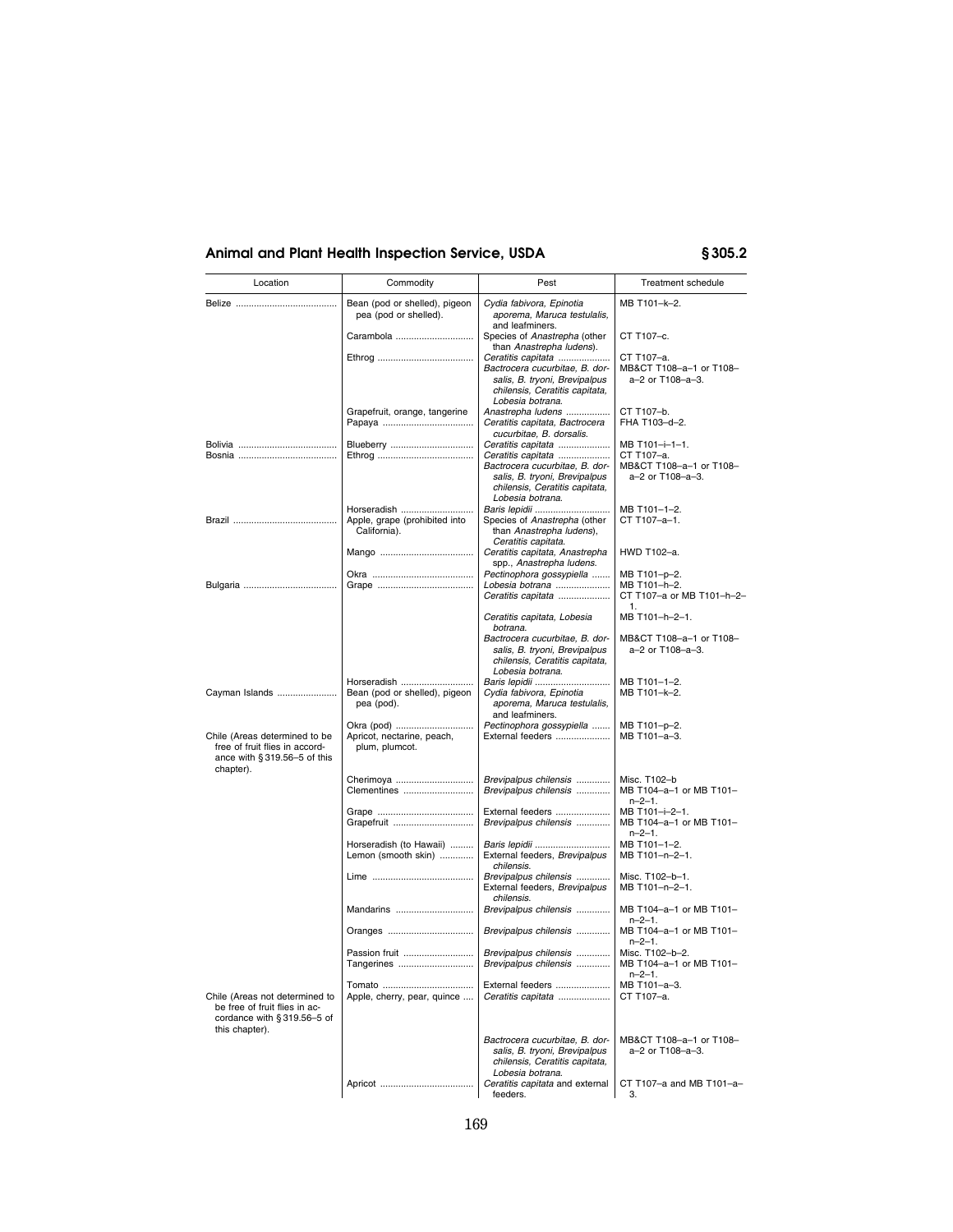| Location | Commodity                                     | Pest                                                                                                                                                                                  | Treatment schedule                                                                        |
|----------|-----------------------------------------------|---------------------------------------------------------------------------------------------------------------------------------------------------------------------------------------|-------------------------------------------------------------------------------------------|
|          |                                               | Bactrocera cucurbitae, B. dor-<br>salis, B. tryoni, Brevipalpus<br>chilensis, Ceratitis capitata,<br>Lobesia botrana.                                                                 | MB&CT T108-a-1 or T108-<br>a-2 or T108-a-3.                                               |
|          | Avocado                                       | Bactrocera cucurbitae, B. dor-<br>salis, B. tryoni, Brevipalpus<br>chilensis, Ceratitis capitata,<br>Lobesia botrana.                                                                 | MB&CT T108-a-1 or T108-<br>a-2 or T108-a-3.                                               |
|          | Babaco (fruit)                                | Ceratitis capitata, Bactrocera<br>cucurbitae, B. dorsalis.                                                                                                                            | VH T106-b-3.                                                                              |
|          |                                               | External feeders                                                                                                                                                                      | MB T103-d-1.                                                                              |
|          | Blueberry<br>Clementines                      | Ceratitis capitata<br>Brevipalpus chilensis                                                                                                                                           | MB T101-i-1-1.<br>MB T104-a-1 or MB T101-<br>$n - 2 - 1$ .                                |
|          |                                               | Ceratitis capitata<br>Ceratitis capitata<br>External feeders<br>Bactrocera cucurbitae, B. dor-<br>salis, B. tryoni, Brevipalpus<br>chilensis, Ceratitis capitata,<br>Lobesia botrana. | CT T107-a.<br>CT T107-a.<br>MB T101-i-2-1.<br>MB&CT T108-a-1 or T108-<br>a-2 or T108-a-3. |
|          | Grapefruit                                    | Brevipalpus chilensis                                                                                                                                                                 | MB T104-a-1 or<br>MB T101-n-2-1.                                                          |
|          | Horseradish (to Hawaii)                       | Ceratitis capitata<br>Baris lepidii                                                                                                                                                   | CT T107-a.<br>MB T101-1-2.                                                                |
|          |                                               | Ceratitis capitata<br>Bactrocera cucurbitae, B. dor-<br>salis, B. tryoni, Brevipalpus<br>chilensis, Ceratitis capitata,<br>Lobesia botrana.                                           | CT T107-a.<br>MB&CT T108-a-1 or T108-<br>a-2 or T108-a-3.                                 |
|          | Lemon (smooth skinned)                        | External feeders, Brevipalpus<br>chilensis.                                                                                                                                           | MB T101-n-2-1.                                                                            |
|          |                                               | Brevipalpus chilensis<br>External feeders, Brevipalpus<br>chilensis.                                                                                                                  | Misc. T102-b-2.<br>MB T101-n-2-1.                                                         |
|          | Mandarins                                     | Ceratitis capitata<br>Brevipalpus chilensis                                                                                                                                           | CT T107-a.<br>MB T104-a-1 or MB T101-<br>$n - 2 - 1$ .                                    |
|          |                                               | Ceratitis capitata<br>Anastrepha spp., Anastrepha<br>ludens, Ceratitis capitata.                                                                                                      | CT T107-a.<br>HWD T102-a.                                                                 |
|          | Mountain papaya                               | Bactrocera cucurbitae, B. dor-<br>salis, Ceratitis capitata.                                                                                                                          | VH T106-b-3 or FHA T103-<br>$d-1$ .                                                       |
|          | Nectarine                                     | Ceratitis capitata<br>External feeders                                                                                                                                                | CT T107-a.<br>MB T101-a-3.                                                                |
|          | Opuntia spp.<br>Oranges                       | Ceratitis capitata<br>Brevipalpus chilensis                                                                                                                                           | MB T101-d-3.<br>MB T104-a-1 or<br>MB T101-n-2-1.                                          |
|          |                                               | Ceratitis capitata<br>Bactrocera cucurbitae, B. dor-<br>salis, Ceratitis capitata.                                                                                                    | CT T107-a.<br>VH T106-b-4 or FHA T103-<br>d-2.                                            |
|          |                                               | Ceratitis capitata<br>External feeders                                                                                                                                                | CT T107-a.<br>MB T101-a-3.<br>CT T107-a.                                                  |
|          | Persimmon, sand pear<br>Plum, plumcot         | Ceratitis capitata<br>Ceratitis capitata<br>Bactrocera cucurbitae, B. dor-<br>salis, B. tryoni, Brevipalpus<br>chilensis, Ceratitis capitata,<br>Lobesia botrana.                     | CT T107-a.<br>MB&CT T108-a-1 or T108-<br>a-2 or T108-a-3.                                 |
|          | Tangerines                                    | External feeders<br>Brevipalpus chilensis                                                                                                                                             | MB T101-a-3.<br>MB T104-a-1 or MB T101-<br>$n - 2 - 1$ .                                  |
|          |                                               | Ceratitis capitata<br>Scrobipalpula absoluta,<br>Rhagoletis tomatis.                                                                                                                  | CT T107-a.<br>MB T101-c-3-1.                                                              |
|          |                                               | Bactrocera cucurbitae, B. dor-<br>salis, Conopomorpha<br>sinensis.                                                                                                                    | CT T107-h.                                                                                |
|          |                                               | Bactrocera dorsalis and B.<br>curcubitae.                                                                                                                                             | CT T107-j.                                                                                |
|          | Pear (Ya variety), Shandong<br>Province only. | Bactrocera cucurbitae. B. dor-<br>salis, Eutetranychus<br>orientalis.                                                                                                                 | CT T107-f.                                                                                |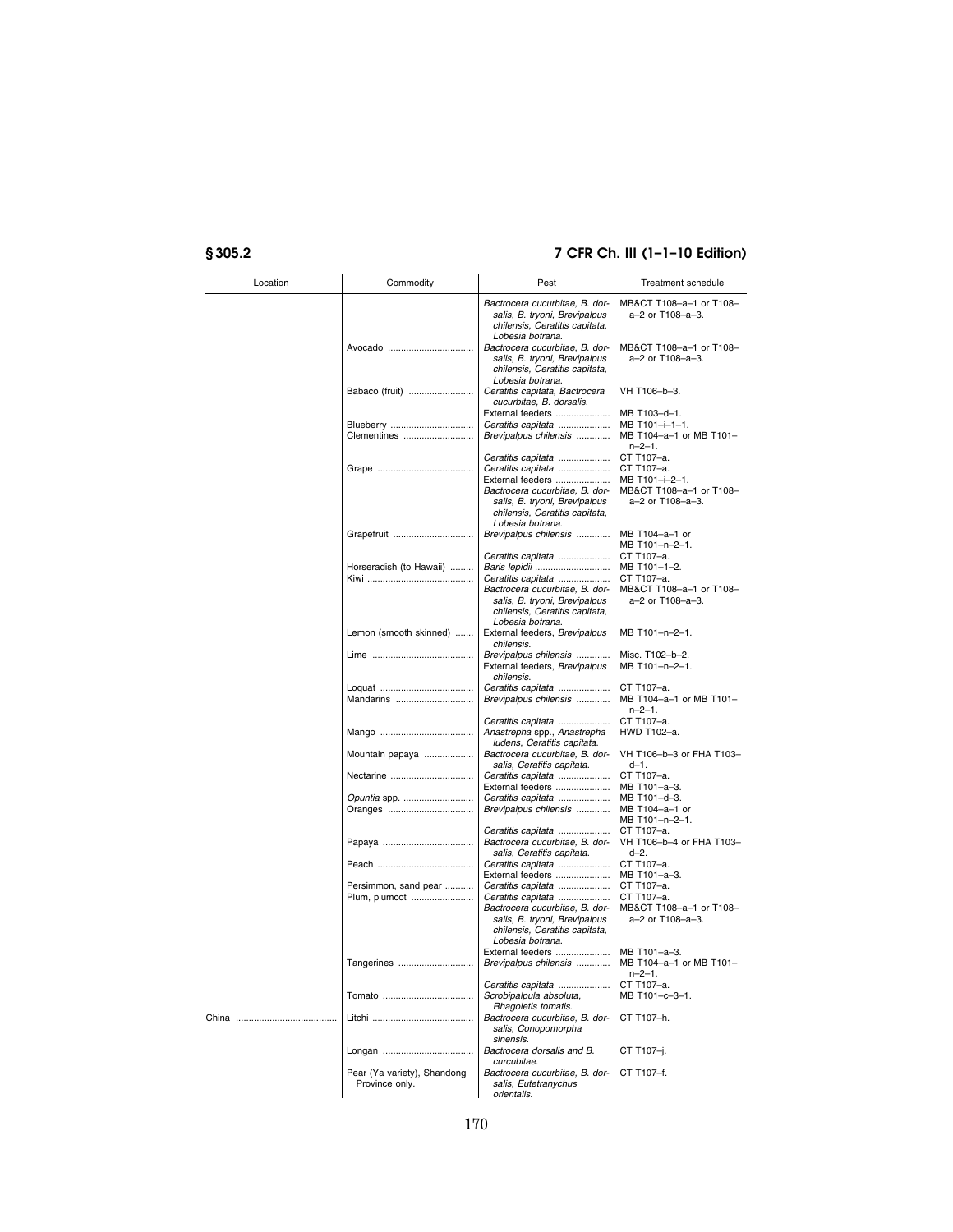| Location           | Commodity                                               | Pest                                                                                      | Treatment schedule                          |
|--------------------|---------------------------------------------------------|-------------------------------------------------------------------------------------------|---------------------------------------------|
|                    | Sand pear                                               | Bactrocera cucurbitae, B. dor-<br>salis, Eutetranychus                                    | CT T107-f.                                  |
| Colombia           | Bean, garden                                            | orientalis.<br>Cydia fabivora, Epinotia<br>aporema, Maruca testulalis,<br>and leafminers. | MB T101-k-2 or MB T101-k-<br>$2 - 1$ .      |
|                    | Blueberry                                               | Ceratitis capitata                                                                        | MB T101-i-1-1.                              |
|                    | Cape gooseberry                                         | Ceratitis capitata                                                                        | CT T107-a.                                  |
|                    |                                                         | Species of Anastrepha (other<br>than Anastrepha ludens).                                  | CT T107-c.                                  |
|                    | Grapefruit, orange, plum, tan-<br>gerine, pomegranate.  | Anastrepha ludens                                                                         | CT T107-b.                                  |
|                    |                                                         | Pectinophora gossypiella                                                                  | MB T101-p-2.<br>MB T101-d-3.                |
|                    | Yellow pitaya                                           | Ceratitis capitata<br>Ceratitis capitata and<br>Anastrepha fraterculus.                   | VH T106-e.                                  |
|                    | Bean, garden                                            | Cydia fabivora, Epinotia<br>aporema, Maruca testulalis,                                   | MB T101-k-2 or MB T101-k-<br>$2 - 1$ .      |
|                    | Bean, lima (pod or shelled),                            | and leafminers.<br>Cydia fabivora, Epinotia                                               | MB T101-k-2.                                |
|                    | pigeon pea (pod or shelled).                            | aporema, Maruca testulalis,<br>and leaf miners.                                           |                                             |
|                    |                                                         | Ceratitis capitata                                                                        | CT T107-a.                                  |
|                    |                                                         | Bactrocera MB&CT<br>cucurbitae, B. dorsalis, B.                                           | T108-a-1 or T108-a-2 or<br>T108-a-3.        |
|                    |                                                         | tryoni, Brevipalpus<br>chilensis, Ceratitis capitata,<br>Lobesia botrana.                 |                                             |
|                    | Grapefruit, orange, tangerine                           | Anastrepha ludens                                                                         | CT T107-b.                                  |
|                    |                                                         | Ceratitis capitata, Anastrepha<br>spp., Anastrepha ludens.                                | HWD T102-a.                                 |
|                    |                                                         | Ceratitis capitata                                                                        | CT T107-a.                                  |
|                    |                                                         | Bactrocera cucurbitae, B. dor-<br>salis, B. tryoni, Brevipalpus                           | MB&CT T108-a-1 or T108-<br>a-2 or T108-a-3. |
|                    |                                                         | chilensis, Ceratitis capitata,<br>Lobesia botrana.                                        |                                             |
|                    | Horseradish                                             | Baris lepidii                                                                             | MB T101-1-2.                                |
|                    |                                                         | Ceratitis capitata<br>Bactrocera cucurbitae, B. dor-                                      | CT T107-a.<br>MB&CT T108-a-1 or T108-       |
|                    |                                                         | salis, B. tryoni, Brevipalpus<br>chilensis, Ceratitis capitata,                           | a-2 or T108-a-3.                            |
|                    |                                                         | Lobesia botrana.<br>Lobesia botrana                                                       | MB T101-h-2.                                |
|                    |                                                         | Ceratitis capitata                                                                        | CT T107-a or MB T101-h-2-<br>1.             |
|                    |                                                         | Ceratitis capitata, Lobesia<br>botrana.                                                   | MB T101-h-2-1.                              |
|                    |                                                         | Bactrocera cucurbitae, B. dor-<br>salis, B. tryoni, Brevipalpus                           | MB&CT T108-a-1 or T108-<br>a-2 or T108-a-3. |
|                    |                                                         | chilensis, Ceratitis capitata,<br>Lobesia botrana.                                        |                                             |
|                    | Grapefruit, orange, tangerine                           | Ceratitis capitata                                                                        | CT T107-a.                                  |
| Czech Republic     | Horseradish                                             | Baris lepidii                                                                             | MB T101-1-2.                                |
|                    | Horseradish (to Hawaii)<br>Bean (pod), pigeon pea (pod) | Baris lepidii<br>Cydia fabivora, Epinotia                                                 | MB T101-1-2.<br>MB T101-k-2.                |
|                    |                                                         | aporema, Maruca testulalis,<br>and leafminers.                                            |                                             |
|                    | Okra (pod)                                              | Pectinophora gossypiella                                                                  | MB T101-p-2.                                |
| Dominican Republic | Bean (pod)                                              | Cydia fabivora, Epinotia<br>aporema, Maruca testulalis,                                   | MB T101-k-2.                                |
|                    | Goa bean (pod or shelled)                               | and leafminers.<br>Cvdia fabivora. Epinotia                                               | MB T101-k-2                                 |
|                    |                                                         | aporema, Maruca testulalis,                                                               |                                             |
|                    |                                                         | and leaf miners.<br>Species of Anastrepha (other                                          | CT T107-c.                                  |
|                    | Hyacinth bean                                           | than Anastrepha ludens).<br>Cydia fabivora, Epinotia                                      | MB T101-k-2-1.                              |
|                    |                                                         | aporema, Maruca testulalis,<br>and leaf miners.                                           |                                             |
|                    | Pigeon pea (pod or shelled)                             | Cydia fabivora, Epinotia                                                                  | MB T101-k-2 or MB T101-k-                   |
|                    |                                                         | aporema, Maruca testulalis,<br>Melanagromyza obtusa and<br>leaf miners.                   | $2 - 1$ .                                   |
|                    |                                                         |                                                                                           |                                             |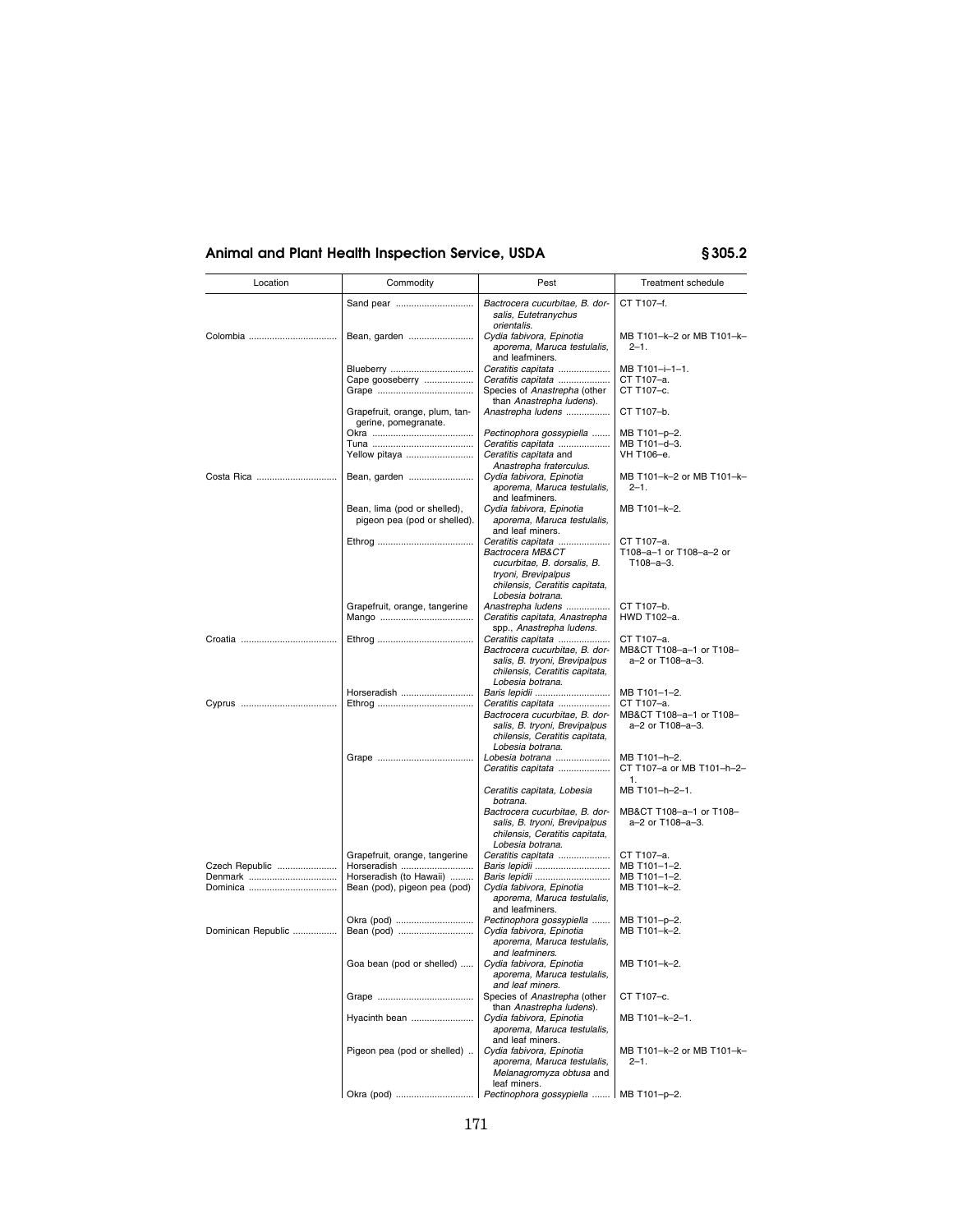| Location    | Commodity                                                    | Pest                                                                                                                                        | Treatment schedule                                        |
|-------------|--------------------------------------------------------------|---------------------------------------------------------------------------------------------------------------------------------------------|-----------------------------------------------------------|
|             | Yard long bean (pod)                                         | Cydia fabivora, Epinotia<br>aporema, Maruca testulalis,                                                                                     | MB T101-k-2.                                              |
|             |                                                              | and leafminers.<br>Species of Anastrepha (other<br>than Anastrepha ludens),<br>Ceratitis capitata.                                          | CT T107-a-1.                                              |
|             |                                                              | Bactrocera cucurbitae, B. dor-<br>salis, B. tryoni, Brevipalpus<br>chilensis, Ceratitis capitata,<br>Lobesia botrana.                       | MB&CT T108-a-1 or T108-<br>a-2 or T108-a-3.               |
|             | Bean (pod or shelled), pigeon<br>pea (pod or shelled).       | Cydia fabivora, Epinotia<br>aporema, Maruca testulalis,<br>and leafminers.                                                                  | MB T101-k-2.                                              |
|             | Blueberry                                                    | Ceratitis capitata                                                                                                                          | MB T101-i-1-1.<br>CT T107-a.                              |
|             |                                                              | Ceratitis capitata<br>Bactrocera cucurbitae, B. dor-<br>salis, B. tryoni, Brevipalpus<br>chilensis, Ceratitis capitata,<br>Lobesia botrana. | MB&CT T108-a-1 or T108-<br>a-2 or T108-a-3.               |
|             | Grapefruit, orange, tangerine                                | Species of Anastrepha (other<br>than Anastrepha ludens),<br>Ceratitis capitata.                                                             | CT T107-a-1.                                              |
|             |                                                              | Ceratitis capitata, Anastrepha<br>spp., Anastrepha ludens.                                                                                  | HWD T102-a.                                               |
|             | Pea (pod)                                                    | Pectinophora gossypiella<br>Cydia fabivora, Epinotia<br>aporema, Maruca testulalis,<br>and leafminers.                                      | MB T101-p-2.<br>MB T101-k-2 or MB T101-k-<br>$2 - 1$ .    |
|             |                                                              | Lobesia botrana<br>Ceratitis capitata                                                                                                       | MB T101-h-2.<br>CT T107-a or MB T101-h-2-<br>1.           |
|             |                                                              | Ceratitis capitata, Lobesia<br>botrana.                                                                                                     | MB T101-h-2-1.                                            |
|             |                                                              | Bactrocera cucurbitae. B. dor-<br>salis, B. tryoni, Brevipalpus<br>chilensis, Ceratitis capitata,<br>Lobesia botrana.                       | MB&CT T108-a-1 or T108-<br>a-2 or T108-a-3.               |
|             |                                                              | Ceratitis capitata                                                                                                                          | CT T107-a.                                                |
|             | Pea (pod or shelled)                                         | Cydia fabivora, Epinotia<br>aporema, Maruca testulalis,<br>and leafminers.                                                                  | MB T101-k-2 or MB T101-k-<br>$2 - 1$ .                    |
|             |                                                              | Ceratitis capitata<br>Bactrocera cucurbitae, B. dor-<br>salis, B. tryoni, Brevipalpus<br>chilensis, Ceratitis capitata,<br>Lobesia botrana. | CT T107-a.<br>MB&CT T108-a-1 or T108-<br>a-2 or T108-a-3. |
| El Salvador | Bean, garden and lima                                        | Cydia fabivora, Epinotia<br>aporema, Maruca testulalis,<br>and leafminers.                                                                  | MB T101-k-2 or MB T101-k-<br>$2 - 1$ .                    |
|             |                                                              | Ceratitis capitata<br>Bactrocera cucurbitae, B. dor-<br>salis, B. tryoni, Brevipalpus<br>chilensis, Ceratitis capitata,<br>Lobesia botrana. | CT T107-a.<br>MB&CT T108-a-1 or T108-<br>a-2 or T108-a-3. |
|             | Grapefruit, orange, tangerine<br>Pigeon pea (pod or shelled) | Anastrepha ludens<br>Cydia fabivora, Epinotia<br>aporema, Maruca testulalis,<br>and leafminers.                                             | CT T107-b.<br>MB T101-k-2.                                |
|             |                                                              | Lobesia botrana<br>Ceratitis capitata                                                                                                       | MB T101-h-2.<br>CI 1107-a or MB 1101-h-2-<br>1.           |
|             |                                                              | Ceratitis capitata, Lobesia<br>botrana.                                                                                                     | MB T101-h-2-1.                                            |
|             |                                                              | Bactrocera cucurbitae, B. dor-<br>salis, B. tryoni, Brevipalpus<br>chilensis, Ceratitis capitata,<br>Lobesia botrana.                       | MB&CT T108-a-1 or T108-<br>a-2 or T108-a-3.               |
|             | Horseradish                                                  | Baris lepidii                                                                                                                               | MB T101-1-2.                                              |
|             | Horseradish (to Hawaii)                                      | Baris lepidii                                                                                                                               | MB T101-1-2.<br>CT T107-a.                                |
|             | Ethrog, kiwi                                                 | Ceratitis capitata<br>Ceratitis capitata                                                                                                    | CT T107-a.                                                |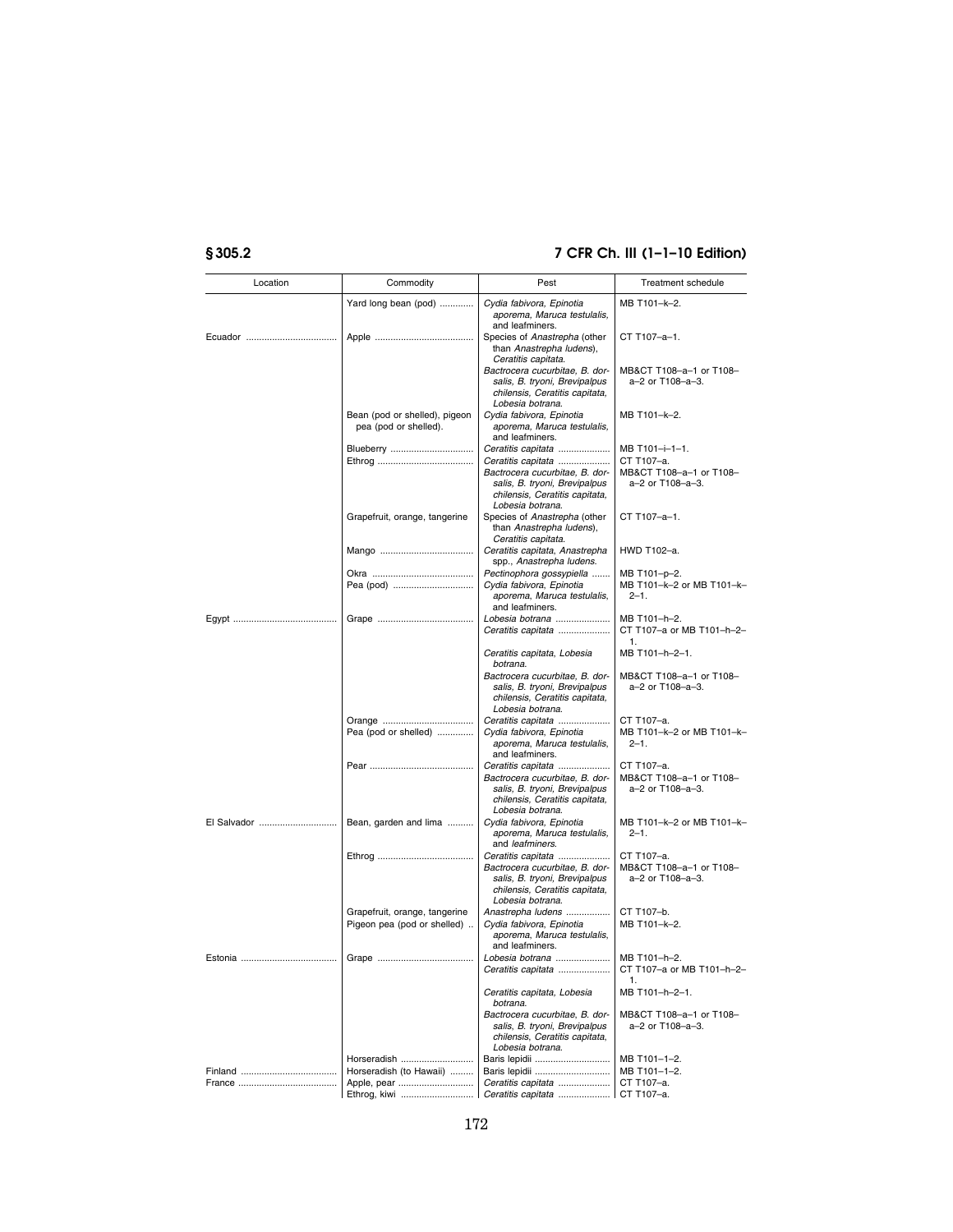| Location                                        | Commodity                                   | Pest                                                                                                                                        | Treatment schedule                                          |
|-------------------------------------------------|---------------------------------------------|---------------------------------------------------------------------------------------------------------------------------------------------|-------------------------------------------------------------|
|                                                 |                                             | Bactrocera cucurbitae, B. dor-<br>salis, B. tryoni, Brevipalpus<br>chilensis, Ceratitis capitata,<br>Lobesia botrana.                       | MB&CT T108-a-1 or T108-<br>a-2 or T108-a-3.                 |
|                                                 |                                             | Lobesia botrana<br>Ceratitis capitata                                                                                                       | MB T101-h-2.<br>CT T107-a or MB T101-h-2-<br>1.             |
|                                                 |                                             | Ceratitis capitata, Lobesia<br>botrana.                                                                                                     | MB T101-h-2-1.                                              |
|                                                 | Horseradish (to Hawaii)                     | Bactrocera cucurbitae, B. dor-<br>salis, B. tryoni, Brevipalpus<br>chilensis, Ceratitis capitata,<br>Lobesia botrana.<br>Baris lepidii      | MB&CT T108-a-1 or T108-<br>a-2 or T108-a-3.<br>MB T101-1-2. |
| Georgia, Republic of                            |                                             | Lobesia botrana<br>Ceratitis capitata                                                                                                       | MB T101-h-2.<br>CT T107-a or MB T101-h-2-<br>1.             |
|                                                 |                                             | Ceratitis capitata, Lobesia<br>botrana.                                                                                                     | MB T101-h-2-1.                                              |
|                                                 |                                             | Bactrocera cucurbitae, B. dor-<br>salis, B. tryoni, Brevipalpus<br>chilensis, Ceratitis capitata,<br>Lobesia botrana.                       | MB&CT T108-a-1 or T108-<br>a-2 or T108-a-3.                 |
|                                                 | Horseradish                                 | Baris lepidii                                                                                                                               | MB T101-1-2.                                                |
|                                                 |                                             | Lobesia botrana<br>Ceratitis capitata                                                                                                       | MB T101-h-2.<br>CT T107-a or MB T101-h-2-<br>1.             |
|                                                 |                                             | Ceratitis capitata, Lobesia<br>botrana.                                                                                                     | MB T101-h-2-1.                                              |
|                                                 |                                             | Bactrocera cucurbitae, E B.<br>dorsalis, B. tryoni,<br>Brevipalpus chilensis,<br>Ceratitis capitata, Lobesia<br>botrana.                    | MB&CT T108-a-1 or T108-<br>a-2 or T108-a-3.                 |
|                                                 | Horseradish                                 | Baris lepidii                                                                                                                               | MB T101-1-2.                                                |
| Greece (includes Rhodes)                        |                                             | Lobesia botrana<br>Ceratitis capitata                                                                                                       | MB T101-h-2.<br>CT T107-a or MB T101-h-2-<br>1.             |
|                                                 |                                             | Ceratitis capitata, Lobesia<br>botrana.                                                                                                     | MB T101-h-2-1.                                              |
|                                                 |                                             | Bactrocera cucurbitae, B. dor-<br>salis, B. tryoni, Brevipalpus<br>chilensis, Ceratitis capitata,<br>Lobesia botrana.                       | MB&CT T108-a-1 or T108-<br>a-2 or T108-a-3.                 |
|                                                 | Horseradish                                 | Baris lepidii                                                                                                                               | MB T101-1-2.                                                |
|                                                 | Kiwi, tangerine, ethrog                     | Ceratitis capitata<br>Bactrocera cucurbitae, B. dor-<br>salis, B. tryoni, Brevipalpus<br>chilensis, Ceratitis capitata,<br>Lobesia botrana. | CT T107-a.<br>MB&CT T108-a-1 or T108-<br>a-2 or T108-a-3.   |
|                                                 | Orange, pomegranate<br>Bean (pod)           | Ceratitis capitata<br>Cydia fabivora, Epinotia<br>aporema, Maruca testulais,                                                                | CT T107-a.<br>MB T101-k-2.                                  |
|                                                 |                                             | and leafminers.                                                                                                                             |                                                             |
|                                                 | Pigeon pea (pod or shelled)                 | Pectinophora gossypiella<br>Cydia fabivora, Epinotia<br>aporema, Maruca testulalis,                                                         | MB T101-p-2.<br>MB T101-k-2.                                |
| Guadeloupe, Dept of (FR) and<br>St. Barthelemy. | Okra (pod)                                  | and leafminrs.<br>Pectinophors gossypiella                                                                                                  | MB T101-p-2.                                                |
|                                                 | Pigeon pea (pod or shelled),<br>bean (pod). | Cydia fabivora, Epinotia<br>aporema, Maruca testulalis,<br>and leafminers.                                                                  | MB T101-k-2.                                                |
| Guatemala                                       |                                             | Ceratitis capitata<br>Bactrocera cucurbitae, B. dor-<br>salis, B. tryoni, Brevipalpus<br>chilensis, Ceratitis capitata,<br>Lobesia botrana. | CT T107-a.<br>MB&CT T108-a-1 or T108-<br>a-2 or T108-a-3.   |
|                                                 | Grapefruit, orange, plum, tan-<br>gerine.   | Anastrepha ludens                                                                                                                           | CT T107-b.                                                  |
|                                                 |                                             | Ceratitis capitata, Anastrepha<br>spp., Anastrepha ludens.                                                                                  | HWD T102-a.                                                 |
|                                                 |                                             | Pectinophora gossypiella                                                                                                                    | MB T101-p-2.                                                |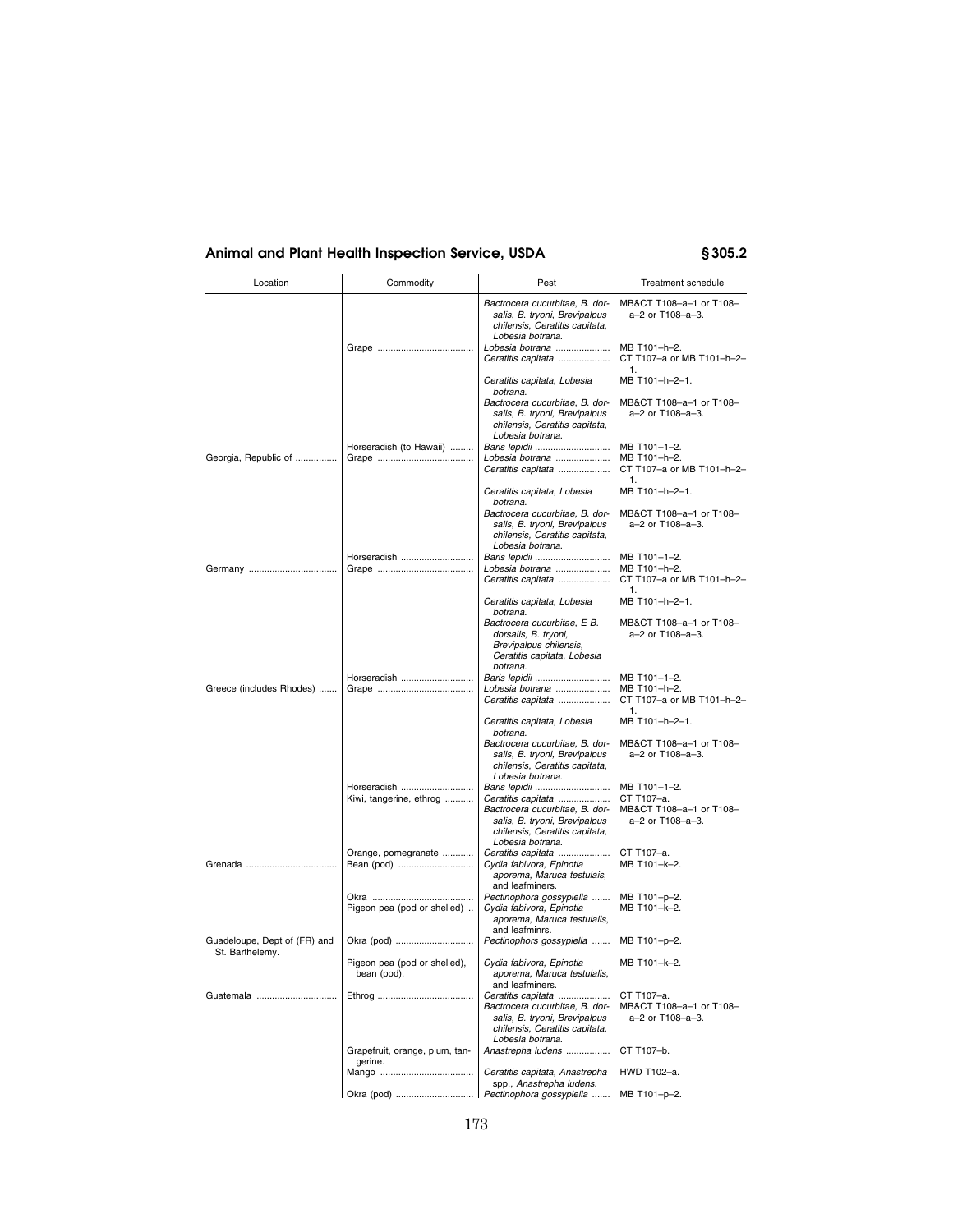| Location               | Commodity                                                                           | Pest                                                                                                                                        | Treatment schedule                                        |
|------------------------|-------------------------------------------------------------------------------------|---------------------------------------------------------------------------------------------------------------------------------------------|-----------------------------------------------------------|
|                        | Pigeon pea (pod or shelled)                                                         | Cydia fabivora, Epinotia<br>aporema, Maruca testulalis,                                                                                     | MB T101-k-2.                                              |
|                        | Apple, orange                                                                       | and leafminers.<br>Ceratitis capitata<br>Species of Anastrepha (other                                                                       | MB T101-d-3.<br>CT T107-c.                                |
|                        | Bean (pod or shelled)                                                               | than Anastrepha ludens).<br>Cydia fabivora, Epinotia<br>aporema, Maruca testulalis,                                                         | MB T101-k-2.                                              |
|                        | Okra (pod)                                                                          | and leafminers.<br>Pectinophora gossypiella                                                                                                 | MB T101-p-2.                                              |
|                        | Apricot, pomegranate                                                                | Species of Anastrepha (other<br>than Anastrepha ludens).                                                                                    | CT T107-c.                                                |
|                        |                                                                                     | Ceratitis capitata, Anastrepha<br>spp., Anastrepha ludens.                                                                                  | HWD T102-a.                                               |
|                        | Bean (pod), pigeon pea (pod<br>or shelled).                                         | Cydia fabivora, Epinotia<br>aporema, Maruca testulalis,<br>and leafminers.                                                                  | MB T101-k-2.                                              |
|                        | Okra (pod)                                                                          | Pectinophora gossypiella                                                                                                                    | MB T101-p-2.                                              |
|                        |                                                                                     | Lobesia botrana<br>Ceratitis capitata                                                                                                       | MB T101-h-2.<br>CT T107-a or MB T101-h-2-<br>1.           |
|                        |                                                                                     | Ceratitis capitata, Lobesia<br>botrana.                                                                                                     | MB T101-h-2-1.                                            |
|                        |                                                                                     | Bactrocera cucurbitae, B. dor-<br>salis, B. tryoni, Brevipalpus<br>chilensis, Ceratitis capitata,<br>Lobesia botrana.                       | MB&CT T108-a-1 or T108-<br>a-2 or T108-a-3.               |
|                        | Horseradish                                                                         | Baris lepidii<br>Bactrocera cucurbitae, B. dor-<br>salis Eutetranychus                                                                      | MB T101-1-2.<br>CT T107-f.                                |
|                        |                                                                                     | orientalis.<br>Plant pests of the class<br>Insecta except pupae and<br>adults of the order Lepidop-                                         | ΙR                                                        |
| Israel (includes Gaza) | Apple, apricot, nectarine,                                                          | tera.<br>Ceratitis capitata                                                                                                                 | CT T107-a.                                                |
|                        | peach, pear, plum.                                                                  | Bactrocera cucurbitae. B. dor-<br>salis, B. tryoni, Brevipalpus<br>chilensis, Ceratitis capitata,                                           | MB&CT T108-a-1 or T108-<br>a-2 or T108-a-3.               |
|                        | Avocado                                                                             | Lobesia botrana.<br>Bactrocera cucurbitae, B. dor-<br>salis, Ceratitis capitata.                                                            | MB T101-c-1.                                              |
|                        | Brassica oleracea                                                                   | External feeders and<br>leafminers.                                                                                                         | MB T101-n-2.                                              |
|                        |                                                                                     | Ceratitis capitata<br>Bactrocera cucurbitae, B. dor-<br>salis, B. tryoni, Brevipalpus<br>chilensis, Ceratitis capitata,<br>Lobesia botrana. | CT T107-a.<br>MB&CT T108-a-1 or T108-<br>a-2 or T108-a-3. |
|                        |                                                                                     | Lobesia botrana<br>Ceratitis capitata                                                                                                       | MB T101-h-2.<br>CT T107-a or MB T101-h-2-<br>1.           |
|                        |                                                                                     | Ceratitis capitata, Lobesia<br>botrana.                                                                                                     | MB T101-h-2-1.                                            |
|                        |                                                                                     | Bactrocera cucurbitae, B. dor-<br>salis, B. tryoni, Brevipalpus<br>chilensis, Ceratitis capitata,                                           | MB&CT T108-a-1 or T108-<br>a-2 or T108-a-3.               |
|                        | Grapefruit, litchi, loquat, or-<br>ange, persimmon, pome-<br>granate, pummelo, tan- | Lobesia botrana.<br>Ceratitis capitata                                                                                                      | CT T107-a.                                                |
|                        | gerine.<br>Horseradish root (to Hawaii)<br>Lettuce (leaf), field grown              | Baris lepidii<br>External feeders and<br>leafminers.                                                                                        | MB T101-1-2.<br>MB T101-n-2.                              |
|                        | Pea (pod or shelled)                                                                | Cydia fabivora, Epinotia<br>aporema, Maruca testulalis,<br>and leafminers.                                                                  | MB T101-k-2.                                              |
|                        | Tuna (fruit)<br>Ethrog (North Atlantic ports<br>only).                              | Ceratitis capitata<br>Ceratitis capitata                                                                                                    | MB T101-d-3.<br>CT T107-a.                                |
|                        |                                                                                     |                                                                                                                                             | MB T101-h-2.                                              |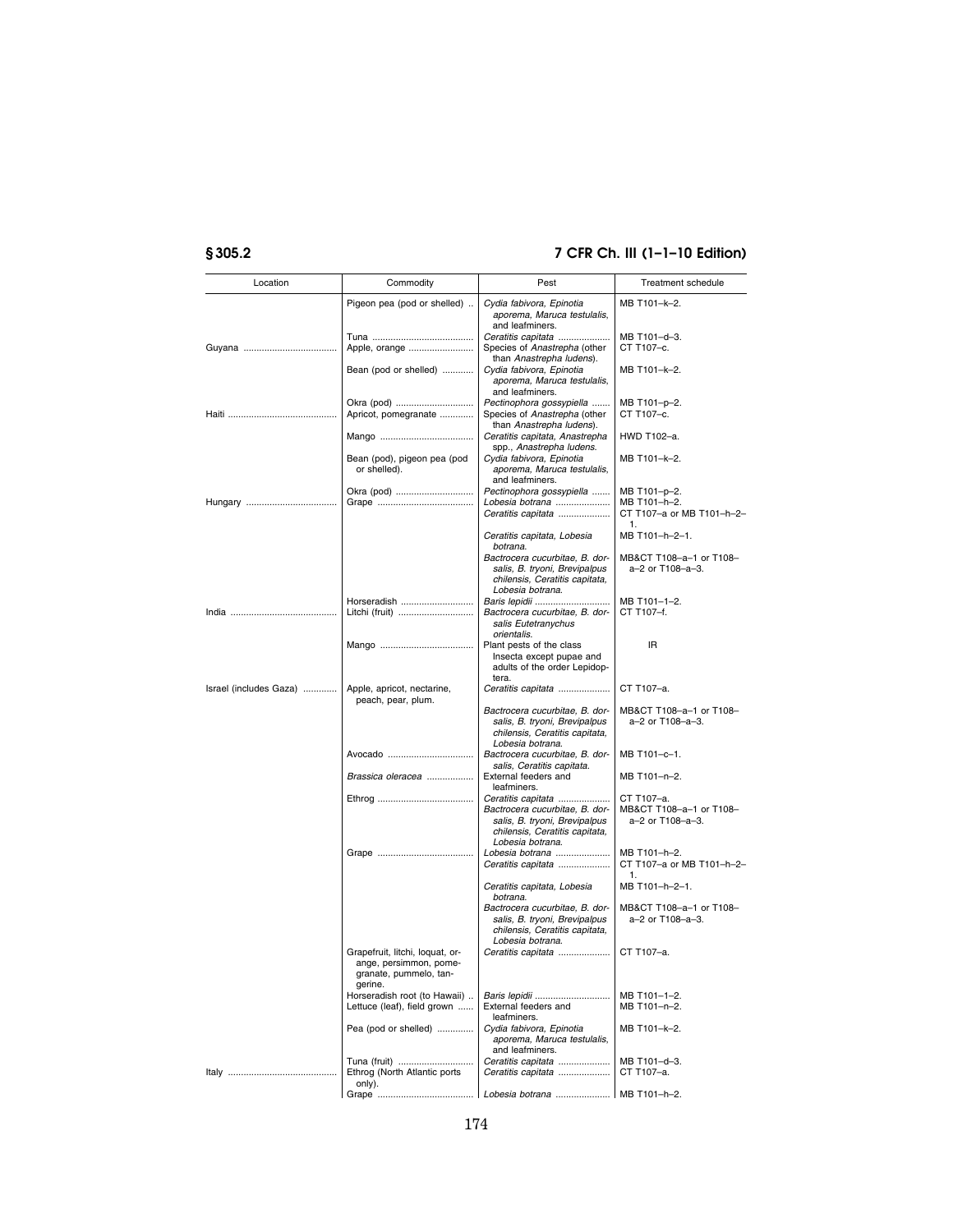| Location                                                                                                 | Commodity                                      | Pest                                                                                                                                        | <b>Treatment schedule</b>                                 |
|----------------------------------------------------------------------------------------------------------|------------------------------------------------|---------------------------------------------------------------------------------------------------------------------------------------------|-----------------------------------------------------------|
|                                                                                                          |                                                | Ceratitis capitata                                                                                                                          | CT T107-a or MB T101-h-2-                                 |
|                                                                                                          |                                                | Ceratitis capitata, Lobesia<br>botrana.                                                                                                     | 1.<br>MB T101-h-2-1.                                      |
|                                                                                                          |                                                | Bactrocera cucurbitae, B. dor-<br>salis, B. tryoni, Brevipalpus<br>chilensis, Ceratitis capitata,<br>Lobesia botrana.                       | MB&CT T108-a-1 or T108-<br>a-2 or T108-a-3.               |
|                                                                                                          | Grapefruit, orange, per-<br>simmon, tangerine. | Ceratitis capitata                                                                                                                          | CT T107-a.                                                |
|                                                                                                          | Horseradish                                    | Baris lepidii                                                                                                                               | MB T101-1-2.                                              |
|                                                                                                          | Kiwi (fruit)                                   | Ceratitis capitata<br>Bactrocera cucurbitae, B. dor-<br>salis, B. tryoni, Brevipalpus<br>chilensis, Ceratitis capitata,<br>Lobesia botrana. | CT T107-a.<br>MB&CT T108-a-1 or T108-<br>a-2 or T108-a-3. |
|                                                                                                          | Pea (pod or shelled)                           | Cydia fabivora, Epinotia<br>aporema, Maruca testulalis,<br>and leafminers.                                                                  | MB T101-k-2.                                              |
|                                                                                                          | Tuna (fruit)                                   | Ceratitis capitata                                                                                                                          | MB T101-d-3.                                              |
|                                                                                                          | Bean (pod), pigeon pea (pod)                   | Cydia fabivora, Epinotia<br>aporema, Maruca testulalis,<br>and leafminers.                                                                  | MB T101-k-2.                                              |
|                                                                                                          | lvy gourd (fruit)                              | Cydia, fabivora, Epinotia<br>aporema, Maruca testullis,<br>and leafminers.                                                                  | MB T101-k-2.                                              |
|                                                                                                          | Okra (pod)                                     | Pectinophora gossypiella                                                                                                                    | MB T101-p-2.                                              |
|                                                                                                          |                                                | External feeders and<br>leafminers.                                                                                                         | MB T101-n-2.                                              |
| Japan (includes Bonian Island,<br>Ryukyu, Island Ryukyu Is-<br>land, Tokara Island, Volcano<br>Islands). | Apple (Fuji only)                              | Carposina niponensis,<br>Conogethes punctiferalis,<br>Tetranychus viennensis, T.<br>kanzawai.                                               | CT&MB T109-a-1 or T109-<br>a-2.                           |
|                                                                                                          | Cabbage (to Hawaii)                            | External feeders and<br>leafminers.                                                                                                         | MB T101-n-2.                                              |
|                                                                                                          | Horseradish (to Hawaii)                        | Baris lepidii                                                                                                                               | MB T101-1-2.                                              |
|                                                                                                          | Apple, persimmon                               | Ceratitis capitata<br>Lobesia botrana                                                                                                       | CT T107-a.<br>MB T101-h-2.                                |
|                                                                                                          |                                                | Ceratitis capitata,                                                                                                                         | CT T107-a or MB T1011-h-<br>$2 - 1$ .                     |
|                                                                                                          |                                                | Ceratitis capitata, Lobesia<br>botrana.                                                                                                     | MB T101-h-2-1.                                            |
| Kazakhstan                                                                                               |                                                | Lobesia botrana                                                                                                                             | MB T101-h-2.                                              |
|                                                                                                          |                                                | Ceratitis capitata                                                                                                                          | CT T107-a or MB T101-h-2-<br>1.                           |
|                                                                                                          |                                                | Ceratitis capitata, Lobesia<br>botrana.                                                                                                     | MB T101-h-2-1.                                            |
|                                                                                                          |                                                | Bactrocera cucurbitae, B. dor-<br>salis, B. tryoni, Brevipalpus<br>chilensis, Ceratitis capitata,<br>Lobesia botrana.                       | MB&CT T108a-1 or T108-a-<br>2 or T108-a-3.                |
|                                                                                                          | Horseradish                                    | Baris lepidii                                                                                                                               | MB T101-1-2.                                              |
| Korea, Republic of (South)                                                                               | Apple (Fuji only)                              | Carposina niponensis,<br>Conogethes punctiferalis,<br>Tetranychus viennensis, T.<br>kanzawai.                                               | CT&MB T109-a-1 or T109-<br>a-2.                           |
|                                                                                                          |                                                | Lobesia botrana<br>Ceratitis capitata                                                                                                       | MB T101-h-2.<br>CT T107-a or MB T101-h-2-                 |
|                                                                                                          |                                                | Ceratitis capitata, Lobesia<br>botrana.                                                                                                     | 1.<br>MB T101-h-2-1.                                      |
|                                                                                                          |                                                | Bactrocera cucurbitae, B. dor-<br>salis, B. tryoni, Brevipalpus<br>chilensis, Ceratitis capitata,<br>Lobesia botrana.                       | MB&CT T108-a-1 or T108-<br>a-2 or T108-a-3.               |
|                                                                                                          | Horseradish                                    | Baris lepidii                                                                                                                               | MB T101-1-2.                                              |
|                                                                                                          |                                                | Lobesia botrana<br>Ceratitis capitata                                                                                                       | MB T101-h-2.<br>CT T107-a or MB T101-h-2-                 |
|                                                                                                          |                                                | Ceratitis capitata, Lobesia<br>botrana.                                                                                                     | 1.<br>MB T101-h-2-1.                                      |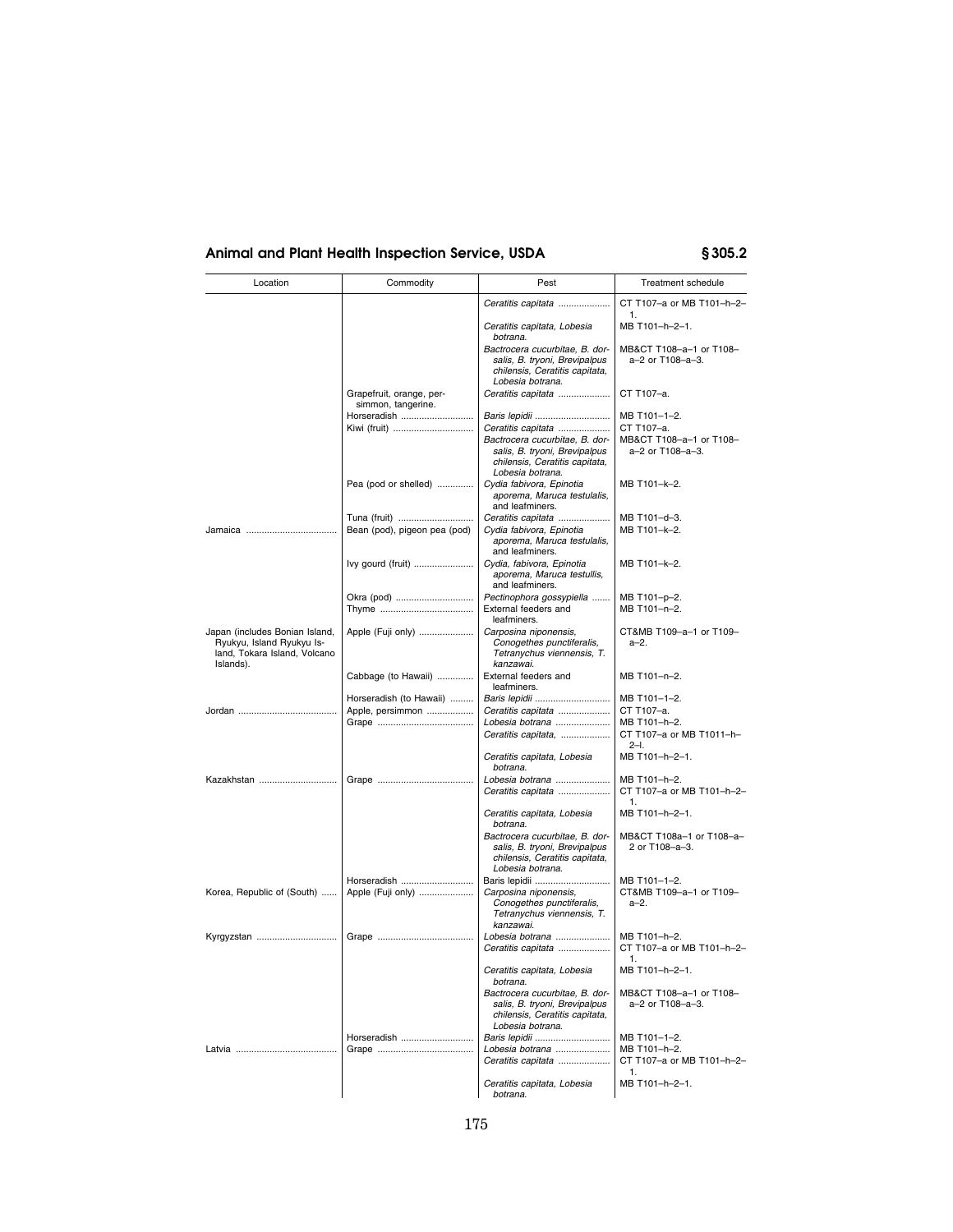| Location                  | Commodity                                              | Pest                                                                                                                                        | <b>Treatment schedule</b>                                      |
|---------------------------|--------------------------------------------------------|---------------------------------------------------------------------------------------------------------------------------------------------|----------------------------------------------------------------|
|                           |                                                        | Bactrocera cucurbitae, B. dor-<br>salis, B. tyroni, Brevipalpus<br>chilensis, Ceratitis capitata,<br>Lobesia botrana.                       | MB&CT T108-a-1 or T108-<br>a-2 or T108-a-3.                    |
|                           | Horseradish                                            | Baris lepidii                                                                                                                               | MB T101-1-2.                                                   |
|                           |                                                        | Ceratitis capitata                                                                                                                          | CT T107-a.                                                     |
|                           |                                                        | Lobesia botrana                                                                                                                             | MB T101-h-2.                                                   |
|                           |                                                        | Ceratitis capitata                                                                                                                          | CT T107-a or MB T101-h-2-<br>1.                                |
|                           |                                                        | Ceratitis capitata, Lobesia<br>botrana.                                                                                                     | MB T101-h-2-1.                                                 |
|                           |                                                        | Bactrocera cucurbitae, B. dor-<br>salis, B. tryoni, Brevipalpus<br>chilensis, Ceratitis capitata,<br>Lobesia botrana.                       | MB&CT T108-a-1 or T108-<br>a-2 or T108-a-3.                    |
| Lithuania                 |                                                        | Lobesia botrana<br>Ceratitis capitata                                                                                                       | MB T101-h-2.<br>CT T107-a or MB T101-h-2-<br>1.                |
|                           |                                                        | Ceratitis capitata, Lobesia<br>botrana.                                                                                                     | MB T101-h-2-1.                                                 |
|                           |                                                        | Bactrocera cucurbitae, B. dor-<br>salis, B. tryoni, Brevipalpus<br>chilensis, Ceratitis capitata,<br>Lobesia botrana.                       | MB&CT T108-a-1 or T108-<br>a-2 or T108-a-3.                    |
|                           | Horseradish                                            | Baris lepidii                                                                                                                               | MB T101-1-2.                                                   |
| Luxembourg                |                                                        | Lobesia botrana                                                                                                                             | MB T101-h-2.                                                   |
|                           |                                                        | Ceratitis capitata                                                                                                                          | CT T107-a or MB T101-h-2-<br>1.                                |
|                           |                                                        | Ceratitis capitata, Lobesia<br>botrana.                                                                                                     | MB T101-h-2-1.                                                 |
|                           |                                                        | Bactrocera cucurbitae. B. dor-<br>salis, B. tryoni, Brevipalpus<br>chilensis, Ceratitis capitata,<br>Lobesia botrana.                       | MB&CT T108-a-1 or T108-<br>a-2 or T108-a-3.                    |
| Macedonia                 |                                                        | Ceratitis capitata                                                                                                                          | CT T107-a.                                                     |
|                           |                                                        | Bactrocera cucurbitae, B. dor-<br>salis, B. tryoni, Brevipalpus<br>chilensis, Ceratitis capitata,<br>Lobesia botrana.                       | MB&CT T108-a-1 or T108-<br>a-2 or T108-a-3.                    |
|                           | Horseradish                                            | Baris lepidii                                                                                                                               | MB T101-1-2.                                                   |
| Martinique, Dept. of (FR) |                                                        | Ceratitis capitata<br>Bactrocera cucurbitae, B. dor-<br>salis, B. tryoni, Brevipalpus<br>chilensis, Ceratitis capitata,<br>Lobesia botrana. | CT T107-a.<br>MB&CT T108-a-1 or T108-<br>a-2 or T108-a-3.      |
|                           | Horseradish                                            | Baris lepidii                                                                                                                               | MB T101-1-2.                                                   |
|                           | Apple, cherry, peach, plum,<br>tangerine.              | Anastrepha ludens                                                                                                                           | CT T107-b.                                                     |
|                           | Brassica spp., Chenopodium<br>spp., cilantro.          | External feeders such as<br>Noctuidae spp., Thrips spp.<br>(except Scirtothrips dorsalis<br>from Thailand), Copitarsia<br>spp               | MB T101-b-1.                                                   |
|                           | Carambola                                              | Species of Anastrepha (other<br>than Anastrepha ludens).                                                                                    | CT T107-c.                                                     |
|                           | Grapefruit                                             | Anastrepha ludens<br>Anastrepha spp.                                                                                                        | CT T107-b.<br>MB T101-j-2-1 or FHA<br>T103-a-1 or VH T106-a-2. |
|                           | Horseradish                                            | Baris lepidii<br>Anastrepha ludens<br>Ceratitis capitata, Anastrepha                                                                        | MB T101-1-2.<br>VH T106-a-3.<br>HWD T102-a.                    |
|                           |                                                        | spp., Anastrepha ludens.<br>Anastrepha ludens,<br>Anastrepha obliqua,<br>Anastrepha serpentina.                                             | FHA T103-c-1.                                                  |
|                           |                                                        | Pectinophora gossypiella                                                                                                                    | MB T101-p-2.                                                   |
|                           |                                                        | Anastrepha ludens                                                                                                                           | CT T107-b.                                                     |
|                           |                                                        | Anastrepha spp.                                                                                                                             | MB T101-j-2-1 or FHA<br>T103-a-1.                              |
|                           |                                                        | Anastrepha spp. (includes<br>Anastrepha ludens).                                                                                            | VH T106-a-4.                                                   |
|                           | Pigeon pea (pod or shelled),<br>bean (pod or shelled). | Cydia fabivora, Epinotia<br>aporema, Maruca testulalis.                                                                                     | MB T101-k-2.                                                   |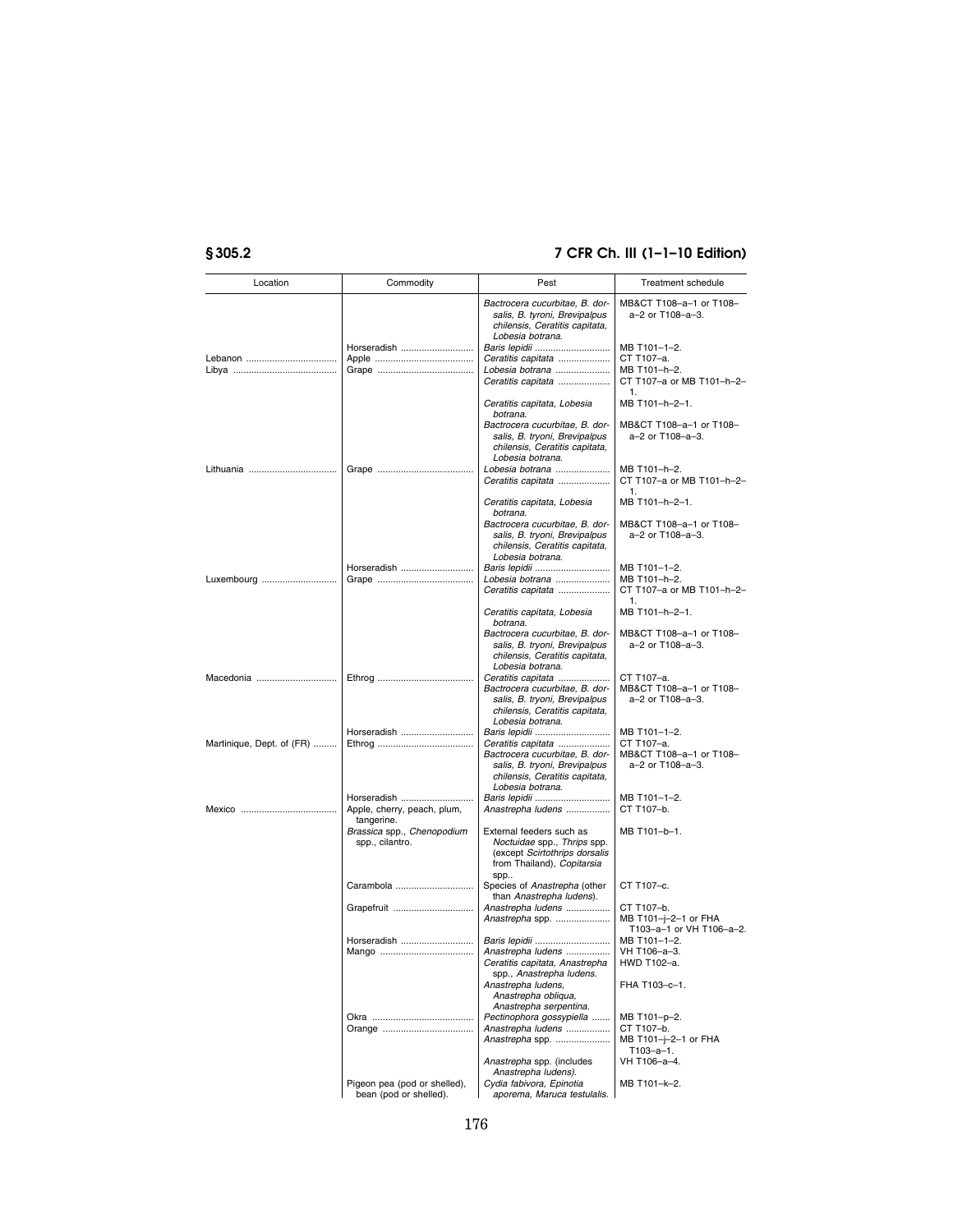| Location                                                                     | Commodity                                               | Pest                                                                                                                                        | Treatment schedule                                                   |
|------------------------------------------------------------------------------|---------------------------------------------------------|---------------------------------------------------------------------------------------------------------------------------------------------|----------------------------------------------------------------------|
|                                                                              | Tangerine                                               | Anastrepha spp.                                                                                                                             | MB T101-j-2-1 or FHA<br>T103-a-1 or VH T106-a-1<br>or VH T106-a-1-1. |
| Moldova                                                                      |                                                         | Lobesia botrana<br>Ceratitis capitata                                                                                                       | MB T101-h-2.<br>CT T107-a or MB T101-h-2-                            |
|                                                                              |                                                         | Ceratitis capitata, Lobesia<br>botrana.                                                                                                     | 1.<br>MB T101-h-2-1.                                                 |
|                                                                              |                                                         | Bactrocera cucurbitae, B. dor-<br>salis, B. tryoni, Brevipalpus<br>chilensis, Ceratitis capitata,<br>Lobesia botrana.                       | MB&CT T108-a-1 or T108-<br>a-2 or T108-a-3.                          |
|                                                                              | Horseradish                                             | Baris lepidii                                                                                                                               | MB T101-1-2.                                                         |
| Montserrat                                                                   | Bean (pod), pigeon pea (pod)                            | Cydia fabivora, Epinotia<br>aporema, Maruca testulalis,<br>and leafminers.                                                                  | MB T101-k-2.                                                         |
|                                                                              |                                                         | Pectinophora gossypiella                                                                                                                    | MB T101-p-2.                                                         |
|                                                                              | Apricot, peach, pear, plum                              | Ceratitis capitata<br>Bactrocera cucurbitae, B. dor-<br>salis, B. tryoni, Brevipalpus<br>chilensis, Ceratitis capitata,                     | CT T107-a.<br>MB&CT T108-a-1 or T108-<br>a-2 or T108-a-3.            |
|                                                                              |                                                         | Lobesia botrana.                                                                                                                            |                                                                      |
|                                                                              | Cipollino (bulb/wild onion)                             | Exosoma lusitanica<br>Ceratitis capitata                                                                                                    | MB T101-w-1.<br>CT T107-a.                                           |
|                                                                              |                                                         | Bactrocera cucurbitae, B. dor-                                                                                                              | MB&CT T108-a-1 or T108-                                              |
|                                                                              |                                                         | salis, B. tryoni, Brevipalpus<br>chilensis, Ceratitis capitata,<br>Lobesia botrana.                                                         | a-2 or T108-a-3.                                                     |
|                                                                              |                                                         | Lobesia botrana                                                                                                                             | MB T101-h-2.                                                         |
|                                                                              |                                                         | Ceratitis capitata                                                                                                                          | CT T107-a or MB T101-h-2-<br>1.                                      |
|                                                                              |                                                         | Ceratitis capitata, Lobesia<br>botrana.<br>Bactrocera cucurbitae, B. dor-                                                                   | MB T101-h-2-1.<br>MB&CT T108-a-1 or T108-                            |
|                                                                              |                                                         | salis, B. tryoni, Brevipalpus<br>chilensis, Ceratitis capitata,<br>Lobesia botrana.                                                         | a-2 or T108-a-3.                                                     |
|                                                                              | Grapefruit, orange, tangerine                           | Ceratitis capitata<br>External feeders                                                                                                      | CT T107-a.                                                           |
|                                                                              |                                                         | Cryptophlebia leucotreta,<br>Ceratitis capitata, Ceratitis<br>rosa, Epichoristodes<br>acerbella.                                            | MB T104-a-1.<br>CT T107-e.                                           |
| Netherlands, Kingdom of                                                      | Bean, garden                                            | Cydia fabivora, Epinotia<br>aporema, Maruca testulalis,<br>and leafminers.                                                                  | MB T101-k-2.                                                         |
|                                                                              | Horseradish (to Hawaii)                                 | Baris lepidii                                                                                                                               | MB T101-1-2.                                                         |
| Netherlands Antilles (includes<br>Bonaire, Curacao, Saba, St.<br>Eustatius). | Bean (pod or shelled), pigeon<br>pea (pod or shelled).  | Cydia fabivora, Epinotia<br>aporema, Maruca testulalis,<br>and leafminers.                                                                  | MB T101-k-2.                                                         |
| New Zealand                                                                  |                                                         | Tortricidae                                                                                                                                 | MB T101-a-1.                                                         |
|                                                                              | Asparagus                                               | Halotydeus destructor<br>Tortricidae                                                                                                        | MB T101-b-1-1.<br>MB T101-a-1.                                       |
| Nicaragua                                                                    | Faba bean (pod), green bean<br>(pod), mung bean (pod),  | Cydia fabivora, Epinotia<br>aporema, Maruca testulalis,                                                                                     | MB T101-k-2 or MB T101-k-<br>$2 - 1$ .                               |
|                                                                              | pea (pod).                                              | and leafminers.<br>Ceratitis capitata, Anastrepha<br>spp., A. ludens.                                                                       | HWD T102-a.                                                          |
|                                                                              | Yard-long-bean (pod)                                    | Cydia fabivora, Epinotia<br>aporema, and Maruca<br>testulalis.                                                                              | MB T101-k-2 or MB T101-k-<br>$2 - 1$ .                               |
| Norway<br>Panama and canal zone                                              | Horseradish (to Hawaii)<br>Bean (garden) and lima (pod) | Baris lepidii<br>Cydia fabivora, Epinotia<br>aporema, Maruca testulalis,<br>and leafminers.                                                 | MB T101-1-2<br>MB T101-k-2 or MB T101-k-<br>$2 - 1$ .                |
|                                                                              |                                                         | Ceratitis capitata<br>Bactrocera cucurbitae, B. dor-<br>salis, B. tryoni, Brevipalpus<br>chilensis, Ceratitis capitata,<br>Lobesia botrana. | CT T107-a.<br>MB&CT T108-a-1 or T108-<br>a-2 or T108-a-3.            |
|                                                                              | Grapefruit, orange, tangerine                           | Anastrepha ludens                                                                                                                           | CT T107-b.                                                           |
|                                                                              | Pigeon pea (pod or shelled)                             | Cydia fabivora, Epinotia<br>aporema, Maruca testulalis,<br>and leafminers.                                                                  | MB T101-k-2.                                                         |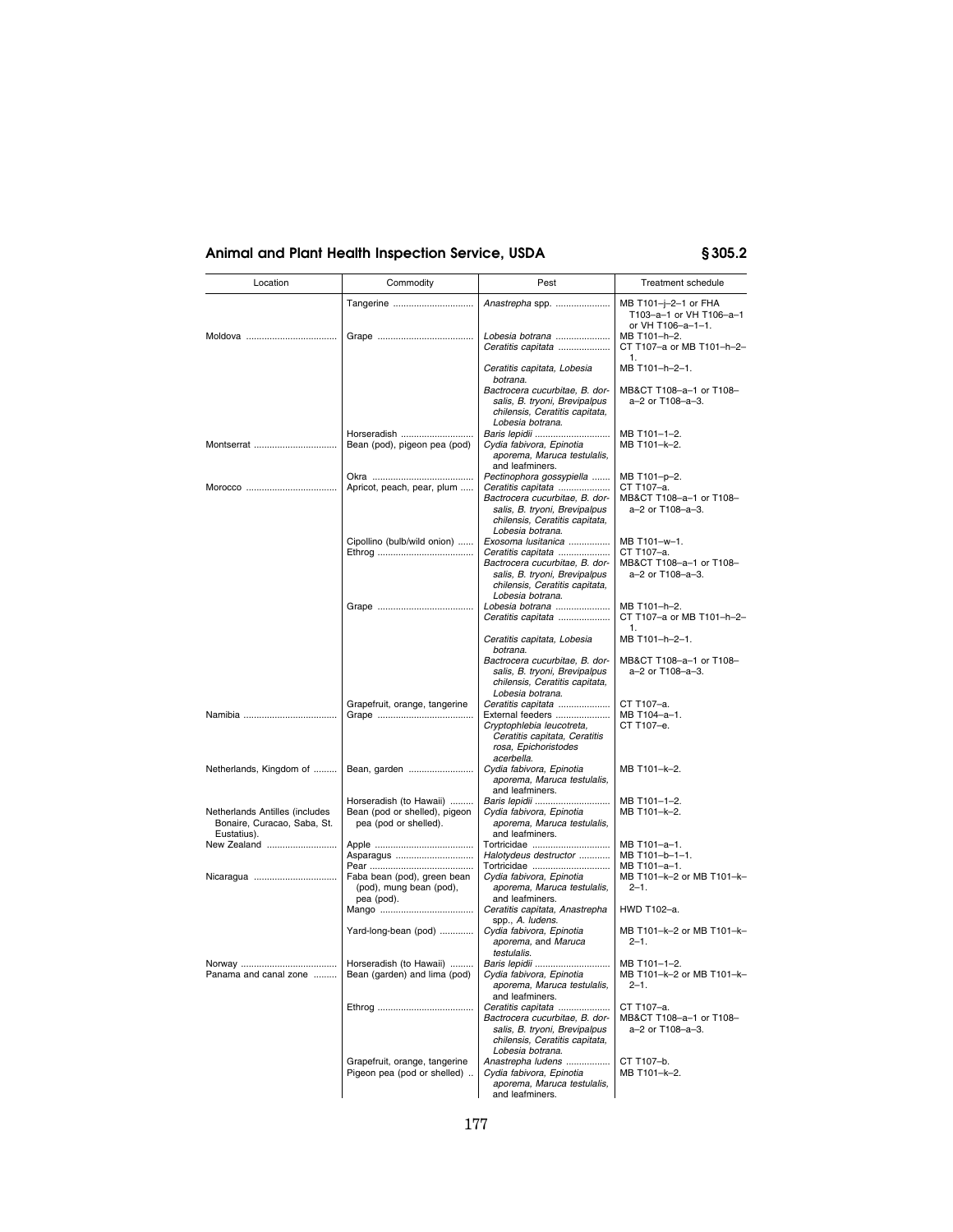| Location                                  | Commodity                                                                 | Pest                                                                                                                  | <b>Treatment schedule</b>                       |
|-------------------------------------------|---------------------------------------------------------------------------|-----------------------------------------------------------------------------------------------------------------------|-------------------------------------------------|
|                                           | Asparagus                                                                 | External feeders                                                                                                      | MB T101-b-1.                                    |
|                                           | Bean (pod or shelled)                                                     | Cvdia fabivora. Epinotia<br>aporema, Maruca testulalis,<br>and leafminers.                                            | MB T101-k-2.                                    |
|                                           | Blueberry                                                                 | Ceratitis capitata                                                                                                    | MB T101-i-1-1.                                  |
|                                           |                                                                           | Species of Anastrepha (other<br>than Anastrepha ludens),<br>Ceratitis capitata.                                       | CT T107-a-1.                                    |
|                                           | Grapefruit, mandarins or tan-<br>gerines, sweet oranges,<br>and tangelos. | Anastrepha fraterculus, A.<br>obliqua, A. serpentina, and<br>Ceratitis capitata.                                      | CT T107-a-1                                     |
|                                           |                                                                           | Ceratitis capitata, Anastrepha<br>spp., Anastrepha ludens.                                                            | HWD T102-a.                                     |
| Philippines                               | Okra (pod)<br>Avocado                                                     | Pectinophora gossypiella<br>Bactrocera cucurbitae, B. dor-<br>salis, Ceratitis capitata.                              | MB T101-p-2.<br>MB T101-c-1.                    |
|                                           |                                                                           | Bactrocera occipitalis and B.<br>philippinensis.                                                                      | VH T106-d-1.                                    |
|                                           | Horseradish                                                               | Baris lepidii                                                                                                         | MB T101-1-2.                                    |
| Portugal (includes Azores)                | Bean, faba (pod or shelled)                                               | Cydia fabivora, Epinotia<br>aporema, Maruca testulalis,<br>and leafminers.                                            | MB T101-k-2.                                    |
|                                           |                                                                           | Ceratitis capitata                                                                                                    | CT T107-a.                                      |
|                                           |                                                                           | Bactrocera cucurbitae, B. dor-<br>salis, B. tryoni, Brevipalpus<br>chilensis, Ceratitis capitata,<br>Lobesia botrana. | MB&CT T108-a-1 or T108-<br>a-2 or T108-a-3.     |
|                                           |                                                                           | Lobesia botrana<br>Ceratitis capitata                                                                                 | MB T101-h-2.<br>CT T107-a or MB T101-h-2-<br>1. |
|                                           |                                                                           | Ceratitis capitata, Lobesia<br>botrana.                                                                               | MB T101-h-2-1.                                  |
|                                           |                                                                           | Bactrocera cucurbitae, B. dor-<br>salis, B. tryoni, Brevipalpus<br>chilensis, Ceratitis capitata,<br>Lobesia botrana. | MB&CT T108-a-1 or T108-<br>a-2 or T108-a-3.     |
|                                           | Horseradish (to Hawaii)                                                   | Baris lepidii                                                                                                         | MB T101-1-2.                                    |
|                                           |                                                                           | Lobesia botrana                                                                                                       | MB T101-h-2.                                    |
|                                           |                                                                           | Ceratitis capitata                                                                                                    | CT T107-a or MB T101-h-2-<br>1.                 |
|                                           |                                                                           | Ceratitis capitata, Lobesia<br>botrana.<br>Ceratitis capitata,                                                        | MB T101-h-2-1.<br>CT T107-a.                    |
|                                           |                                                                           | Eutetranychus orientalis.                                                                                             |                                                 |
|                                           |                                                                           | Bactrocera cucurbitae, B. dor-<br>salis, B. tryoni, Brevipalpus<br>chilensis, Ceratitis capitata,<br>Lobesia botrana. | MB&CT T108-a-1 or T108-<br>a-2 or T108-a-3.     |
|                                           | Horseradish                                                               | Baris lepidii                                                                                                         | MB T101-1-2.                                    |
| Russian Federation                        |                                                                           | Lobesia botrana<br>Ceratitis capitata                                                                                 | MB T101-h-2.<br>CT T107-a or MB T101-h-2-<br>1. |
|                                           |                                                                           | Ceratitis capitata, Lobesia<br>botrana.                                                                               | MB T101-h-2-1.                                  |
|                                           |                                                                           | Bactrocera cucurbitae, B. dor-<br>salis, B. tryoni, Brevipalpus<br>chilensis, Ceratitis capitata,<br>Lobesia botrana. | MB&CT T108-a-1 or T108-<br>a-2 or T108-a-3.     |
|                                           | Horseradish                                                               | Baris lepidii                                                                                                         | MB T101-1-2.                                    |
| Saint Kitts and Nevis                     | Bean (pod), pigeon pea (pod)                                              | Cydia fabivora, Epinotia<br>aporema, Maruca testulalis,<br>and leafminers.                                            | MB T101-k-2.                                    |
| Saint Lucia                               | Bean (pod), pigeon pea (pod)                                              | Pectinophora gossypiella<br>Cydia fabivora, Epinotia<br>aporema, Maruca testulalis,                                   | MB T101-p-2.<br>MB T101-k-2.                    |
| St. Martin (France and Nether-<br>lands). |                                                                           | and leafminers.<br>Pectinophora gossypiella                                                                           | MB T101-p-2.                                    |
| Saint Vincent and the Grena-<br>dines.    | Bean (pod), pigeon pea (pod)                                              | Cydia fabivora, Epinotia<br>aporema, Maruca testulalis,<br>and leafminers.                                            | MB T101-k-2.                                    |
|                                           |                                                                           | Pectinophora gossypiella    MB T101-p-2.                                                                              |                                                 |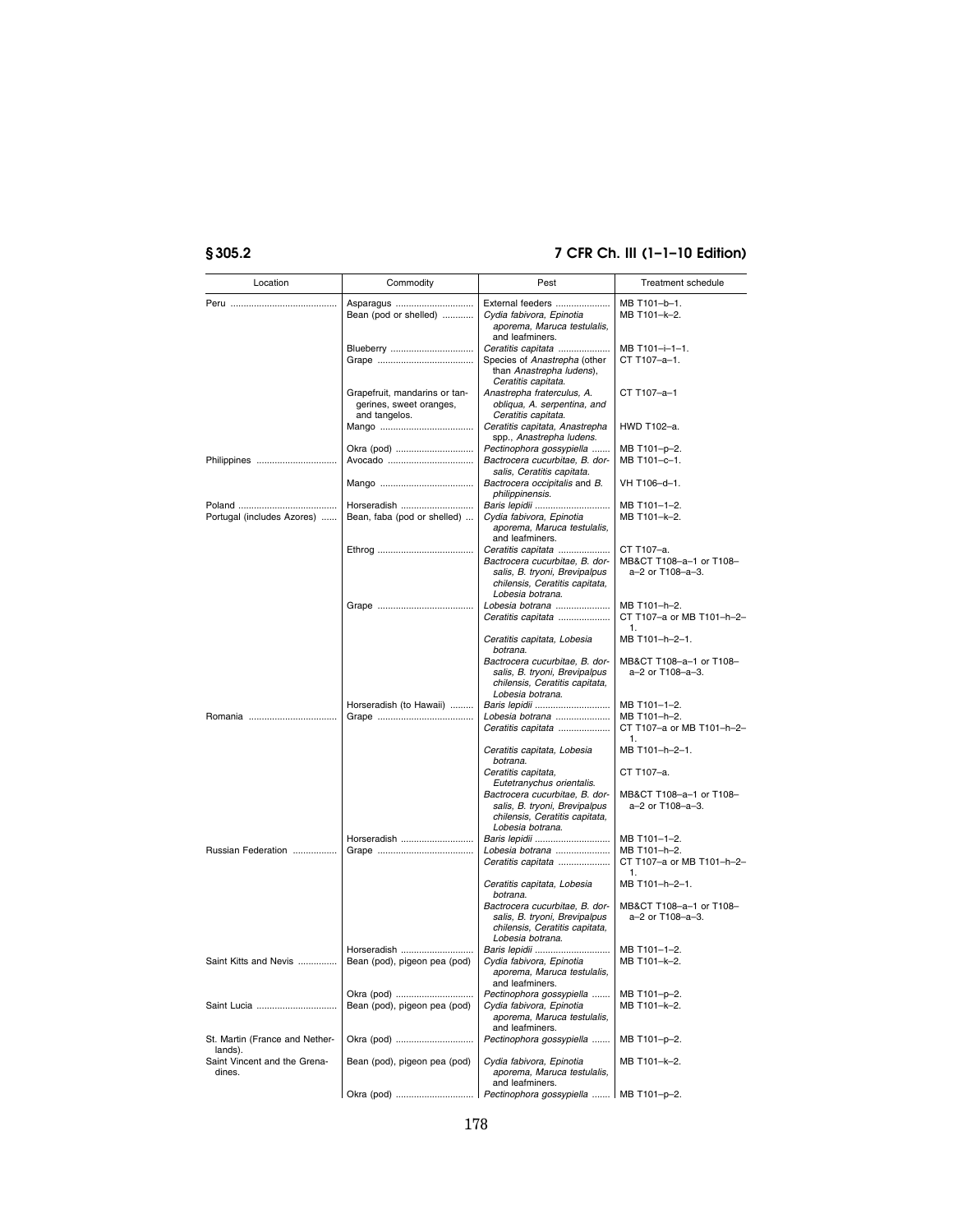| Location             | Commodity                                             | Pest                                                                                                                                                            | Treatment schedule                                                        |
|----------------------|-------------------------------------------------------|-----------------------------------------------------------------------------------------------------------------------------------------------------------------|---------------------------------------------------------------------------|
|                      | Bean, garden (pod or shelled)                         | Cydia fabivora, Epinotia<br>aporema, Maruca testulalis,                                                                                                         | MB T101-k-2 or MB T101-k-<br>$2 - 1$ .                                    |
|                      | Horseradish                                           | and leafminers.<br>Baris lepidii<br>Ceratitis capitata<br>Bactrocera cucurbitae, B. dor-<br>salis, B. tryoni, Brevipalpus<br>chilensis, Ceratitis capitata,     | MB T101-1-2.<br>CT T107-a.<br>MB&CT T108-a-1 or T108-<br>a-2 or T108-a-3. |
| South Africa         | Horseradish<br>Apple, blueberry, grape, pear          | Lobesia botrana.<br>Baris lepidii<br>Ceratitis capitata                                                                                                         | MB T101-I-2.<br>CT T107-a.                                                |
|                      | Nectarine, peach, plum<br>Citrus (fruit, Western Cape | Cryptophlebia leucotreta and<br>Pterandrus rosa.<br>Cryptophlebia leucotreta and                                                                                | CT T107-e.<br>CT T107-e.                                                  |
|                      | Province only).                                       | Pterandrus rosa.<br>Ceratitis capitata<br>Bactrocera cucurbitae, B. dor-<br>salis, B. tryoni, Brevipalpus<br>chilensis, Ceratitis capitata,<br>Lobesia botrana. | CT T107-a.<br>MB&CT T108-a-1 or T108-<br>a-2 or T108-a-3.                 |
|                      |                                                       | Ceratitis capitata<br>Bactrocera cucurbitae, B. dor-<br>salis, B. tryoni, Brevipalpus<br>chilensis, Ceratitis capitata,<br>Lobesia botrana.                     | CT T107-a.<br>MB&CT T108-a-1 or T108-<br>a-2 or T108-a-3.                 |
|                      |                                                       | Lobesia botrana<br>Ceratitis capitata                                                                                                                           | MB T101-h-2.<br>CT T107-a or MB T101-h-2-<br>1.                           |
|                      |                                                       | Ceratitis capitata, Lobesia<br>botrana.                                                                                                                         | MB T101-h-2-1.<br>MB&CT T108-a-1 or T108-                                 |
|                      |                                                       | Bactrocera cucurbitae, B. dor-<br>salis, B. tryoni, Brevipalpus<br>chilensis, Ceratitis capitata,<br>Lobesia botrana.                                           | a-2 or T108-a-3.                                                          |
|                      | Grapefruit, loquat, orange,<br>tangerine.             | Ceratitis capitata                                                                                                                                              | CT T107-a.                                                                |
|                      | Horseradish                                           | Baris lepidii<br>Ceratitis capitata                                                                                                                             | MB T101-I-2.<br>CT T107-a.                                                |
|                      | Lettuce (above ground parts)                          | External feeders and<br>leafminers.                                                                                                                             | MB T101-n-2.                                                              |
|                      | Ortanique (fruit)<br>Persimmon (fruit)                | Ceratitis capitata<br>Ceratitis capitata                                                                                                                        | CT T107-a.<br>CT T107-a.                                                  |
| Suriname             | Bean (pod or shelled)                                 | Cydia fabivora, Epinotia<br>aporema, Maruca testulalis,<br>and leafminers.                                                                                      | MB T101-k-2.                                                              |
|                      | Okra (pod)                                            | Pectinophora gossypiella                                                                                                                                        | MB T101-p-2.                                                              |
| Switzerland          | Horseradish (to Hawaii)                               | Baris lepidii<br>Lobesia botrana<br>Ceratitis capitata                                                                                                          | MB T101-I-2.<br>MB T101-h-2.<br>CT T107-a or MB T101-h-2-<br>1.           |
|                      |                                                       | Ceratitis capitata, Lobesia<br>botrana.                                                                                                                         | MB T101-h-2-1.                                                            |
|                      |                                                       | Bactrocera cucurbitae, B. dor-<br>salis, B. tryoni, Brevipalpus<br>chilensis, Ceratitis capitata,<br>Lobesia botrana.                                           | MB&CT T108-a-1 or T108-<br>a-2 or T108-a-3.                               |
|                      | Horseradish (to Hawaii)                               | Baris lepidii                                                                                                                                                   | MB T101-l-2.                                                              |
| Syrian Arab Republic |                                                       | Ceratitis capitata<br>Bactrocera cucurbitae, B. dor-<br>salis, B. tryoni, Brevipalpus<br>chilensis, Ceratitis capitata,<br>Lobesia botrana.                     | CT T107-a.<br>MB&T T108-a-1 or T108-a-<br>2 or T108-a-3.                  |
|                      |                                                       | Lobesia botrana<br>Ceratitis capitata                                                                                                                           | MB T101-h-2.<br>CT T107-a or MB T101-h-2-                                 |
|                      |                                                       | Ceratitis capitata, Lobesia<br>botrana.                                                                                                                         | 1.<br>MB T101-h-2-1.                                                      |
|                      |                                                       | Bactrocera cucurbitae, B. dor-<br>salis, B. tryoni, Brevipalpus<br>chilensis, Ceratitis capitata,<br>Lobesia botrana.                                           | MB&CT 108-a-1 or T108-a-<br>2 or T108-a-3.                                |
|                      | Carambola                                             | Bactrocera cucurbitae, B. dor-<br>salis, Eutetranychus<br>orientalis.                                                                                           | CT T107-f.                                                                |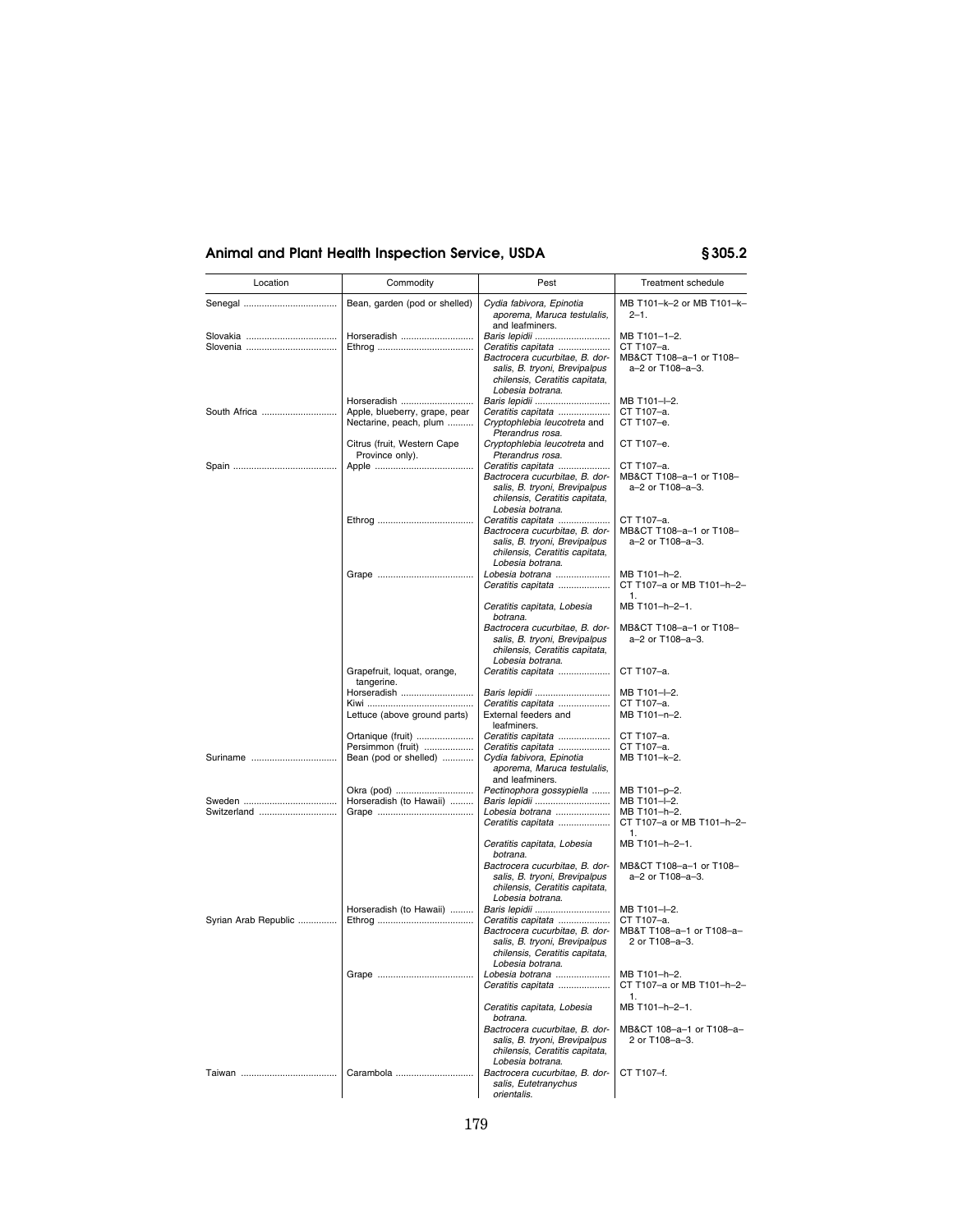| Location            | Commodity                                                                              | Pest                                                                                                                                                            | Treatment schedule                                                       |
|---------------------|----------------------------------------------------------------------------------------|-----------------------------------------------------------------------------------------------------------------------------------------------------------------|--------------------------------------------------------------------------|
|                     | Horseradish (to Hawaii)<br>Litchi (including clusters of<br>fruit attached to a stem). | Baris lepidii<br>Bactrocera dorsalis, B.<br>cucurbitae, Conopomorpha<br>sinensis.                                                                               | MB T101--2.<br>CT T107-h.                                                |
|                     |                                                                                        | Bactrocera dorsalis, B.<br>cucurbitae, Conopomorpha<br>sinensis.                                                                                                | CT T107-h.                                                               |
| Tajikistan          | Horseradish                                                                            | Bactrocera dorsalis<br>Lobesia botrana<br>Ceratitis capitata                                                                                                    | VH T106-d.<br>MB T101-I-2.<br>MB T101-h-2.<br>CT T107-a or MB T101-h-2-  |
|                     |                                                                                        | Ceratitis capitata, Lobesia<br>botrana.<br>Bactrocera cucurbitae, B. dor-                                                                                       | 1.<br>MB T101-h-2-1.<br>MB&CT 108-a-1 or T108-a-                         |
|                     |                                                                                        | salis, B. tryoni, Brevipalpus<br>chilensis, Ceratitis capitata,<br>Lobesia botrana.                                                                             | 2 or T108-a-3.                                                           |
| Thailand            | Asparagus (shoot)                                                                      | Scirtothrips dorsalis<br>Plant pests of the class<br>Insecta except pupae and<br>adults of the order Lepidop-<br>tera.                                          | MB T101-b-1-1.<br>IR.                                                    |
|                     |                                                                                        | Plant pests of the class<br>Insecta except pupae and<br>adults of the order Lepidop-                                                                            | IR.                                                                      |
|                     |                                                                                        | tera.<br>Plant pests of the class<br>Insecta except pupae and<br>adults of the order Lepidop-<br>tera.                                                          | IR.                                                                      |
|                     | Mangosteen                                                                             | Plant pests of the class<br>Insecta except pupae and<br>adults of the order Lepidop-<br>tera.                                                                   | IR.                                                                      |
|                     | Pineapple                                                                              | Plant pests of the class<br>Insecta except pupae and<br>adults of the order Lepidop-<br>tera.                                                                   | IR.                                                                      |
|                     | Rambutan                                                                               | Plant pests of the class<br>Insecta except pupae and<br>adults of the order Lepidop-<br>tera.                                                                   | IR.                                                                      |
| Trinidad and Tobago | Bean (shelled), pigeon pea<br>(shelled).                                               | Cydia fabivora, Epinotia<br>aporema, Maruca testulalis,<br>and leafminers.                                                                                      | MB T101-k-2.                                                             |
|                     | Grapefruit, orange, tangerine                                                          | Species of Anastrepha (other<br>than Anastrepha ludens).<br>Pectinophora gossypiella                                                                            | CT T107-c.                                                               |
|                     | Okra, roselle                                                                          | Ceratitis capitata<br>Bactrocera cucurbitae, B. dor-<br>salis, B. tryoni, Brevipalpus<br>chilensis, Ceratitis capitata,<br>Lobesia botrana.                     | MB T101-p-2.<br>CT T107-a<br>MB&CT T108-a-1 or T108-<br>a-2 or T108-a-3. |
|                     |                                                                                        | Lobesia botrana<br>Ceratitis capitata                                                                                                                           | MB T101-h-2.<br>CT T107-a or MB T101-h-2-<br>1.                          |
|                     |                                                                                        | Ceratitis capitata, Lobesia<br>botrana.<br>Bactrocera cucurbitae, B. dor-<br>salis, B. tryoni, Brevipalpus                                                      | MB T101-h-2-1.<br>MB&CT T108-a-1 or T108-<br>a-2 or T108-a-3.            |
|                     |                                                                                        | chilensis, Ceratitis capitata,<br>Lobesia botrana.                                                                                                              |                                                                          |
|                     | Grapefruit, orange, tangerine<br>Peach, pear, plum                                     | Ceratitis capitata<br>Ceratitis capitata<br>Bactrocera cucurbitae, B. dor-<br>salis, B. tryoni, Brevipalpus<br>chilensis, Ceratitis capitata,                   | CT T107-a.<br>CT T107-a.<br>MB&CT T108-a-1 or T108-<br>a-2 or T108-a-3.  |
|                     |                                                                                        | Lobesia botrana.<br>Ceratitis capitata<br>Bactrocera cucurbitae, B. dor-<br>salis, B. tryoni, Brevipalpus<br>chilensis, Ceratitis capitata,<br>Lobesia botrana. | CT T107-a.<br>MB&CT T108-a-1 or T108-<br>a-2 or T108-a-3.                |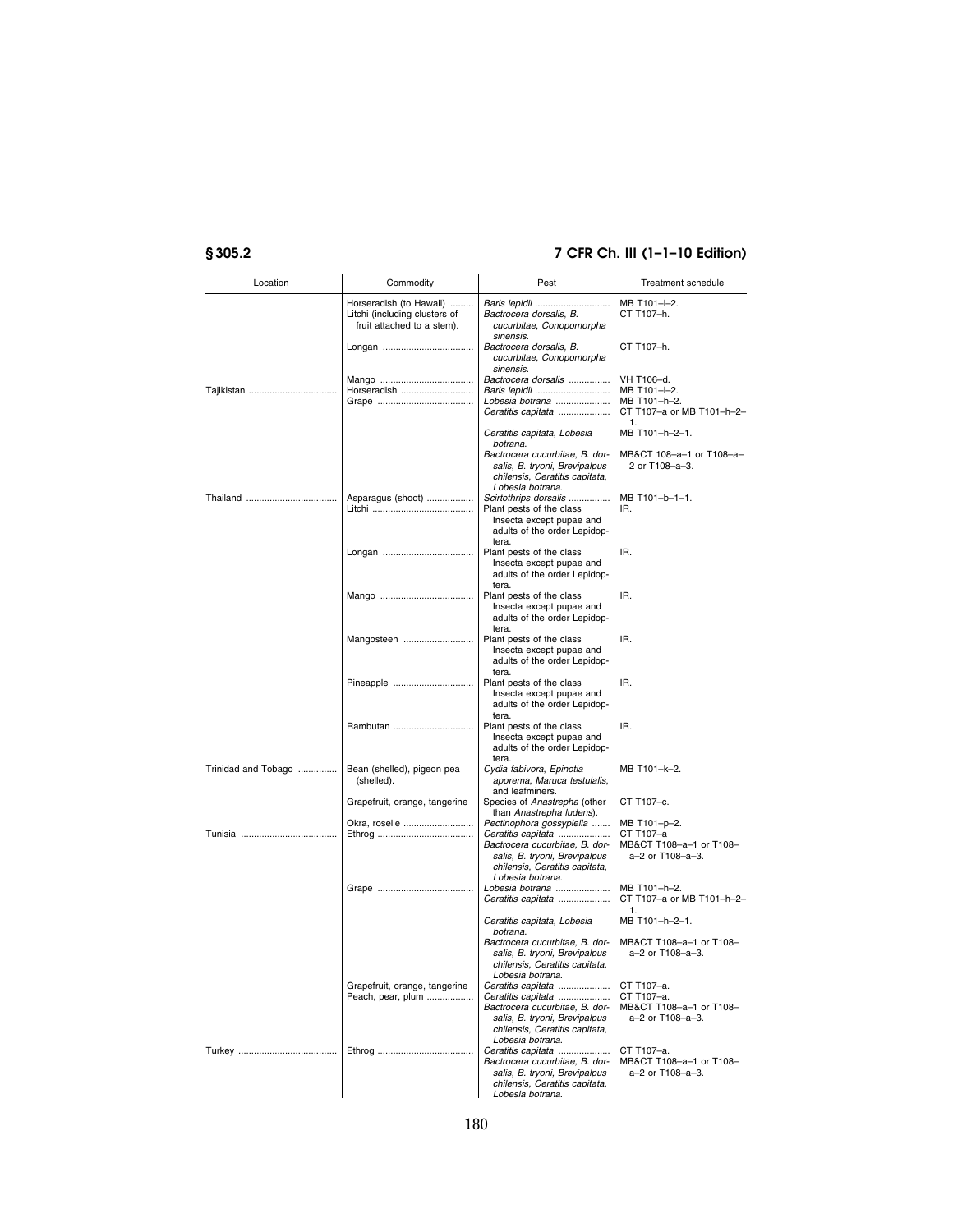| Location                                                          | Commodity                                                         | Pest                                                                                                                  | <b>Treatment schedule</b>                       |
|-------------------------------------------------------------------|-------------------------------------------------------------------|-----------------------------------------------------------------------------------------------------------------------|-------------------------------------------------|
|                                                                   |                                                                   | Lobesia botrana<br>Ceratitis capitata                                                                                 | MB T101-h-2.<br>CT T107-a or MB T101-h-2-<br>1. |
|                                                                   |                                                                   | Ceratitis capitata, Lobesia<br>botrana.                                                                               | MB T101-h-2-1.                                  |
|                                                                   |                                                                   | Bactrocera cucurbitae. B. dor-<br>salis, B. tryoni, Brevipalpus<br>chilensis, Ceratitis capitata,<br>Lobesia botrana. | MB&CT T108-a-1 or T108-<br>a-2 or T108-a-3.     |
|                                                                   |                                                                   | Ceratitis capitata                                                                                                    | CT T107-a.                                      |
| Turkmenistan                                                      |                                                                   | Lobesia botrana                                                                                                       | MB T101-h-2.<br>CT T107-a or MB T101-h-2-       |
|                                                                   |                                                                   | Ceratitis capitata                                                                                                    | $\mathbf{1}$                                    |
|                                                                   |                                                                   | Ceratitis capitata, Lobesia<br>botrana.                                                                               | MB T101-h-2-1.                                  |
|                                                                   |                                                                   | Bactrocera cucurbitae, B. dor-<br>salis, B. tryoni, Brevipalpus<br>chilensis, Ceratitis capitata,                     | MB&CT T108-a-1 or T108-<br>a-2 or T108-a-3.     |
|                                                                   | Horseradish                                                       | Lobesia botrana.<br>Baris lepidii                                                                                     | MB T101-1-2.                                    |
|                                                                   |                                                                   | Lobesia botrana                                                                                                       | MB T101-h-2.                                    |
|                                                                   |                                                                   | Ceratitis capitata                                                                                                    | CT T107-a or MB T101-h-2-<br>1                  |
|                                                                   |                                                                   | Ceratitis capitata, Lobesia<br>botrana.                                                                               | MB T101-h-2-1.                                  |
|                                                                   |                                                                   | Bactrocera cucurbitae, B. dor-<br>salis, B. tryoni, Brevipalpus<br>chilensis, Ceratitis capitata,<br>Lobesia botrana. | MB&CT T108-a-1 or T108-<br>a-2 or T108-a-3.     |
|                                                                   | Horseradish                                                       | Baris lepidii                                                                                                         | MB T101-1-2.                                    |
| United Kingdom (includes<br>Channel Islands, Shetland<br>Island). | Horseradish (to Hawaii)                                           | Baris lepidii                                                                                                         | MB T101-1-2.                                    |
|                                                                   | Apple, nectarine, peach pear,<br>plum.                            | Species of Anastrepha (other<br>than Anastrepha ludens),<br>Ceratitis capitata.                                       | CT T107-a-1.                                    |
|                                                                   | Blueberry                                                         | Anastrepha fraterculus,<br>Ceratitis capitata                                                                         | CT T107-a-1.                                    |
|                                                                   |                                                                   | Lobesia botrana<br>Ceratitis capitata                                                                                 | MB T101-h-2.<br>CT T107-a or MB T101-h-2-<br>1. |
|                                                                   |                                                                   | Ceratitis capitata, Lobesia<br>botrana.                                                                               | MB T101-h-2-1.                                  |
| Uzbekistan                                                        |                                                                   | Lobesia botrana                                                                                                       | MB T101-h-2.                                    |
|                                                                   |                                                                   | Ceratitis capitata                                                                                                    | CT T107-a or MB T101-h-2-<br>1.                 |
|                                                                   |                                                                   | Ceratitis capitata, Lobesia<br>botrana.                                                                               | MB T101-h-2-1.                                  |
|                                                                   |                                                                   | Bactrocera cucurbitae, B. dor-<br>salis, B. tryoni, Brevipalpus<br>chilensis, Ceratitis capitata,<br>Lobesia botrana. | MB&CT T108-a-1 or T108-<br>a-2 or T108-a-3.     |
|                                                                   | Horseradish                                                       | Baris lepidii                                                                                                         | MB T101-1-2.                                    |
| Venezuela                                                         | Bean (pod or shelled), pigeon                                     | Cydia fabivora, Epinotia                                                                                              | MB T101-k-2 or MB T101-k-                       |
|                                                                   | pea (pod or shelled).<br>Grape, grapefruit, orange,<br>tangerine. | aporema, Maruca testulalis.<br>Species of Anastrepha (other<br>than Anastrepha ludens),<br>Ceratitis capitata.        | $2 - 1$ .<br>CT T107-a-1.                       |
|                                                                   |                                                                   | Ceratitis capitata, Anastrepha<br>spp., Anastrepha ludens.                                                            | HWD T102-a.                                     |
|                                                                   |                                                                   | Pectinophora gossypiella                                                                                              | MB T101-p-2.                                    |
| Zimbabwe                                                          | Apple, kiwi, pear                                                 | Ceratitis capitata<br>Cryptophlebia leucotreta and                                                                    | CT T107-a.<br>CT T107-e.                        |
|                                                                   | Apricot, nectarine, peach,<br>plum.                               | Pterandrus rosa.                                                                                                      |                                                 |

(ii) *Treatment for shipments from U.S. quarantine localities.*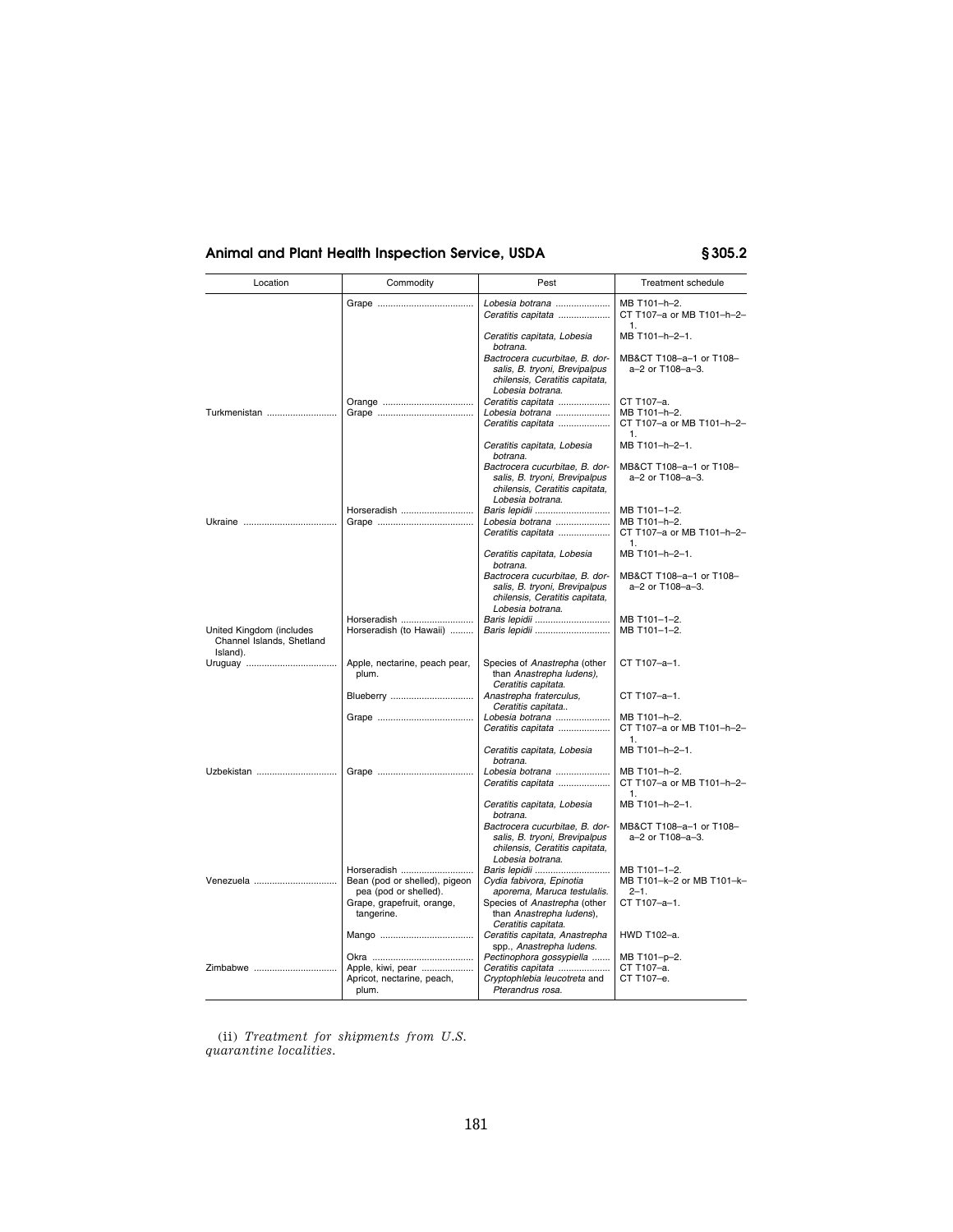| Location                                                                      | Commodity                                                           | Pest                                                                                              | <b>Treatment schedule</b>                                                                  |
|-------------------------------------------------------------------------------|---------------------------------------------------------------------|---------------------------------------------------------------------------------------------------|--------------------------------------------------------------------------------------------|
| Areas in the United States<br>under Federal quarantine for<br>the listed pest |                                                                     |                                                                                                   |                                                                                            |
|                                                                               | Any fruit or article listed in<br>§301.32-2(a) of this chap-        | All fruit fly species of the<br>Family Tephritidae.                                               | IR.                                                                                        |
|                                                                               | ter.                                                                | Anastrepha ludens<br>Anastrepha spp. (other than                                                  | CT T107-b.<br>CT T107-a-1 or CT T107-c.                                                    |
|                                                                               |                                                                     | A. ludens).<br>Bactrocera cucurbitae, B. dor-<br>salis, Ceratitis capitata.<br>Ceratitis capitata | MB&CT T108-a-1 or T108-<br>a-2 or T108-a-3.<br>CT T107-a or MB&CT T108-                    |
|                                                                               |                                                                     | Anastrepha ludens<br>Bactrocera dorsalis, Ceratitis<br>capitata.                                  | b.<br>CT T107-b.<br>MB&CT T108-a-1 or T108-<br>a-2 or T108-a-3.                            |
|                                                                               | Avocado                                                             | Ceratitis capitata<br>Bactrocera cucurbitae, B. dor-<br>salis, Ceratitis capitata.                | CT T107-a.<br>MB&CT T108-a-1 or T108-<br>a-2 or T108-a-3.                                  |
|                                                                               | Bay leaves<br>Bell pepper                                           | Phytophthora ramorum<br>Bactrocera cucurbitae, B. dor-                                            | VCH T111-a-1<br>VH T106-b-1.                                                               |
|                                                                               |                                                                     | salis, Ceratitis capitata.<br>Bactrocera dorsalis, Ceratitis<br>capitata.                         | MB&CT T108-a-1 or T108-<br>a-2 or T108-a-3.                                                |
|                                                                               |                                                                     | Ceratitis capitata<br>Anastrepha ludens<br>Ceratitis capitata                                     | CT T107-a.<br>CT T107-b.<br>CT T107-a.                                                     |
|                                                                               |                                                                     | Anastrepha ludens<br>Anastrepha spp. (other than<br>A. ludens).                                   | FHA T103-a-1.<br>СТ Т107-а–1, СТ Т107-с.                                                   |
|                                                                               |                                                                     | Bactrocera dorsalis<br>Ceratitis capitata                                                         | MB&CTOFF or CT&MBOFF.<br>CT T107-a or MB T101-w-                                           |
|                                                                               | Citrus fruit regulated under<br>§301.78-2(a) of this chap-<br>ter.  | Ceratitis capitata                                                                                | $1 - 2.$<br>MB&CTMedfly or CTMedfly.                                                       |
|                                                                               | Citrus fruit regulated under<br>§ 301.99-2(b) of this chap-<br>ter. | Anastrepha serpentina                                                                             | MBSFF.                                                                                     |
|                                                                               |                                                                     | Bactrocera cucurbitae,<br>Ceratitis capitata.                                                     | VH T106-b-2.                                                                               |
|                                                                               |                                                                     | Bactrocera cucurbitae, B. dor-<br>salis, Ceratitis capitata.                                      | CT T107-f or MB&CT T108-<br>a-1 or T108-a-2 or T108-<br>a-3.                               |
|                                                                               |                                                                     | Bactrocera dorsalis<br>Ceratitis capitata                                                         | MB&CTOFF or CT&MBOFF.<br>MB T101-h-2-1 or CT T107-<br>a or MB&CT T108-b.                   |
|                                                                               | Grapefruit                                                          | Anastrepha ludens                                                                                 | CT T107-b or MB T101-j-2-<br>1 or FHA T103-a-1.                                            |
|                                                                               |                                                                     | Ceratitis capitata<br>Ceratitis capitata                                                          | CT T107-a.<br>CT T107-a or MB T101-m-<br>2-1 or MB&CT T108-a-1<br>or T108-a-2 or T108-a-3. |
|                                                                               |                                                                     | Anastrepha ludens<br>Anastrepha ludens                                                            | CT T107-b.<br>CT T107-b.                                                                   |
|                                                                               |                                                                     | Bactrocera dorsalis                                                                               | CT T107-h.                                                                                 |
|                                                                               |                                                                     | Ceratitis capitata<br>Bactrocera dorsalis                                                         | CT T107-a.<br>MB&CT T108-a-1or T108-a-<br>2 or T108-a-3.                                   |
|                                                                               |                                                                     | Ceratitis capitata                                                                                | CT T107-a or CT T107-c or<br>MB&CT T108-a-1 or<br>T108-a-2 or T108-a-3.                    |
|                                                                               |                                                                     | Pectinophora gossypiella<br>Anastrepha ludens                                                     | MB T101-p-2.<br>CT T107-b MB T101-j-2-1<br>orFHA T103-a-1.                                 |
|                                                                               | Optunia cactus (Optunia spp.)                                       | Ceratitis capitata<br>Ceratitis capitata<br>Bactrocera cucurbitae, B. dor-                        | CT T107-a or CT T107-c.<br>MB T101-d-3.<br>VH T106-c VH T106-b-4 or.                       |
|                                                                               |                                                                     | salis, Ceratitis capitata.                                                                        | CT T107-b.                                                                                 |
|                                                                               |                                                                     | Anastrepha ludens<br>Anastrepha spp. (other than                                                  | CT T107-a-1.                                                                               |
|                                                                               |                                                                     | A. ludens).<br>Bactrocera cucurbitae, B. dor-<br>salis, Ceratitis capitata.                       | MB&CT T108-a-1 or T108-<br>a-2 or T108-a-3.                                                |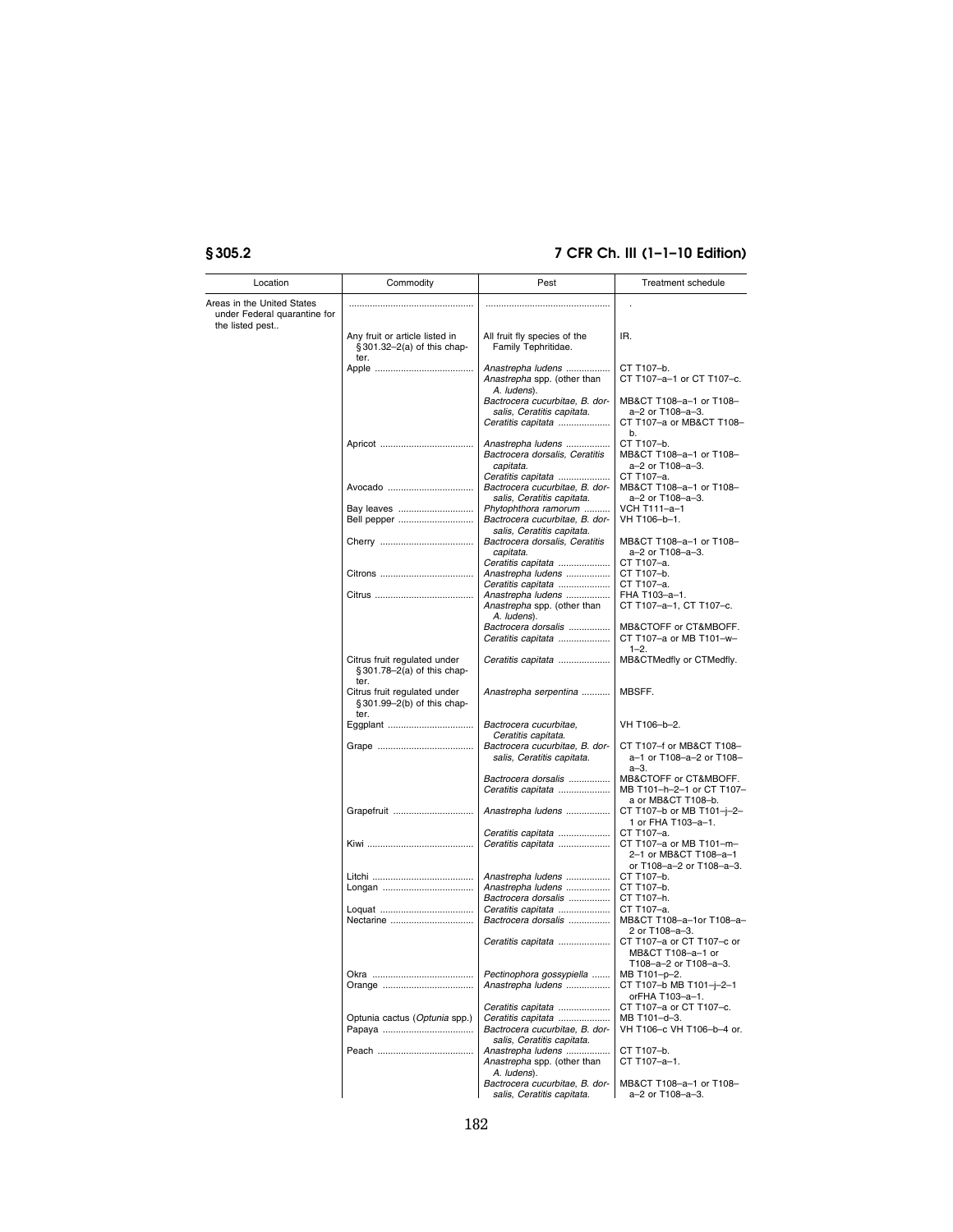| Location | Commodity                                  | Pest                                                                                                              | Treatment schedule                                                       |
|----------|--------------------------------------------|-------------------------------------------------------------------------------------------------------------------|--------------------------------------------------------------------------|
|          |                                            | Ceratitis capitata                                                                                                | CT T107-a or T107-c.                                                     |
|          |                                            | Anastrepha ludens<br>Anastrepha spp. (other than<br>A. ludens).                                                   | CT T107-b.<br>CT T107-a-1.                                               |
|          |                                            | Bactrocera cucurbitae, B. dor-<br>salis, Ceratitis capitata.<br>Ceratitis capitata                                | MB&CT T108-a-1 or T108-<br>a-2 or T108-a-3.<br>CT T107-a or CT T107-c or |
|          | Pepper, bell                               | Bactrocera cucurbitae, B. dor-<br>salis, Ceratitis capitata.                                                      | MB&CT T108-b.<br>VH T106-b-1.                                            |
|          | Persimmons<br>Pineapple (other than smooth | Anastrepha ludens<br>Bactrocera cucurbitae, B. dor-                                                               | CT T107-b.<br>VH T106-b-5.                                               |
|          | Cayenne).                                  | salis, Ceratitis capitata.<br>Anastrepha ludens                                                                   | CT T107-b.                                                               |
|          |                                            | Bactrocera dorsalis<br>Ceratitis capitata                                                                         | MB&CT T108-a-1 or T108-<br>a-2 or T108-a-3.<br>CT T107-a or CT T107-c or |
|          |                                            |                                                                                                                   | MB&CT T108-a-1 or<br>T108-a-2 or T108-a-3.                               |
|          | Pomegranate                                | Anastrepha ludens<br>Ceratitis capitata                                                                           | CT T107-b.<br>CT T107-a or CT T107-c.                                    |
|          | Pummelo                                    | Ceratitis capitata                                                                                                | CT T107-a.                                                               |
|          |                                            | Anastrepha ludens                                                                                                 | CT T107-b.                                                               |
|          |                                            | Anastrepha spp. (other than<br>A. ludens.                                                                         | CT T107-a-1.                                                             |
|          |                                            | Bactrocera dorsalis                                                                                               | MB&CT T108-a-1 or T108-<br>a-2 or T108-a-3.                              |
|          |                                            | Ceratitis capitata<br>Bactrocera cucurbitae, B. dor-<br>salis.                                                    | CT T107-a.<br>VH T106-b-6.                                               |
|          |                                            | Bactrocera cucurbitae. B. dor-<br>salis, Ceratitis capitata.                                                      | VH T106-b-7.                                                             |
|          |                                            | Bactrocera dorsalis                                                                                               | MBOFF.                                                                   |
|          |                                            | Ceratitis capitata                                                                                                | MB T101-c-3.                                                             |
|          | White sapote                               | Anastrepha ludens<br>Bactrocera cucurbitae, B. dor-<br>salis, Ceratitis capitata.                                 | CT T107-b.<br>IR.                                                        |
|          | Atemova                                    | Bactrocera cucurbitae. B. dor-<br>salis, Ceratitis capitata.                                                      | IR.                                                                      |
|          | Avocado                                    | Bactrocera cucurbitae, B. dor-<br>salis, Ceratitis capitata.                                                      | MB T101-c-1.                                                             |
|          |                                            | Ceratitis capitata                                                                                                | CT T107-a.                                                               |
|          |                                            | Bactrocera cucurbitae, B. dor-<br>salis, B. tryoni, Ceratitis<br>capitata, Brevipalpus<br>chiliensis, and Lobesia | CT T108-a-1 or T108-a-2 or<br>T108-a-3.                                  |
|          |                                            | botrana.                                                                                                          |                                                                          |
|          |                                            | Bactrocera curcurbitae,<br>Bactrocera dorsalis,<br>Ceratitis capitata, Coccus                                     | IR.                                                                      |
|          | Carambola                                  | viridis.<br>Bactrocera cucurbitae, B. dor-<br>salis, Ceratitis capitata.                                          | IR.                                                                      |
|          | Capsicum spp. (peppers)                    | Fruit flies of the family<br>Tephritidae.                                                                         | IR.                                                                      |
|          |                                            | Bactrocera cucurbitae, B. dor-<br>salis, Ceratitis capitata.                                                      | FHA T103-b-1.                                                            |
|          | Cucurbita spp. (squash)                    | Fruit flies of the family<br>Tephritidae.                                                                         | IR.                                                                      |
|          | Eggplant                                   | Fruit flies of the family<br>Tephritidae.<br>Bactrocera or dorsalis,                                              | IR.<br>HWI T102-d or VH T106-f.                                          |
|          |                                            | Ceratitis capitata.<br>Bactrocera cucurbitae, B. dor-                                                             | IR.                                                                      |
|          |                                            | salis, Ceratitis capitata.<br>Bactrocera dorsalis, Ceratitis                                                      | HWI T102-d-1.                                                            |
|          |                                            | capitata.<br>Bactrocera cucurbitae, B. dor-<br>salis, Ceratitis capitata.                                         | IR.                                                                      |
|          |                                            | Bactrocera cucurbitae. B. dor-<br>salis, Ceratitis capitata.                                                      | IR.                                                                      |
|          |                                            | Bactrocera cucurbitae, B. dor-<br>salis, Ceratitis capitata.                                                      | VH T106-b-4 or VH T106-c<br>or FHA T103-d-2 or IR.                       |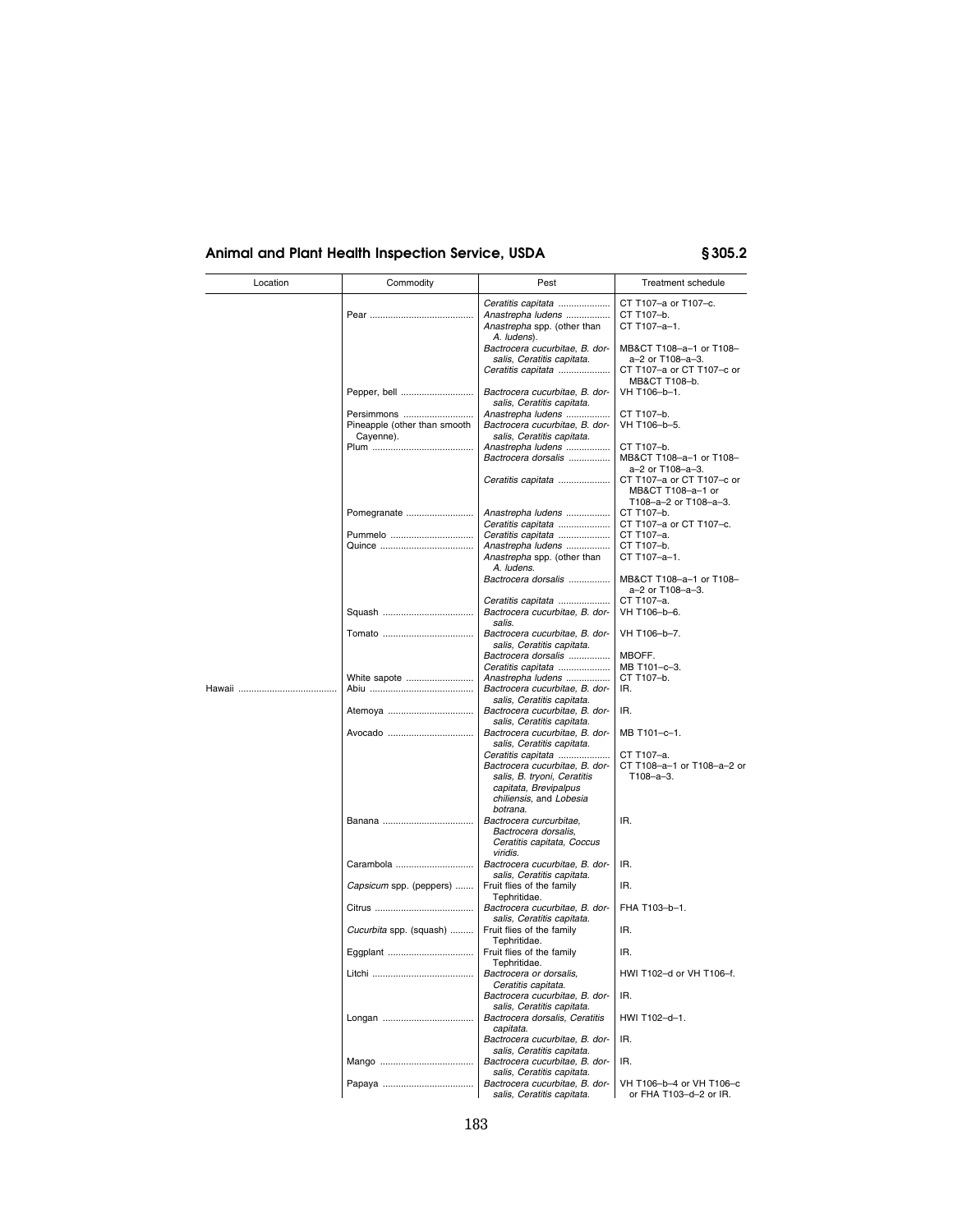| Location       | Commodity                                                                       | Pest                                                                                                | <b>Treatment schedule</b>              |
|----------------|---------------------------------------------------------------------------------|-----------------------------------------------------------------------------------------------------|----------------------------------------|
|                | Pineapple (other than smooth<br>Cayenne).                                       | Bactrocera cucurbitae, B. dor-<br>salis, Ceratitis capitata.                                        | IR or VH T106-b-5.                     |
|                | Rambutan                                                                        | Bactrocera dorsalis, Ceratitis<br>capitata.                                                         | FHA T103-e or VH T106-g.               |
|                |                                                                                 | Bactrocera cucurbitae, B. dor-<br>salis, Ceratitis capitata.                                        | IR.                                    |
|                |                                                                                 | Bactrocera cucurbitae. B. dor-<br>salis, Ceratitis capitata.                                        | IR.                                    |
|                | Sweetpotato                                                                     | Euscepes postfasciatus,<br>Omphisa anastomosalis,<br>Elytrotreinus or<br>subtruncatus.              | MB T101-b-3-1 or<br>§ 305.24(k) or IR. |
|                |                                                                                 | Fruit flies of the family<br>Tephritidae Ceratitis<br>capitata.                                     | IR. MB T101-c-3.                       |
|                | Beans (string, lima, faba) and<br>pigeon peas (fresh shelled<br>or in the pod). | Cydia fabivora, Epinotia<br>aporema, Maruca testulalis,<br>Melanagromyza obtusa,<br>and leafminers. | MB T101-k-2 or MB T101-k-<br>$2 - 1$ . |
|                | Citrus fruits (orange, grape-<br>fruit, lemon, citron, and<br>lime).            | Anastrepha obliqua                                                                                  | CT T107-c.                             |
|                |                                                                                 | Anastrepha spp., Ceratitis<br>capitata.                                                             | HWD T102-a.                            |
|                |                                                                                 | Pectinophora gossypiella                                                                            | MB T101-p-2.                           |
|                | Sweet potato                                                                    | External and internal feeders                                                                       | MB T101-b-3-1.                         |
|                | Pigeon pea (pod or shelled)                                                     | Cydia fabivora, Epinotia<br>aporema, Maruca testulalis,<br>and leafminers.                          | MB T101-k-2.                           |
| Virgin Islands | Beans (string, lima, faba) and<br>pigeon peas, in the pod.                      | Cydia fabivora, Epinotia<br>aporema, Maruca testulalis,<br>and leafminers.                          | MB T101-k-2 or MB T101-k-<br>$2 - 1$ . |
|                | Citrus fruits (orange, grape-<br>fruit, lemon, citron, and<br>lime).            | Anastrepha obliqua                                                                                  | CT T107-c.                             |
|                |                                                                                 | Anastrepha spp., Ceratitis<br>capitata.                                                             | HWD T102-a.                            |
|                | Okra (pod)                                                                      | Pectinophora gossypiella                                                                            | MB T101-p-2.                           |
|                | Sweet potato                                                                    | External and internal feeders                                                                       | MB T101-b-3-1.                         |

(i) *Garbage.* For treatment of garbage, see §305.33.

(j) *Grains and seeds not intended for propagation.* The treatment schedules for which administration instructions

are not provided are in §305.6 for methyl bromide (MB) fumigation, §305.23 for steam sterilization (SS), and §305.25 for dry heat (DH).

| Plant material                                                                                                    | Pest                                                                                                              | Treatment schedule                                                                                                                                                                                                                        |
|-------------------------------------------------------------------------------------------------------------------|-------------------------------------------------------------------------------------------------------------------|-------------------------------------------------------------------------------------------------------------------------------------------------------------------------------------------------------------------------------------------|
| Corn seed (commercial lots)<br>Grains and seeds (guar "gum")<br>Grains and seeds contaminated with cot-           | Cydia splendana and Curculio spp<br>Various corn-related diseases<br>Trogoderma granarium<br>Trogoderma granarium | MB T302-g-1 or MB T302-g-2.<br>SS T510-1.<br>MB T302-a-1-1 or DH T302-a-1-2.<br>MB T302-c-1 or MB T302-c-3.<br>MB T302-c-2.<br>MB T301-a-1-1 or MB T301-a-1-2.                                                                            |
| ton seed.                                                                                                         | Insects<br>other<br>than<br>Trogoderma<br>granarium.                                                              | MB T302-e-1 or MB T302-e-2.                                                                                                                                                                                                               |
| Grains and seeds excluding <i>Rosmarinus</i><br>seed.                                                             |                                                                                                                   | T302-f: Remove snails through separa-<br>tion by screening or hand removal. If<br>not feasible, an inspector will deny<br>entry or treat with appropriate sched-<br>ule (See miscellaneous cargo in para-<br>graph (m) of this section.). |
| Shelled corn contaminated with cotton-<br>seed. (Do not use shelled corn treated<br>with T301 for food or feed.). |                                                                                                                   | MB T302-b-1-2 (See MB T301-a-1-1<br>or MB T301-a-1-2.).                                                                                                                                                                                   |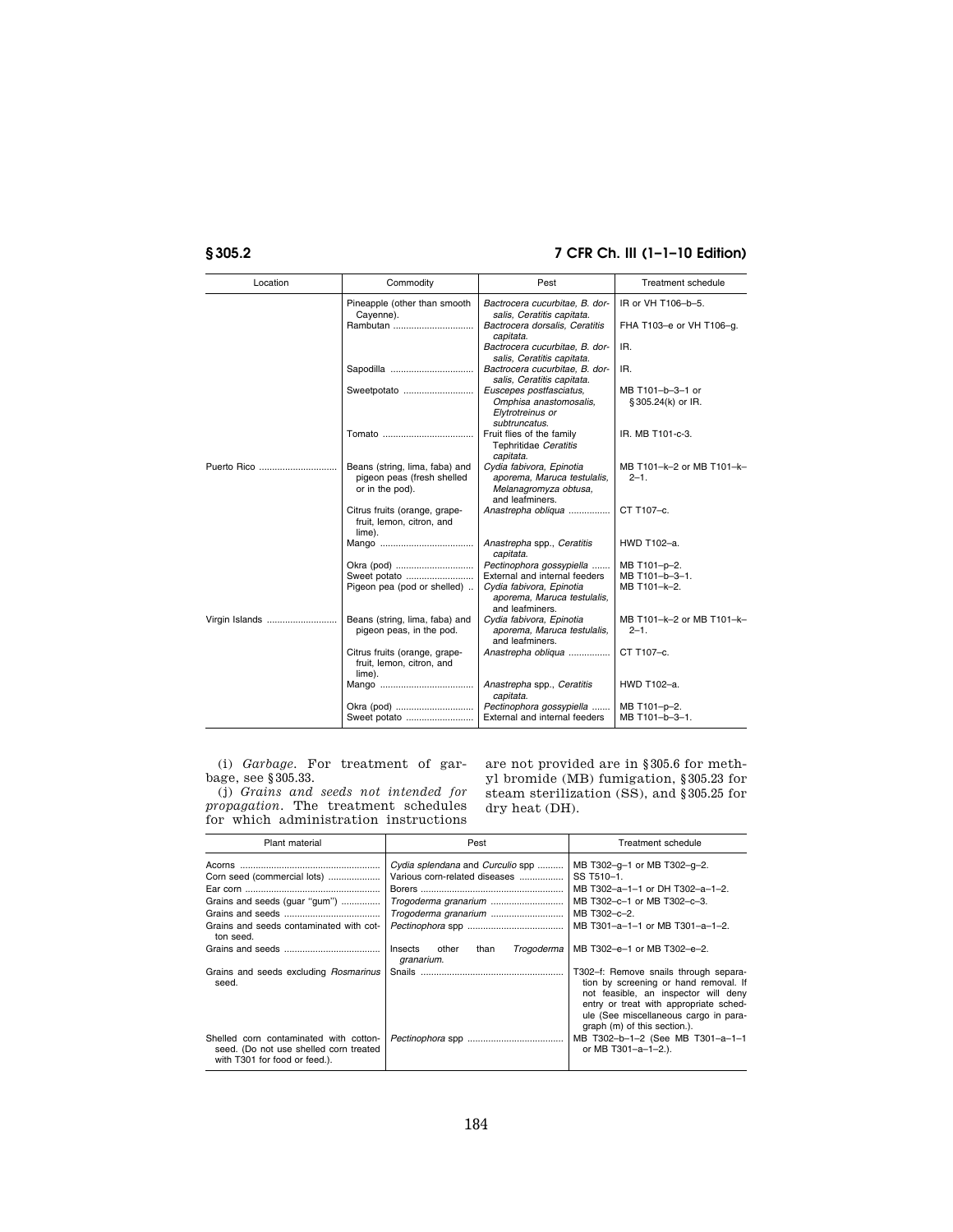(k) *Hay, baled.* For treatment of baled hay for *Mayetiola destructor,* see the phosphine treatment schedule T311 in §305.7.

(l) *Khapra beetle.* (1) For the heat treatment of feeds and milled products that are heated as a part of the processing procedure, or for other commodities that can be subjected to heat, and that are infested with khapra beetle, see treatment schedule T307–a in §305.26.

(2) See treatment schedule T306–c–1 in §305.6 for finely ground oily meals and flour.

(3) See also specific articles where the pest is *Trogoderma granarium*  (khapra beetle).

(4) See treatment schedule T302–g–1 in §305.6 for sorptive materials.

(m) *Miscellaneous (nonfood, nonfeed commodities or articles).* The treatment schedules for which administration instructions are not provided are in §305.6 for methyl bromide (MB) fumigation, §305.8 for sulfuryl fluoride, §305.16 for cold treatment (CT), and §305.23 for steam sterilization (SS).

| Material                                                                                                                       | Pest                                                                                                                                                                                                                                                                                                                                                                                                                                                               | Treatment schedule                                                                                                          |
|--------------------------------------------------------------------------------------------------------------------------------|--------------------------------------------------------------------------------------------------------------------------------------------------------------------------------------------------------------------------------------------------------------------------------------------------------------------------------------------------------------------------------------------------------------------------------------------------------------------|-----------------------------------------------------------------------------------------------------------------------------|
| Brassware from Bombay (Mumbai), India<br>Inanimate, nonfood articles<br>Miscellaneous cargo (nonfood, nonfeed<br>commodities). | Trogoderma granarium<br>Gypsy moth egg masses<br>Quarantine significant snails of the family<br>Achatinidae.<br>including<br>Achatina.<br>Archachatina, Lignus, Limicolaria.<br>Quarantine significant snails of the family<br>Hygromiidae, including the following<br>genera:<br>Canidula,<br>Cernuella,<br>Cochlicella,<br>Helicella,<br>Helicopsis,<br>Monacha, Platytheba, Pseudotrichia,<br>Trochoidea.<br>Xerolenta.<br>Xeropicta,<br>Xerosecta, Xerotricha. | MB T413-a or MB T413-b.<br>MB T414.<br>MB T402-a-1 or CT T403-a-6-3.<br>MB T403-a-2-1 or MB T403-a-2-2 or<br>CT T403-a-2-3. |
|                                                                                                                                | Quarantine significant slugs of the fami-<br>Agriolimacidae,<br>Arionidae,<br>lies<br>Limacidae, Milacidae, Philomycidae,<br>Veronicellidae, including the following<br>genera: Agriolimax, Arion, Colosius,<br>Deroceras, Diplosolenodes, Leidyula,<br>Limax, Meghimatium, Milax, Pallifera,<br>Pseudoveronicella.<br>Sarasinula.<br>Semperula, Vaginulus, Veronicella.                                                                                           | MB T403-a-3.                                                                                                                |
|                                                                                                                                | Quarantine significant snails of the family<br>Helicidae, including the following gen-<br>era:<br>Caracollina.<br>Cepaea,<br>Cryptomphalus, Helix, Otala, Theba.                                                                                                                                                                                                                                                                                                   | MB T403-a-4-1 or MB T403-a-4-2 or<br>CT T403-a-4-3.                                                                         |
|                                                                                                                                | Quarantine significant snails of the fami-<br>lies Bradybaenidae and Succineidae,<br>including<br>the<br>following<br>genera:<br>Bradybaena, Cathaica,<br>Helicostyla,<br>Omaloynyx, Succinea, Trishoplita.                                                                                                                                                                                                                                                        | MB T403-a-5-1 or MB T403-a-5-2, or<br>CT T403-a-5-3.                                                                        |
|                                                                                                                                | Quarantine significant snails sensitive to<br>cold treatment. Members of the fami-<br>lies<br>Bradybaenidae,<br>Helicidae,<br>Helicellidae,<br>Hygromiidae,<br>and<br>Succineidae, including the following<br>Bradybaena,<br>Candidula,<br>genera:<br>Cepaea,<br>Cathaica.<br>Cernuella.<br>Cochlicella.<br>Helicella.<br>Helicostyla,<br>Trishoplita,<br>Theba.<br>Trochoidea,<br>Xerolenta,<br>Xeropicta,<br>Xerosecta,<br>Xerotricha.                           | CT T403-a-6-1.                                                                                                              |
|                                                                                                                                | Quarantine significant snails sensitive to<br>cold treatment, certain members of the<br>family Helicidae, including the genera<br>Helix and Otala.                                                                                                                                                                                                                                                                                                                 | CT T403-a-6-2.                                                                                                              |
|                                                                                                                                | Quarantine significant snails sensitive to<br>treatment<br>of<br>the<br>family<br>cold<br>Achatinidae,<br>including<br>the<br>genera<br>Achatina.<br>Archachatina,<br>Lignus,<br>Limicolaria.                                                                                                                                                                                                                                                                      | CT T403-a-6-3.                                                                                                              |
|                                                                                                                                | Trogoderma granarium<br>Wood borers or termites                                                                                                                                                                                                                                                                                                                                                                                                                    | MB T403-c.<br>MB T401-b or MB T402-b-2.<br>See treatments for wood products in<br>paragraph (y) of this section.            |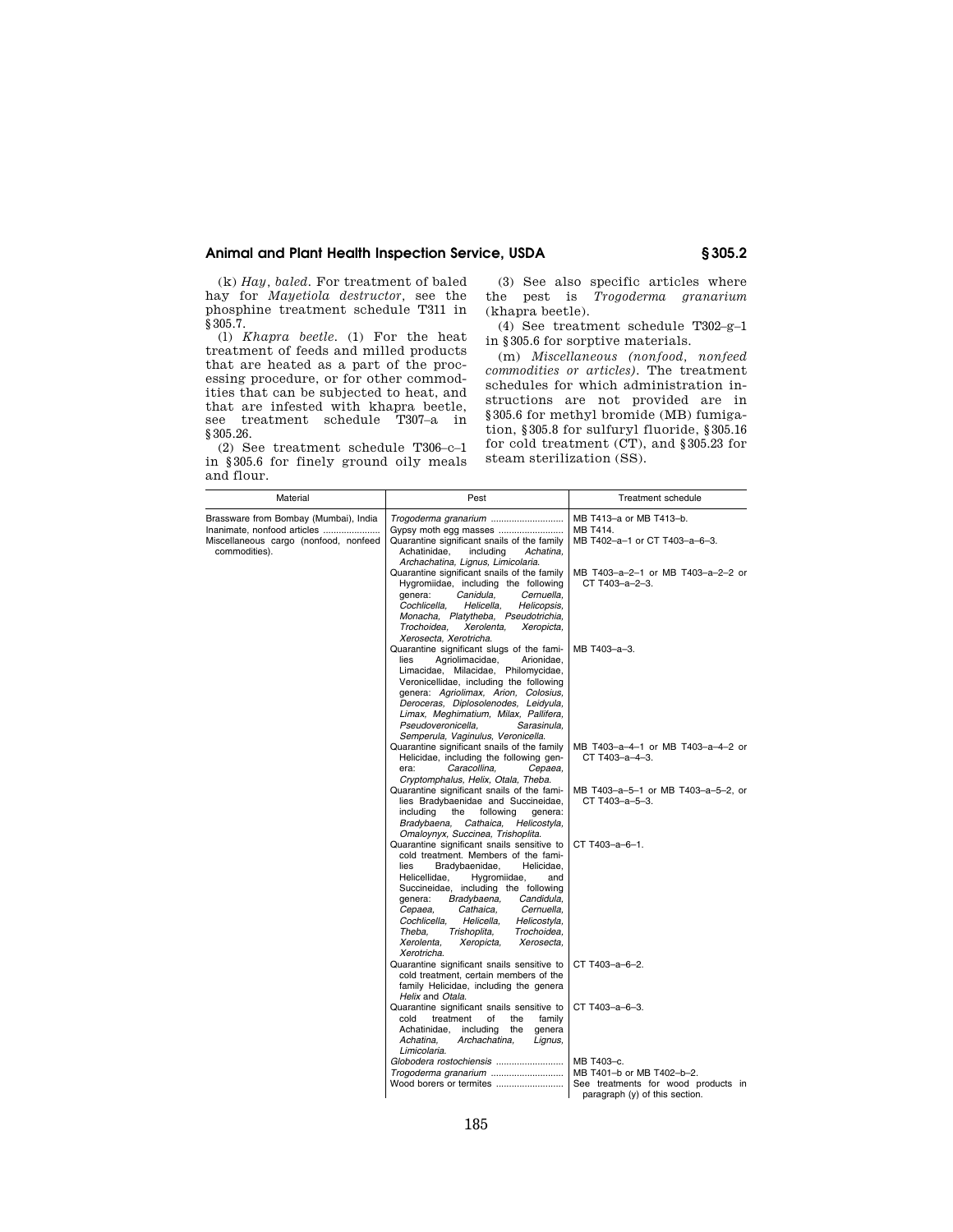| Material                                                                                                 | Pest                                                                                                                                                                                          | <b>Treatment schedule</b>                                |
|----------------------------------------------------------------------------------------------------------|-----------------------------------------------------------------------------------------------------------------------------------------------------------------------------------------------|----------------------------------------------------------|
|                                                                                                          | Pieris<br>spp. (all<br>life<br>stages of<br>cabbageworms) and all other Lepidop-<br>hitchhiking insects, including<br>tera.<br>other than Lepidoptera.                                        | MB T403-f.                                               |
| Miscellaneous cargo (nonfood, nonfeed<br>commodities) that is sorptive or difficult<br>to penetrate.     | Quarantine significant insects not specifi-<br>cally provided for elsewhere<br>in<br>nonfood or nonfeed commodities.                                                                          | MB T403-e-1-1 or MB T403-e-1-2.                          |
| Miscellaneous cargo (nonfood, nonfeed<br>commodity) that is not sorptive or dif-<br>ficult to penetrate. | Quarantine significant pests other than<br>insects (including snails of the families<br>Helicarionidae.<br>Streptacidae,<br>Subulinidae, and Zonitidae, as well as<br>other noninsect pests). | MB T403-e-2.                                             |
|                                                                                                          |                                                                                                                                                                                               | MB T310-a or MB T310-b or sulfuryl flu-<br>oride T310-d. |
|                                                                                                          |                                                                                                                                                                                               | MB T506-2-1 or SS T506-2-3.<br>MB T411.                  |

(n) *Plants, bulbs, corms, tubers, rhizomes, and roots.* The treatment schedules for which administration instructions are not provided are in §305.6 for methyl bromide (MB) fumigation, §305.10 for combination (COM), and §305.42(c) for miscellaneous (Misc.).

| Plant material                                                                                           | Pest                                                                                          | <b>Treatment schedule</b>                                                                                                                                                                                                                      |
|----------------------------------------------------------------------------------------------------------|-----------------------------------------------------------------------------------------------|------------------------------------------------------------------------------------------------------------------------------------------------------------------------------------------------------------------------------------------------|
| Anchusa, Astilbe, Clematis,<br>Dicentra.<br>Helleborus,<br>Hibiscus.<br>Gardenia,<br>Kniphofia, Primula. | Lesion nematodes (Pratylenchus spp.)                                                          | T553-2: Hot water dip at 118 °F for 30<br>minutes.                                                                                                                                                                                             |
|                                                                                                          |                                                                                               | T570-1: Hot water dip at 110 $\degree$ F for 50<br>minutes.                                                                                                                                                                                    |
|                                                                                                          | Aphelenchoides fragariae spp                                                                  | T570-2: Hot water dip at 110 °F for 50<br>minutes.                                                                                                                                                                                             |
|                                                                                                          | Bulb nematodes: Ditylenchus dipsaci, D.<br>destructor.                                        | T552-1: Presoak bulbs in water at 75 °F<br>for 2 hours, then at 110-111 °F for 4<br>hours.                                                                                                                                                     |
|                                                                                                          |                                                                                               | T565-1: Hot water dip at 110 °F for 4<br>hours immediately after digging.                                                                                                                                                                      |
|                                                                                                          | Snails of the families: Ampullariidae,<br>Bulinidae, Lymnaeidae, Planorbidae,<br>Viviparidae. | T201-g: Hot water treatment at 112 °F<br>for 10 minutes. (Elodea, Danes, and<br>Cabomba caroliniana plants not toler-<br>ant to this treatment.)                                                                                               |
| Armoracea (horseradish roots), bulbs<br>(not specifically provided for).                                 | Globodera rostochiensis and G. pallida                                                        | T553-3: Hot water dip at 118 °F for 30<br>minutes.                                                                                                                                                                                             |
| Astilbe, Bletilla hyacinthina, Cimicifuga,<br>Epimedium pinnatum, Hosta, Paeonia.                        |                                                                                               | T564-1: Presoak in water at 68 °F for 1<br>hour followed by hot water soak at 110<br>°F for 1 hour. Then dip in cold water<br>and let dry.                                                                                                     |
|                                                                                                          |                                                                                               | MB T202-b.                                                                                                                                                                                                                                     |
|                                                                                                          |                                                                                               | T501-1: Remove infested parts and treat<br>all plants of same species in shipment<br>with 4-4-50 Bordeaux dip or spray.                                                                                                                        |
|                                                                                                          |                                                                                               | T501-2: Remove infested parts and treat<br>all plants of same species in shipment<br>with 4-4-50 Bordeaux dip or spray; or<br>T505-1-1: Treat with mancozeb or<br>other approved fungicide of equal ef-<br>fectiveness according to the label. |
|                                                                                                          |                                                                                               | T202-c: Pretreatment at 110 °F for 30<br>minutes. Then, hot water dip at 120 °F<br>for 60 minutes.                                                                                                                                             |
|                                                                                                          |                                                                                               | T559-1: Dip in hot water at 118 °F for 5<br>minutes.                                                                                                                                                                                           |
|                                                                                                          |                                                                                               | T553-4: Dip in hot water at 118 °F for 30<br>minutes.                                                                                                                                                                                          |
|                                                                                                          | Internal feeders such as borers and min-<br>ers.                                              | MB T201-e-1.<br>MB T201-e-2.                                                                                                                                                                                                                   |
|                                                                                                          | Phyllosticta bromeliae Uredo spp                                                              | T507-1: Remove infested leaves and<br>treat all plants of same species in<br>shipment with Captan following label<br>directions.                                                                                                               |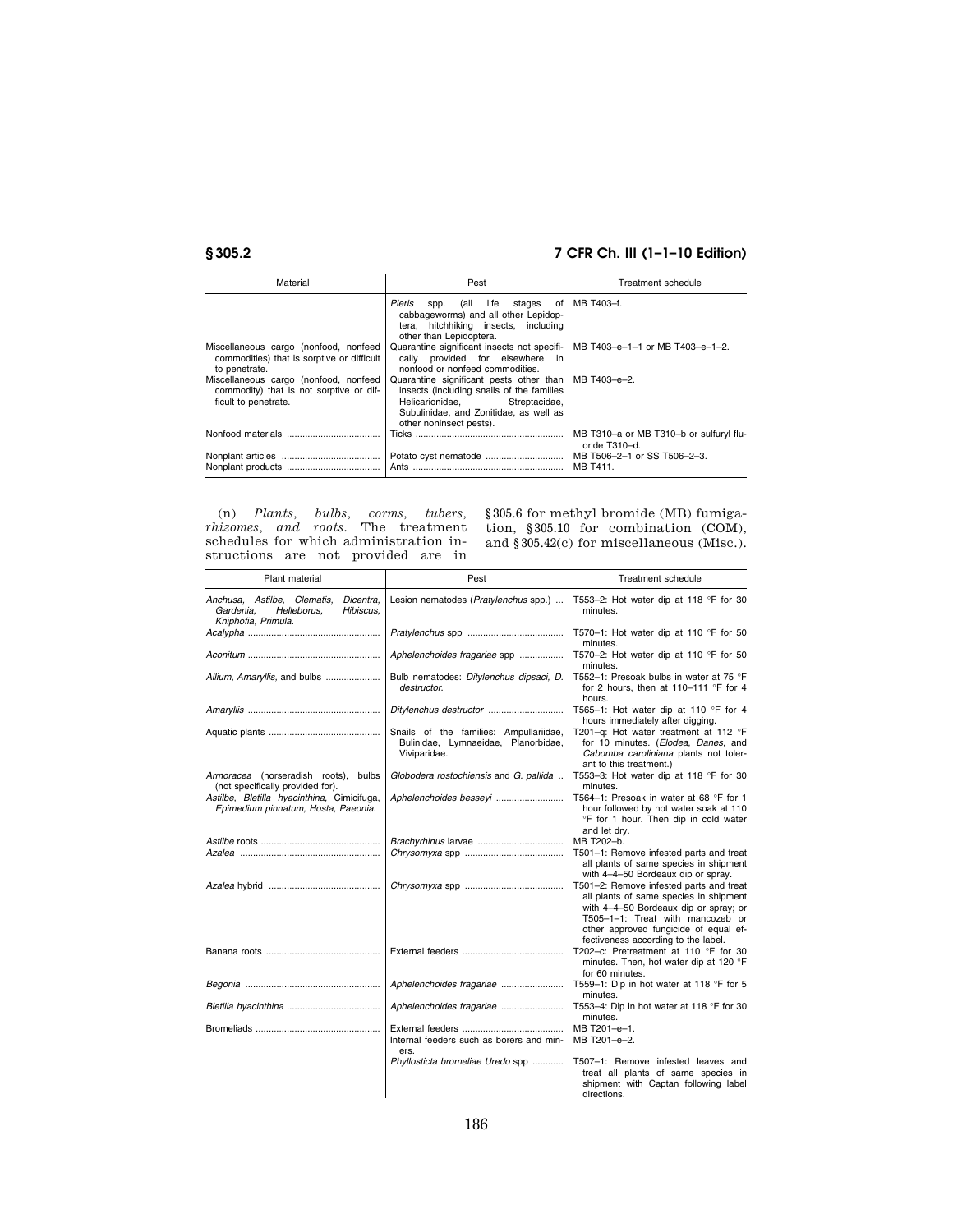| Plant material                                                                                                                                                                                  | Pest                                                                                                                                                                                                                                                                                                                                                   | Treatment schedule                                                                                                                                                                                                  |
|-------------------------------------------------------------------------------------------------------------------------------------------------------------------------------------------------|--------------------------------------------------------------------------------------------------------------------------------------------------------------------------------------------------------------------------------------------------------------------------------------------------------------------------------------------------------|---------------------------------------------------------------------------------------------------------------------------------------------------------------------------------------------------------------------|
| Cacti and other succulents                                                                                                                                                                      | External feeders (other than soft scales)<br>infesting collected dormant and non-<br>dormant plant material.                                                                                                                                                                                                                                           | MB T201-f-1.                                                                                                                                                                                                        |
|                                                                                                                                                                                                 | Borers and soft scales                                                                                                                                                                                                                                                                                                                                 | MB T201-f-2.<br>T556-1: Dip in hot water at 122 °F for 30                                                                                                                                                           |
| Camellia (light infestation)                                                                                                                                                                    | Cylindrosporium camelliae                                                                                                                                                                                                                                                                                                                              | minutes.<br>Light infestation: T509-1-1: Remove in-<br>fested leaves and dip or spray plant<br>with 4-4-50 Bordeaux. Dry quickly<br>and thoroughly. Heavy infestation: An<br>inspector will refuse entry.           |
|                                                                                                                                                                                                 | Phoma chrysanthemi                                                                                                                                                                                                                                                                                                                                     | T501-5: Remove infested parts and treat<br>all plants of same species in shipment<br>with 4-4-50 Bordeaux dip or spray.                                                                                             |
|                                                                                                                                                                                                 | Phoma chrysanthemi                                                                                                                                                                                                                                                                                                                                     | T501-4: Remove infested parts and treat<br>all plants of same species in shipment<br>with 4-4-50 Bordeaux dip or spray.                                                                                             |
| Chrysanthemum rooted and unrooted<br>cuttings.                                                                                                                                                  |                                                                                                                                                                                                                                                                                                                                                        | MB T201-g-1.                                                                                                                                                                                                        |
|                                                                                                                                                                                                 | aphids,<br>mites,<br>Leafminers,<br>etc.<br>(Chrysanthemum spp. from Dominican<br>Republic and Colombia when infested<br>with Agromyzid leafminers requires no<br>treatment unless destined to Florida.).                                                                                                                                              | COM T201-g-2.<br>T201-g-3: Dip in hot water at $110-111$<br>°F for 20 minutes.                                                                                                                                      |
| Chrysanthemum (not including Pyre-<br>thrum).                                                                                                                                                   | Meloidogyne spp. and Pratylenchus spp                                                                                                                                                                                                                                                                                                                  | T557-1: Dip in hot water at 118 °F for 25<br>minutes.                                                                                                                                                               |
| Commodities infested with                                                                                                                                                                       | Slugs of the families Agriolimacidae,<br>Arionidae,<br>Limacidae.<br>Milacidae.<br>Philomycidae, Veronicellidae, including<br>the following genera: Agriolimax, Arion,<br>Colosius, Deroceras, Diplosolenodese,<br>Leidyula, Limax, Meghimatium, Milax,<br>Pallifera.<br>Pseudoveronicella.<br>Sarasinula,<br>Semperula,<br>Vaginulus,<br>Veronicella. | MB T201-I.                                                                                                                                                                                                          |
|                                                                                                                                                                                                 | Globodera rostochiensis and G. pallida                                                                                                                                                                                                                                                                                                                 | T551-1: Keep the pips frozen until time<br>for treatment. Then thaw enough to<br>separate bundles just before treatment<br>begins. Without preliminary warmup,<br>immerse in hot water at 118 °F for 30<br>minutes. |
|                                                                                                                                                                                                 | Aphelenchoides subtenuis, Ditylenchus<br>destructor.                                                                                                                                                                                                                                                                                                   | T565-2: Hot water at 110 $\degree$ F for 4 hours<br>immediately after digging.                                                                                                                                      |
| Cycads (except Dioon edule)<br>Deciduous woody plants (dormant)                                                                                                                                 | Gypsy moth egg masses                                                                                                                                                                                                                                                                                                                                  | MB T201-h-1.<br>MB T201-a-1.<br>MB T313-a or MB T313-b.<br>MB T305-c.                                                                                                                                               |
| Deciduous woody plants (dormant), root<br>cuttings, scion wood cuttings, and non-<br>foliated citrus whitefly host: Acer,<br>Berberis,<br>Fraxinus,<br>Philadelphus,<br>Rosa, Spiraea, Syringa. | Borers, Citrus whitefly hosts                                                                                                                                                                                                                                                                                                                          | MB T201-a-2 or MB T201-k-1.                                                                                                                                                                                         |
| Dieffenbachia, Dracaena, Philodendron<br>(plants and cuttings).                                                                                                                                 |                                                                                                                                                                                                                                                                                                                                                        | MB T201-h-2.<br>MB T201-i-1.                                                                                                                                                                                        |
| Evergreens (Azalea, Berberis, Camellia,<br>Cedrus, Cupressus, Ilex, Juniperus,<br>Photinia, Podocarpus,<br><i>Thuja,</i> and<br>Taxus).                                                         |                                                                                                                                                                                                                                                                                                                                                        | MB T201-i-2.<br>MB T201-b-1.                                                                                                                                                                                        |
| <i>Exceptions:</i>                                                                                                                                                                              |                                                                                                                                                                                                                                                                                                                                                        | MB T201-c-1.                                                                                                                                                                                                        |
| Azalea indica                                                                                                                                                                                   |                                                                                                                                                                                                                                                                                                                                                        | MB T201-c-2.<br>MB T201-I.                                                                                                                                                                                          |
|                                                                                                                                                                                                 |                                                                                                                                                                                                                                                                                                                                                        | MB T201-k-1.                                                                                                                                                                                                        |
|                                                                                                                                                                                                 |                                                                                                                                                                                                                                                                                                                                                        | MB T201-c-1.<br>Misc. T201-p-1.                                                                                                                                                                                     |
| Osmanthus americanus                                                                                                                                                                            |                                                                                                                                                                                                                                                                                                                                                        | COM T201-p-2.                                                                                                                                                                                                       |
| Pinus (Canada to certain States)                                                                                                                                                                | Gypsy moth egg masses                                                                                                                                                                                                                                                                                                                                  | MB T201-j.<br>MB T313-a.                                                                                                                                                                                            |
| Foliated host plants of Dialeurodes citri,<br>excluding Osmanthus americanus.                                                                                                                   |                                                                                                                                                                                                                                                                                                                                                        | MB T201-k-1.                                                                                                                                                                                                        |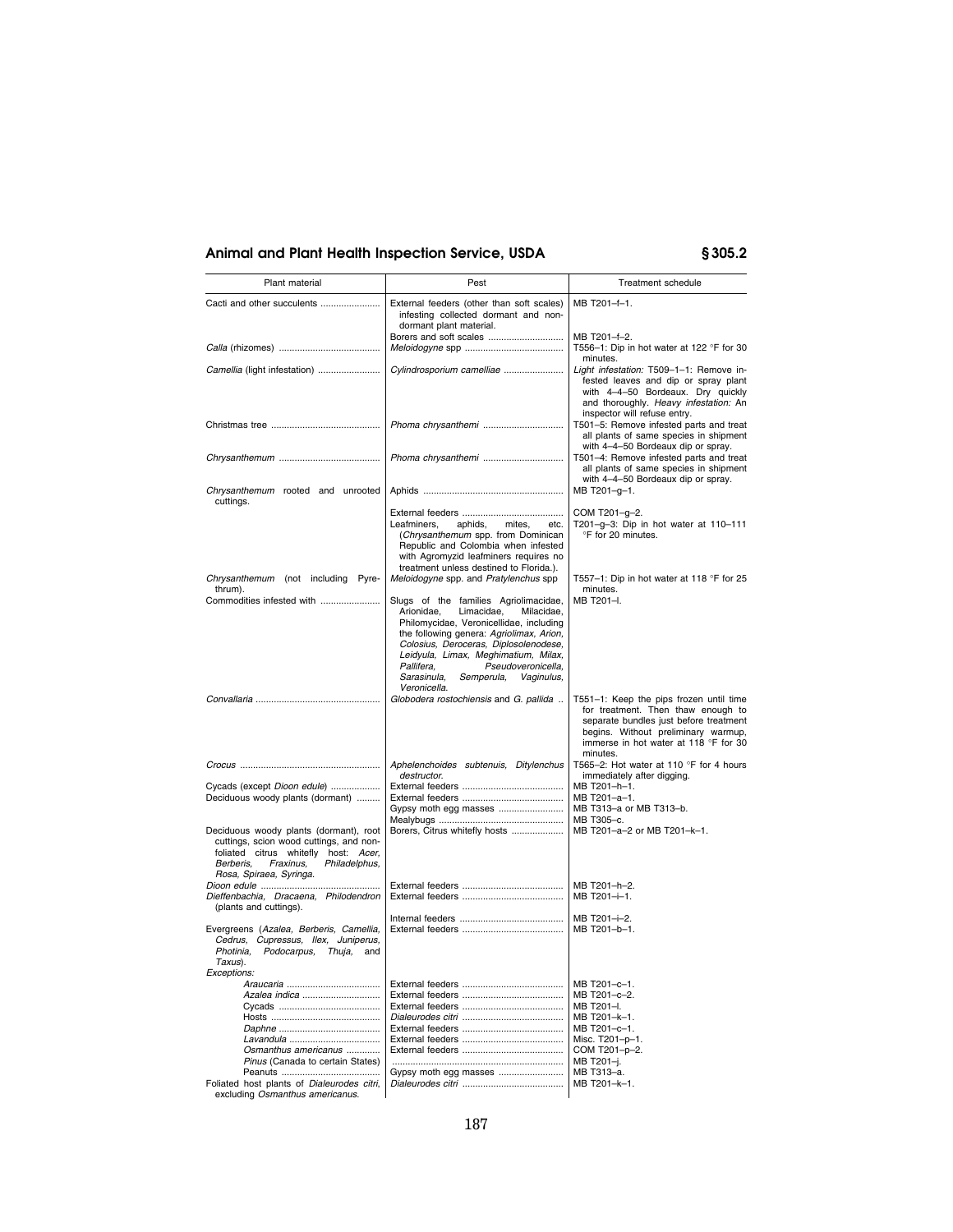| Plant material                                                                                                                                                                                                                                                                                                                                                                                      | Pest                                            | Treatment schedule                                                                                                                                                                                                                                                                                                                                                                                                                                                   |
|-----------------------------------------------------------------------------------------------------------------------------------------------------------------------------------------------------------------------------------------------------------------------------------------------------------------------------------------------------------------------------------------------------|-------------------------------------------------|----------------------------------------------------------------------------------------------------------------------------------------------------------------------------------------------------------------------------------------------------------------------------------------------------------------------------------------------------------------------------------------------------------------------------------------------------------------------|
|                                                                                                                                                                                                                                                                                                                                                                                                     | Aphelenchoides fragariae                        | T569-1: Hot water at 121 °F for 7 min-<br>utes.                                                                                                                                                                                                                                                                                                                                                                                                                      |
|                                                                                                                                                                                                                                                                                                                                                                                                     |                                                 | T558-1: Dip in hot water at 127 °F for 2<br>minutes.                                                                                                                                                                                                                                                                                                                                                                                                                 |
|                                                                                                                                                                                                                                                                                                                                                                                                     | Brachycerus spp. and Dyspessa ulula             | MB T202-j.<br>T507-2: Remove infested leaves and<br>treat all plants of same species in<br>shipment with Captan following label<br>directions.                                                                                                                                                                                                                                                                                                                       |
|                                                                                                                                                                                                                                                                                                                                                                                                     | Ditylenchus destructor                          | MB T202-e-1 or MB 202-e-2.<br>T565-3: Hot water at 110 $\degree$ F for 4 hours<br>immediately after digging.                                                                                                                                                                                                                                                                                                                                                         |
| Greenhouse-grown plants,<br>herbaceous<br>plants<br>and<br>cuttings,<br>greenwood<br>cuttings of woody plants.                                                                                                                                                                                                                                                                                      | External feeders, leafminers, thrips            | MB T201-c-1.                                                                                                                                                                                                                                                                                                                                                                                                                                                         |
| Exceptions:                                                                                                                                                                                                                                                                                                                                                                                         | Borers and soft scales                          | MB T201-c-2.                                                                                                                                                                                                                                                                                                                                                                                                                                                         |
| Bromeliads<br>Cacti and other succulents                                                                                                                                                                                                                                                                                                                                                            |                                                 | MB T201-e-3-1.<br>MB T201-j.                                                                                                                                                                                                                                                                                                                                                                                                                                         |
| Chrysanthemum                                                                                                                                                                                                                                                                                                                                                                                       |                                                 | MB T201-g-1.                                                                                                                                                                                                                                                                                                                                                                                                                                                         |
|                                                                                                                                                                                                                                                                                                                                                                                                     |                                                 | MB T201-1.                                                                                                                                                                                                                                                                                                                                                                                                                                                           |
| Dieffenbachia, Dracaena, and<br>Philodendron.                                                                                                                                                                                                                                                                                                                                                       |                                                 | MB T201-a-2.<br>MB T201-i-1.                                                                                                                                                                                                                                                                                                                                                                                                                                         |
| Kalanchoe synsepala                                                                                                                                                                                                                                                                                                                                                                                 | Quarantine pests, excluding scale in-<br>sects. | Misc. T201-p-1.                                                                                                                                                                                                                                                                                                                                                                                                                                                      |
|                                                                                                                                                                                                                                                                                                                                                                                                     |                                                 | COM T201-p-2.                                                                                                                                                                                                                                                                                                                                                                                                                                                        |
|                                                                                                                                                                                                                                                                                                                                                                                                     |                                                 | MB T201-k-2.                                                                                                                                                                                                                                                                                                                                                                                                                                                         |
| Osmanthus americanus<br>Pelargonium                                                                                                                                                                                                                                                                                                                                                                 |                                                 | Misc. T201-p-1.<br>Misc. T201-p-1.                                                                                                                                                                                                                                                                                                                                                                                                                                   |
| Sedum adolphi                                                                                                                                                                                                                                                                                                                                                                                       |                                                 | Misc. T201-p-1.                                                                                                                                                                                                                                                                                                                                                                                                                                                      |
| Plants infested with                                                                                                                                                                                                                                                                                                                                                                                |                                                 | T201-o-1: Use a high-pressure water<br>spray on the foliage to flush snails<br>from the plants. The run-off drain must<br>be screened to catch snails before<br>drainage into the sewer system.                                                                                                                                                                                                                                                                      |
| Plants infested with<br>Horseradish roots from the countries of<br>Armenia, Azerbaijan, Belarus, Bosnia,<br>Herzegovina, Croatia, Czech Republic,<br>Estonia, Georgia, Germany, Hungary,<br>Italy, Kazakhstan, Kyrgyzstan, Latvia,<br>Lithuania, Macedonia, Moldova, Po-<br>land, Russia, Serbia and Montenegro,<br>Slovakia,<br>Slovenia,<br>Tajikistan,<br>Turkmenistan, Ukraine, and Uzbekistan. | Veronicella or other slugs                      | MB T201-1.<br>MB T202-f.                                                                                                                                                                                                                                                                                                                                                                                                                                             |
| Host plants of Aleurocanthus woglumi                                                                                                                                                                                                                                                                                                                                                                | Aleurocanthus woglumi                           | MB T201-n.                                                                                                                                                                                                                                                                                                                                                                                                                                                           |
| Host plants of Omalonyx unguis and<br>Succinea.                                                                                                                                                                                                                                                                                                                                                     | Omalonyx unguis and Succinea spp.<br>(snails).  | T201-o-1: Use a high-pressure water<br>spray on the foliage to flush snails<br>from the plants. The run-off drain must<br>be screened to catch snails before<br>drainage into the sewer system; or<br>T201-o-2: Dip plants with solution<br>prepared by adding 3 level table-<br>spoons of 25 percent Malathion wet-<br>table powder and 6 level teaspoons of<br>50 percent carbaryl wettable powder<br>per gallon of water with a sticker-<br>spreader formulation. |
|                                                                                                                                                                                                                                                                                                                                                                                                     |                                                 | T553-5: Hot water at 118 °F for 30 min-<br>utes.                                                                                                                                                                                                                                                                                                                                                                                                                     |
| <i>Hyacinthus</i> (bulbs),<br><i>Iris</i> (bulbs and<br>rhizomes), Tigridia.                                                                                                                                                                                                                                                                                                                        | Ditylenchus dipsaci and D. destructor           | T554–1–1: Presoak in water at 70–80 °F<br>for 2.5 hours followed by hot water im-<br>mersion at 110-111 °F for 1 hour; or<br>T554-1-2: Hot water immersion at<br>110-111 °F for 3 hours with no<br>presoaking.                                                                                                                                                                                                                                                       |
|                                                                                                                                                                                                                                                                                                                                                                                                     |                                                 | T566-3: Completely submerge in hot<br>water at 102 °F.                                                                                                                                                                                                                                                                                                                                                                                                               |
| Lily bulbs packed in subsoil                                                                                                                                                                                                                                                                                                                                                                        |                                                 | MB T202-g.<br>MB T202-h.                                                                                                                                                                                                                                                                                                                                                                                                                                             |
| Ornithogalum,<br>Muscari,<br>Polianthes<br>(tuberose).                                                                                                                                                                                                                                                                                                                                              |                                                 | T567-1: Dip in hot water at 113 °F for 4<br>hours.                                                                                                                                                                                                                                                                                                                                                                                                                   |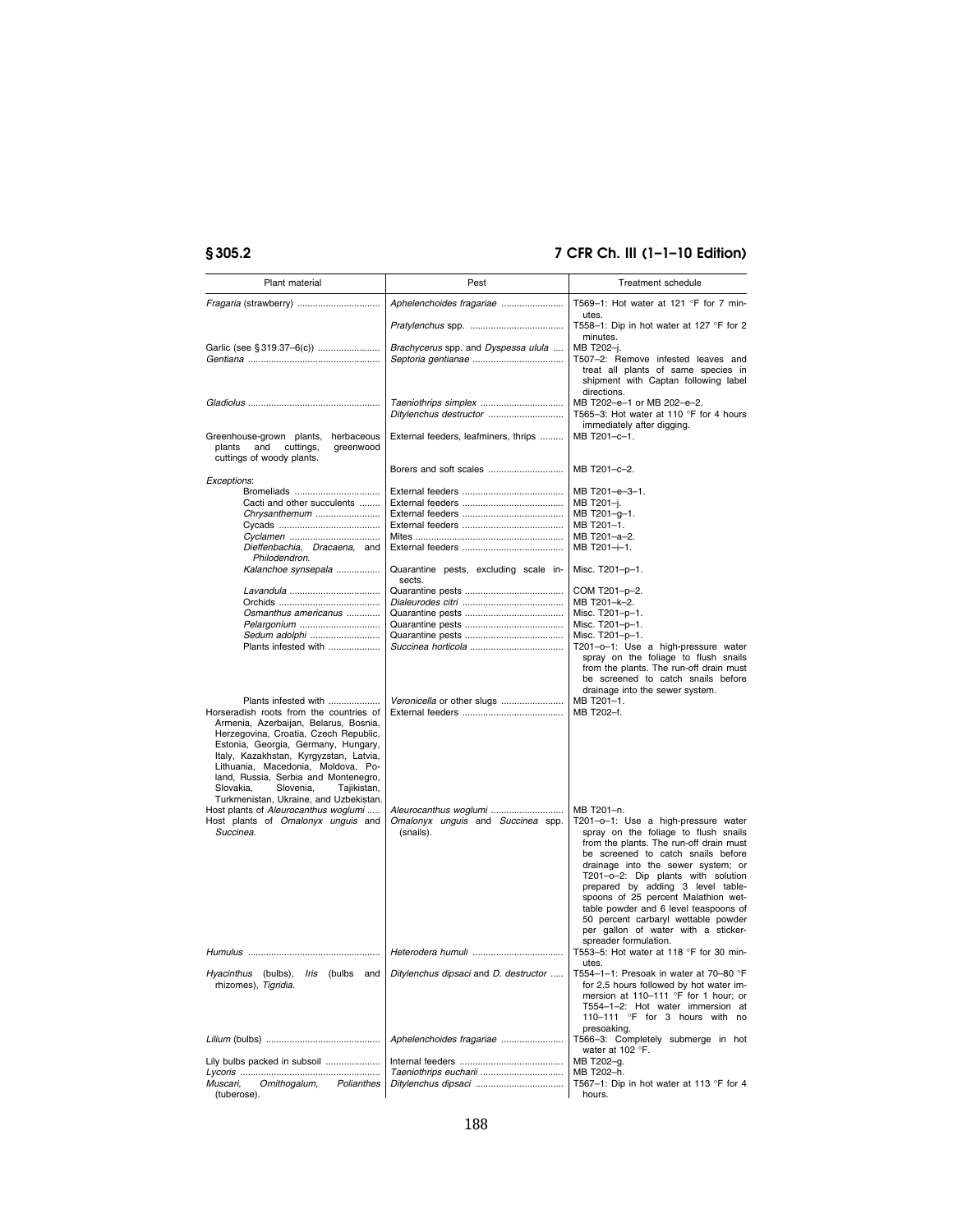| Plant material                                                                                                                                                                                                | Pest                                                                                                                                                                                                                                           | <b>Treatment schedule</b>                                                                                                                                                                                                                                                                                             |
|---------------------------------------------------------------------------------------------------------------------------------------------------------------------------------------------------------------|------------------------------------------------------------------------------------------------------------------------------------------------------------------------------------------------------------------------------------------------|-----------------------------------------------------------------------------------------------------------------------------------------------------------------------------------------------------------------------------------------------------------------------------------------------------------------------|
|                                                                                                                                                                                                               | Steneotarsonemus laticeps                                                                                                                                                                                                                      | MB T202-i-1; or MB T202-i-2; or T202-<br>i-3: Hot water at 110-111 °F for 1<br>hour after bulbs reach 110 °F pulp<br>temperature. Apply hot water within 1<br>month after normal harvest as injury to                                                                                                                 |
|                                                                                                                                                                                                               | Ditylenchus dipsaci                                                                                                                                                                                                                            | flower bud may occur.<br>T555-1: Presoak in water at 70-80 °F<br>for 2 hours; then at 110-111 °F until<br>all bulbs reach that temperature and<br>hold for 4 hours.                                                                                                                                                   |
| Nonfoliated host plants of Dialeurodes<br>citri, excluding Osmanthus americanus.                                                                                                                              |                                                                                                                                                                                                                                                | MB T201-k-2.                                                                                                                                                                                                                                                                                                          |
|                                                                                                                                                                                                               |                                                                                                                                                                                                                                                | T513-1: Defoliate if leaf-borne only; in-<br>spector will refuse entry if pseudo-<br>bulbs infested.                                                                                                                                                                                                                  |
|                                                                                                                                                                                                               |                                                                                                                                                                                                                                                | T501-3: Remove infested parts and treat<br>all plants of same species in shipment<br>with 4-4-50 Bordeaux dip or spray.                                                                                                                                                                                               |
|                                                                                                                                                                                                               | Hemileia<br>spp., Leptosphaeria<br>spp.,<br>Mycosphaerella spp., Ophiodothella<br>orchidearum, Phomopsis orchidophilia,<br>Phyllachora spp., Phyllosticta spp.,<br>Sphenospora spp.,<br>Sphaerodothis<br>spp., Uredo spp. (except U. scabies). | Light infestation: T509-2-1: Remove in-<br>fested leaves and treat plant with 4-4-<br>50 Bordeaux dip or spray. Dry quickly<br>and thoroughly. Heavy infestation: An<br>inspector will refuse entry.                                                                                                                  |
| Orchids, plants and cuttings (see MB<br>T305-c for mealybugs).                                                                                                                                                | External feeders (other than soft scales)                                                                                                                                                                                                      | MB T201-d-1.                                                                                                                                                                                                                                                                                                          |
| Orchids, plants and cuttings                                                                                                                                                                                  | External feeders (other than soft scales)<br>infesting greenhouse grown plant ma-<br>terial.                                                                                                                                                   | MB T201-d-2.                                                                                                                                                                                                                                                                                                          |
|                                                                                                                                                                                                               | Borers, cattleya fly, Mordellistena spp.,<br>soft scales, Vinsonia spp.                                                                                                                                                                        | MB T201-d-3.                                                                                                                                                                                                                                                                                                          |
|                                                                                                                                                                                                               | Leaf miner, Eurytoma spp. infesting<br>Rhynchostylis.                                                                                                                                                                                          | T201-d-4: Excise all galls.<br>T201-d-5: Hot water dip at 118 °F for 1/2<br>hour followed by a cool water bath.                                                                                                                                                                                                       |
|                                                                                                                                                                                                               |                                                                                                                                                                                                                                                | T508-1: An inspector will refuse entry of<br>all infested plants and all other plants<br>of the same species or variety in the<br>shipment. Other orchid species in the<br>shipment that may have become con-<br>taminated must be treated with<br>Captan. Repackage treated orchids in<br>clean shipping containers. |
|                                                                                                                                                                                                               | Aphelenchoides fragariae                                                                                                                                                                                                                       | T559-2: Dip in hot water at 132.8 °F for<br>15 minutes.                                                                                                                                                                                                                                                               |
| Pines (Pinus spp.) from Canada and des-<br>tined to California, Idaho, Oregon, or<br>Utah. Precautionary treatment for pine<br>trees and twigs and branches of all<br>Pinus spp., except that Christmas trees | Rhyacionia buoliana                                                                                                                                                                                                                            | MB T201-e-3-1 or MB T201-e-3-2.<br>MB T201-j.                                                                                                                                                                                                                                                                         |
| and other pine decorative materials are<br>exempt from treatment from November<br>1-December 31.                                                                                                              |                                                                                                                                                                                                                                                |                                                                                                                                                                                                                                                                                                                       |
| Plant cuttings:<br>Scion wood                                                                                                                                                                                 |                                                                                                                                                                                                                                                | MB T201-m-1.                                                                                                                                                                                                                                                                                                          |
| Greenwood cuttings of woody<br>plants and herbaceous plant<br>cuttings.                                                                                                                                       |                                                                                                                                                                                                                                                | MB T201-m-2.                                                                                                                                                                                                                                                                                                          |
| Root cuttings<br>Exceptions to plant cuttings:                                                                                                                                                                |                                                                                                                                                                                                                                                | MB T201-m- or MB T201-m-4.                                                                                                                                                                                                                                                                                            |
| Avocado                                                                                                                                                                                                       |                                                                                                                                                                                                                                                | COM T201-p-1.                                                                                                                                                                                                                                                                                                         |
| Chrysanthemum                                                                                                                                                                                                 |                                                                                                                                                                                                                                                | MB T201-g-1.                                                                                                                                                                                                                                                                                                          |
| Dieffenbachia                                                                                                                                                                                                 |                                                                                                                                                                                                                                                | MB T201-i-1.                                                                                                                                                                                                                                                                                                          |
| Dracaena<br>Lavandula                                                                                                                                                                                         |                                                                                                                                                                                                                                                | MB T201-i-2.<br>COM T201-p-1.                                                                                                                                                                                                                                                                                         |
|                                                                                                                                                                                                               |                                                                                                                                                                                                                                                | MB T201-k-2.                                                                                                                                                                                                                                                                                                          |
| Philodendron                                                                                                                                                                                                  |                                                                                                                                                                                                                                                | MB T201-i-1.                                                                                                                                                                                                                                                                                                          |
| Plant material not tolerant to fumigation                                                                                                                                                                     |                                                                                                                                                                                                                                                | COM T201-p-1.                                                                                                                                                                                                                                                                                                         |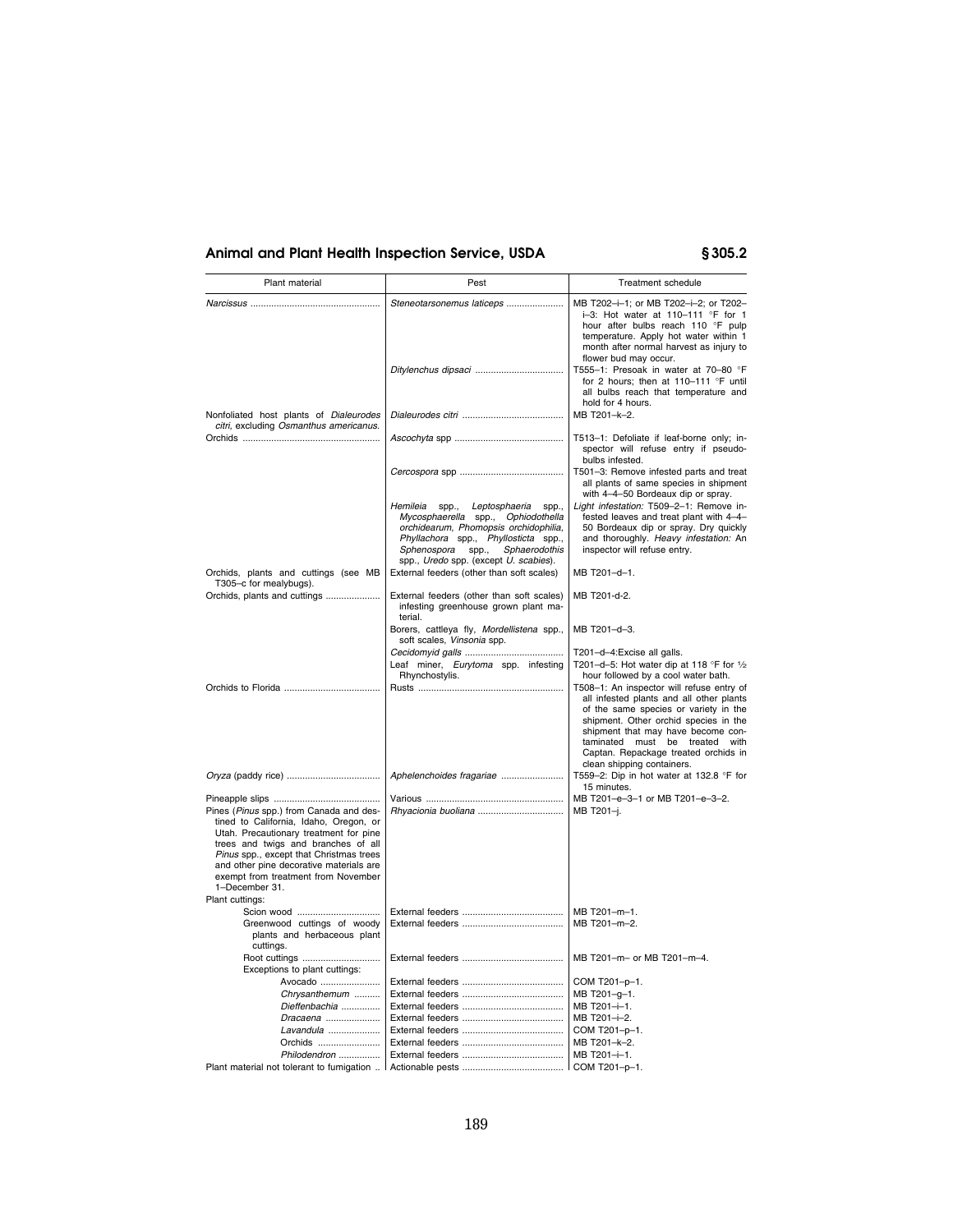| Plant material            | Pest                                | Treatment schedule                                                                                                                                                                                                                                               |
|---------------------------|-------------------------------------|------------------------------------------------------------------------------------------------------------------------------------------------------------------------------------------------------------------------------------------------------------------|
|                           |                                     | T501-6: Remove infested parts and treat<br>all plants of same species in shipment<br>with 4-4-50 Bordeaux dip or spray; or<br>T505-2-1: Treat with mancozeb or<br>other approved fungicide of equal ef-<br>fectiveness according to the label in-<br>structions. |
|                           |                                     | T560-1: Dip in hot water at 123 $\degree$ F for 10<br>minutes.                                                                                                                                                                                                   |
|                           |                                     | MB T202-a-1 or MB T202-a-2.<br>MB T202-a-3.                                                                                                                                                                                                                      |
|                           | Aphelenchoides fragariae            | T568-1: Treat with hot water at 110 °F<br>for 1 hour.                                                                                                                                                                                                            |
|                           |                                     | T565-4: Hot water at 110 °F for 4 hours<br>immediately after digging.                                                                                                                                                                                            |
|                           | Globodera rostochiensis, G. pallida | T565-5: Hot water at 110 °F for 4 hours<br>immediately after digging.                                                                                                                                                                                            |
| Various plant commodities |                                     | T553-1: Hot water at 118 °F for 30 min-<br>utes.                                                                                                                                                                                                                 |
|                           |                                     | MB T202-d.                                                                                                                                                                                                                                                       |

(o) *Railroad cars (empty).* The treatment schedules for which administration instructions are not provided are

in §305.6 for methyl bromide (MB) fumigation.

| Pest | <b>Treatment schedule</b>                                                                                                                                           |
|------|---------------------------------------------------------------------------------------------------------------------------------------------------------------------|
|      | T406–c, steam cleaning: Steam at high pressure until all soil is<br>removed. Treated surfaces must be thoroughly wet and<br>heated.                                 |
|      | MB T401-a.<br>MB T401-b.<br>T401-c, high pressure steam cleaning; or formaldehyde wet-<br>ting spray (one part 40 percent commercial formalin to 9<br>parts water). |

(p) *Rice straw and hulls.* The treatment schedules for which administration instructions are not provided are

in §305.25 for dry heat (DH), §305.6 for methyl bromide (MB) fumigation, and §305.23 for steam sterilization (SS).

| Plant material                                                                  | Pest                                              | Treatment schedule                                  |
|---------------------------------------------------------------------------------|---------------------------------------------------|-----------------------------------------------------|
|                                                                                 | Fungal diseases of rice or internal feed-<br>ers. | DH T303-d-1 or SS T303-b-1 or SS<br>$T303 - d - 2.$ |
| Articles made with rice straw for indoor<br>use only.                           |                                                   | MB T303-d-2-2 or MB T303-d-2-3.                     |
|                                                                                 | Various rice-related diseases                     | DH T518-1.                                          |
| Closely packed rice straw and hulls                                             | Various rice-related diseases                     | SS T519-1.                                          |
|                                                                                 | Various rice-related diseases                     | SS T519-2.                                          |
| Novelties made of rice straw                                                    | Various rice-related-diseases                     | DH T518-2-1 or SS T518-2-2.                         |
| Rice straw and hulls imported for pur-<br>poses other than approved processing. |                                                   | SS T303-b-1 or SS T303-b-2.                         |
| Rice straw and hulls imported in small<br>lots of 25 pounds or less.            |                                                   | DH T303-c-1.                                        |

(q) *Seeds.* The treatment schedules for which numbers are specified and administration instructions are not provided are in §305.10 for combination (COM) treatments, §305.25 for dry heat (DH), §305.6 for methyl bromide (MB)

fumigation, §305.7 for phosphine (PH), and §305.24 for vapor heat (VH).

(1) Seeds other than noxious weed seeds.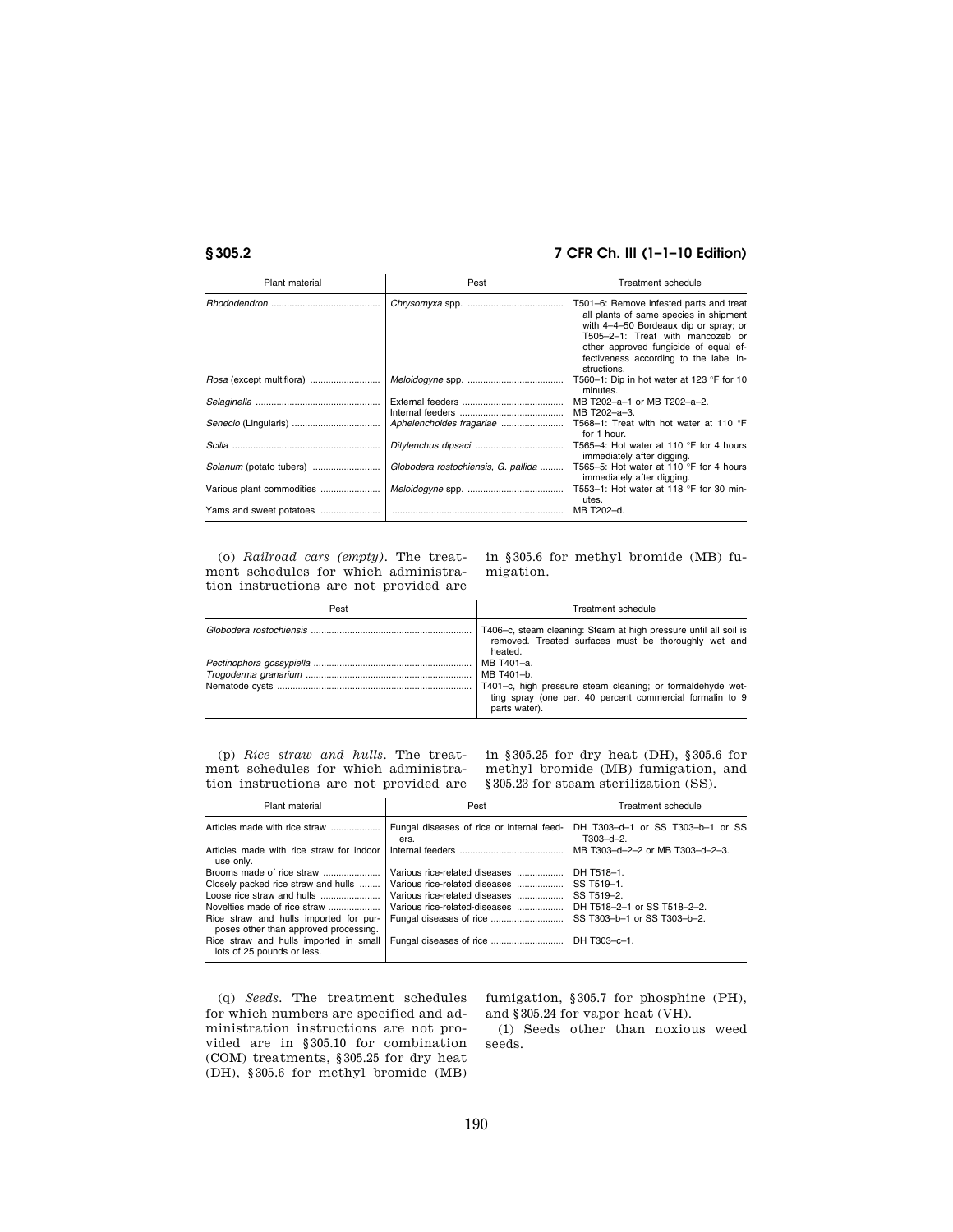| Type of seeds                                                                                                                                                                                       | Pest                                                                                                                   | Treatment schedule                                                                                                                                                                                                                                                                                                                                                                 |
|-----------------------------------------------------------------------------------------------------------------------------------------------------------------------------------------------------|------------------------------------------------------------------------------------------------------------------------|------------------------------------------------------------------------------------------------------------------------------------------------------------------------------------------------------------------------------------------------------------------------------------------------------------------------------------------------------------------------------------|
| Alfalfa (Medicago sativa) from Europe                                                                                                                                                               | Verticillium albo-atrum                                                                                                | T520-1-1: Dust with 75 percent Thiram<br>at the rate of 166 grams per 50 kilo-<br>grams of seed (3.3g/kg); or T520-1-2:<br>Treat with a slurry of Thiram 75 WP at<br>a rate of 166 grams per 360 milliliters<br>of water per 50 kilograms of seed (3.3<br>g pesticide/7.2 ml water/kg seed).                                                                                       |
|                                                                                                                                                                                                     | Conotrachelus<br>spp.,<br>Heilipus<br>lauri,<br>Caulophilus<br>latinasus,<br>Copturus<br>aguacatae, Stenoma catenifer. | MB T203-m.                                                                                                                                                                                                                                                                                                                                                                         |
| Citrus (Rutaceae family)                                                                                                                                                                            |                                                                                                                        | MB T203-o-I.<br>MB T203-e.<br>COM T203-p; or for seed from regions<br>where citrus canker occurs, COM<br>$T511 - 1.$                                                                                                                                                                                                                                                               |
| Conifer (species with small seeds, such<br>as Picea spp., Pinus sylvestris, and<br>Pinus mugo).                                                                                                     |                                                                                                                        | MB T203-i-1.                                                                                                                                                                                                                                                                                                                                                                       |
| Conifer (species with small seeds, such<br>as Picea spp., Pinus sylvestris, and<br>Pinus mugo and nutlike seeds or tight-<br>ly packed seeds so as to make fumi-<br>gant penetration questionable). |                                                                                                                        | MB T203-i-2.                                                                                                                                                                                                                                                                                                                                                                       |
| Corn (small lots for propagation but not<br>for food, feed, or oil purposes).                                                                                                                       | Various corn-related diseases                                                                                          | T510-2: Treat seeds with a dry applica-<br>tion of Mancozeb in combination with<br>Captan. Disinfect small bags con-<br>taining corn (bags weighing 60 pounds<br>or less) only with: (1) Dry heat at 212<br>°F for 1 hour; or (2) steam at 10<br>pounds pressure at a minimum of 240<br>°F for 20 minutes. Note: Bags with<br>plastic liners must be opened prior to<br>treatment. |
| Cottonseed (bagged, packaged, or bulk)                                                                                                                                                              |                                                                                                                        | MB T203-f-1 or MB T203-f-2 or MB<br>T203-f-3 or PH T203-f-4.                                                                                                                                                                                                                                                                                                                       |
| Pods and seeds of kenaf, hibiscus, and<br>okra.                                                                                                                                                     | Seed boring insects                                                                                                    | MB T203-i.<br>MB T203-g-1 or MB T203-g-2 or PH<br>$T203 - g - 3.$                                                                                                                                                                                                                                                                                                                  |
| Lequminosae=Fabaceae                                                                                                                                                                                | Bruchophagus spp. and Eurytoma spp.<br>Caryedon spp. (in or with, etc.)                                                | MB T203-o-3.<br>MB T203-c or MB T203-a-2.<br>MB T203-o-4-1 or MB T203-o-4-2.                                                                                                                                                                                                                                                                                                       |
|                                                                                                                                                                                                     | Rhagoletis<br>cerasi pupae<br>(Diptera:<br>Tephritidae).                                                               | MB T203-o-5.                                                                                                                                                                                                                                                                                                                                                                       |
|                                                                                                                                                                                                     | Cryptophlebia illepida<br>Juvenile Helicella spp. (snails) or internal<br>feeders.                                     | MB T203-k.<br>MB T203-h.                                                                                                                                                                                                                                                                                                                                                           |
|                                                                                                                                                                                                     |                                                                                                                        | MB T203-o-2.                                                                                                                                                                                                                                                                                                                                                                       |
| Vicia spp., excluding seeds of Vicia faba                                                                                                                                                           |                                                                                                                        | MB T203-d-1.                                                                                                                                                                                                                                                                                                                                                                       |
| Vicia spp., including seeds of Vicia faba                                                                                                                                                           |                                                                                                                        | MB T203-d-2.                                                                                                                                                                                                                                                                                                                                                                       |
| Seeds (excluding seeds of Vicia spp.)                                                                                                                                                               | Trogoderma granarium<br>Bruchidae excluding Caryedon spp. at<br>NAP.                                                   | MB T203-I.<br>MB T203-b.                                                                                                                                                                                                                                                                                                                                                           |
| Seeds not specifically listed                                                                                                                                                                       |                                                                                                                        | MB T203-a-1.                                                                                                                                                                                                                                                                                                                                                                       |
|                                                                                                                                                                                                     | Fruit flies and other pulp infesting insects                                                                           | MB T203-a-2.<br>T203-n: Place seed in wire basket. Im-<br>merse in 118-125 °F water for 25 min-<br>utes. Remove pulp from seed under<br>running tap water.                                                                                                                                                                                                                         |

(2) Noxious weed seeds (devitalization treatment).

| Weed seeds                                                                                                                                                     | Treatment schedule          |
|----------------------------------------------------------------------------------------------------------------------------------------------------------------|-----------------------------|
| Asphodelus fistulosus, Digitaria spp., Oryza spp., Paspalum   DH T412-a.<br>scrobiculatum, Prosopis spp., Solanum viarum, Striga spp.,<br>Urochloa panicoides. |                             |
|                                                                                                                                                                | DH T412-b-1 or VH T412-b-2. |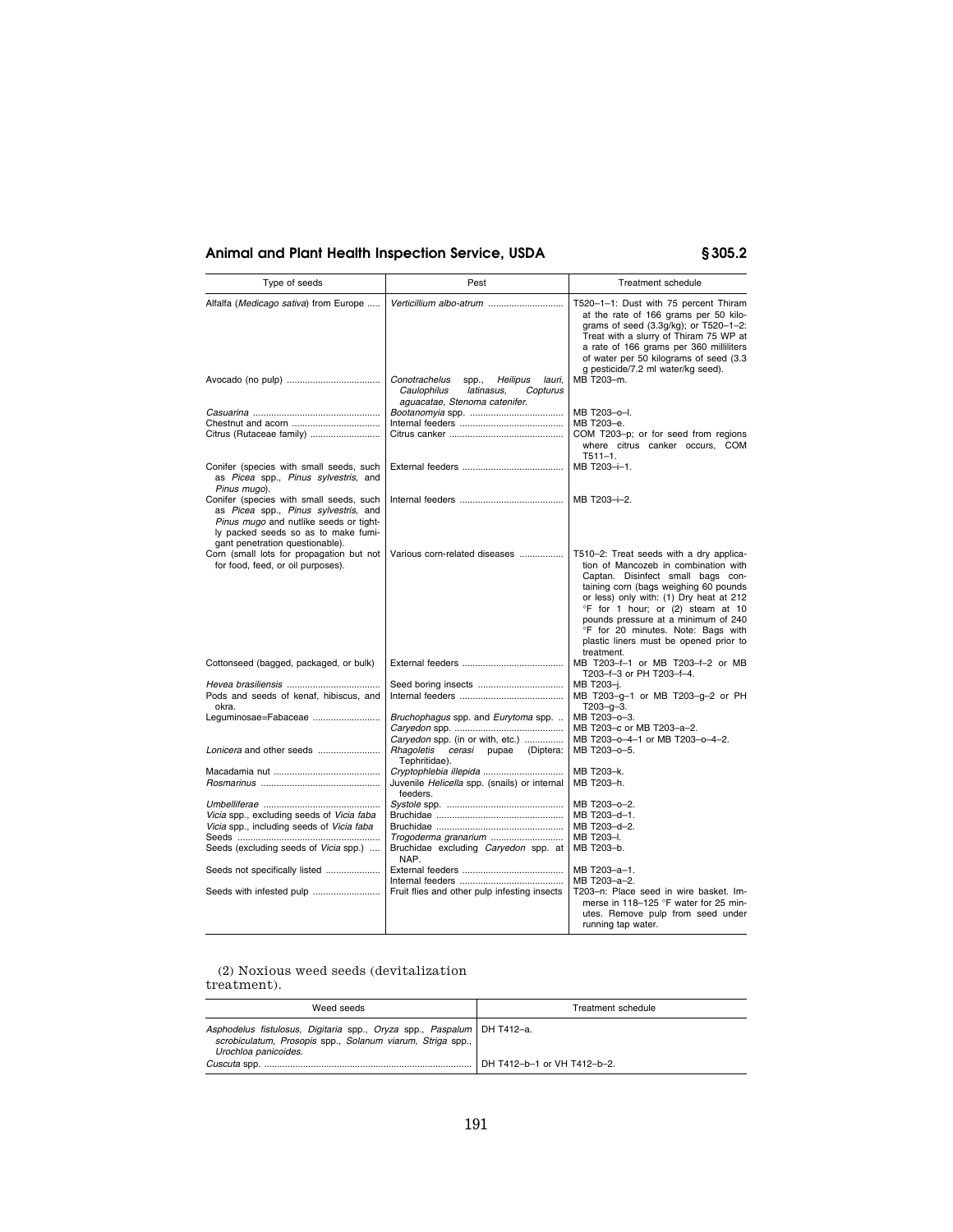(r) *Ships, containers, and surrounding area.* The treatment schedules for which administration instructions are not provided are in §305.6 for methyl bromide (MB) fumigation.

| Product                                                                                                    | Pest                                                                                                                                                                                                                                                                            | Treatment schedule                                                                                                                                                                                                    |
|------------------------------------------------------------------------------------------------------------|---------------------------------------------------------------------------------------------------------------------------------------------------------------------------------------------------------------------------------------------------------------------------------|-----------------------------------------------------------------------------------------------------------------------------------------------------------------------------------------------------------------------|
| Asphalt surfaces and asphalt-base paint-<br>ed surfaces.                                                   |                                                                                                                                                                                                                                                                                 | T402-b-3-2: Prepare 3 percent spray by<br>adding 1 pound of 25 percent mala-<br>thion wettable powder to each gallon<br>of water. Spray at 2 gal/1000 ft <sup>2</sup> or to<br>the point of runoff.                   |
|                                                                                                            |                                                                                                                                                                                                                                                                                 | T406-c, steam cleaning: Steam at high<br>pressure until all soil is removed.<br>Treated surfaces must be thoroughly<br>wet and heated.                                                                                |
| Metal and wood surfaces such as decks.<br>bulkheads, piers, and other areas not<br>subject to fumigations. | Trogoderma granarium                                                                                                                                                                                                                                                            | T402-b-3-1: Prepare 3 percent spray by<br>mixing 1/2 pint emulsifiable concentrate<br>(57 percent premium grade malathion)<br>per gallon of water. Spray at 2 gal/<br>1000 ft <sup>2</sup> or to the point of runoff. |
| Ship holds and any nonplant cargo mate-<br>rial within holds.                                              | Quarantine significant snails of the family<br>Achatinidea, including the following<br>Archachatina.<br>Achatina.<br>genera:<br>Lignus, Limicolaria.                                                                                                                            | MB T402-a-1.                                                                                                                                                                                                          |
| Ship holds and any nonplant cargo mate-<br>rial within holds.                                              | Quarantine significant snails of the family<br>Hygromiidae, including the following<br>Canidula.<br>Cernuella.<br>denera:<br>Cochlicella. Helicella.<br>Helicopsis,<br>Monacha, Platytheba, Pseudotrichia,<br>Xerolenta.<br>Trochoidea.<br>Xeropicta.<br>Xerosecta, Xerotricha. | MB T402-a-2.                                                                                                                                                                                                          |
| Ship holds and any nonplant cargo mate-<br>rial within holds.                                              | Quarantine significant snails of the fami-<br>lies Helicidae and Succineidae, includ-<br>ing the following genera: Caracollina,<br>Cryptomphalus,<br>Cepaea,<br>Helix.<br>Omalonyx, Otala, Succinea, Theba.                                                                     | MB T402-a-3.                                                                                                                                                                                                          |
| Ship holds and storerooms with loosely<br>packed material.                                                 | Trogoderma granarium                                                                                                                                                                                                                                                            | MB T402-b-1.                                                                                                                                                                                                          |
| Ship holds and storerooms with tightly<br>packed material.                                                 | Trogoderma granarium                                                                                                                                                                                                                                                            | MB T402-b-2.                                                                                                                                                                                                          |

(s) *Skins (goatskins, lambskins, and sheepskins).* The treatment schedules for which administration instructions

are not provided are in §305.6 for methyl bromide (MB) fumigation.

| Pest | Treatment schedule                         |
|------|--------------------------------------------|
|      | MB T416-a-1 or MB T416-a-2 or MB T416-a-3. |

(t) *Soil.* The treatment schedules for which numbers are specified and administration instructions are not provided are in §305.6 for methyl bromide

(MB) fumigation, §305.23 for steam sterilization (SS), and §305.25 for dry heat (DH).

| Product                                                                        | Pest                                                                          | Treatment    |
|--------------------------------------------------------------------------------|-------------------------------------------------------------------------------|--------------|
| liverworts in soil and originating in<br>golden nematode free countries.       |                                                                               | MB T408-e-1. |
| liverworts in soil and originating in<br>golden nematode free countries.       |                                                                               | MB T408-e-2. |
|                                                                                |                                                                               | MB T502-3.   |
|                                                                                | Various pests and pathogens found in   DH T408-a.<br>soil (including Striga). |              |
|                                                                                | Various pests and pathogens found in SS T408-b.<br>soil.                      |              |
| Soil (friable and moist, but not wet and<br>not more than 12 inches in depth). |                                                                               | MB T408-c-2. |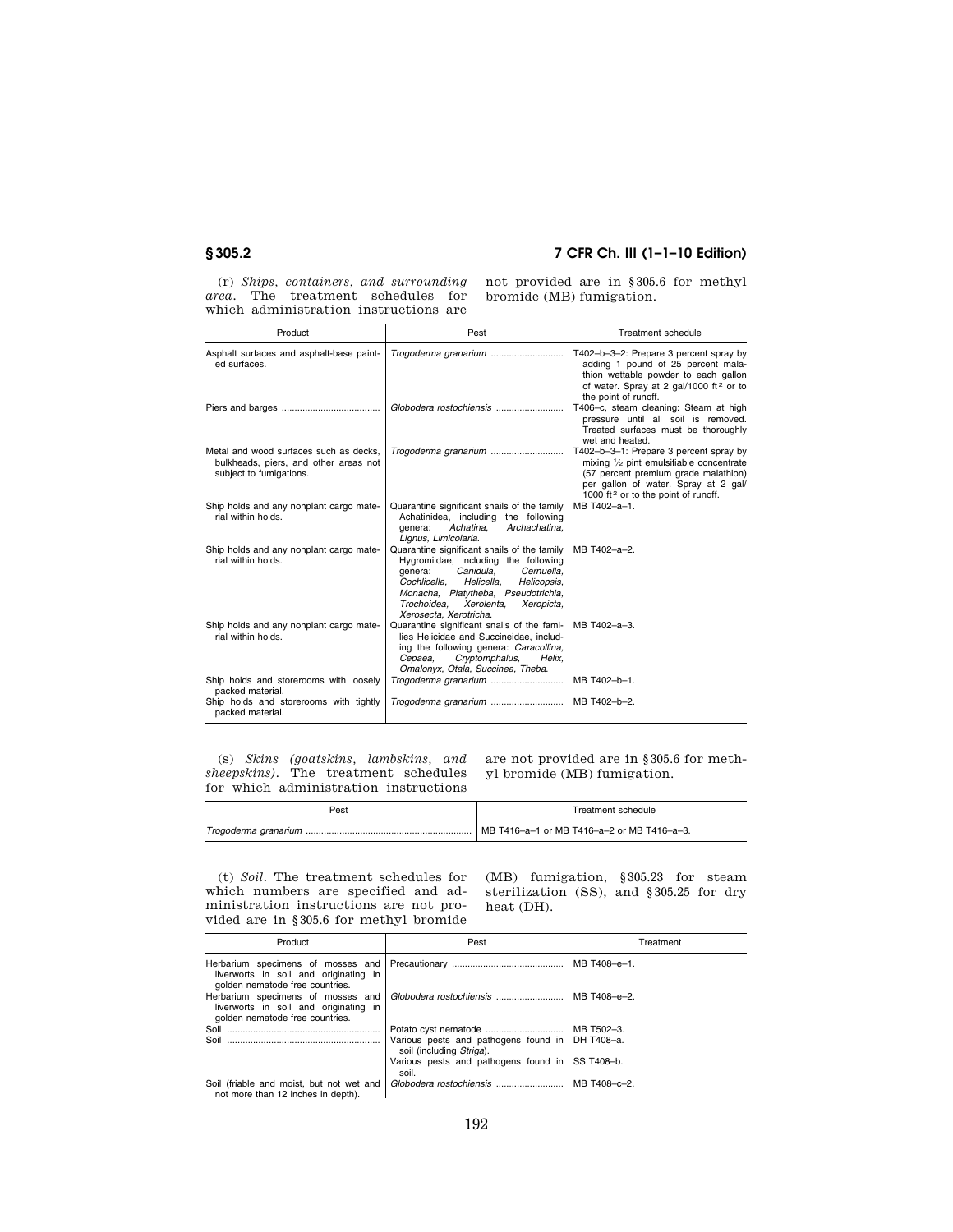| Product                                                                                                                                                     | Pest                                                | Treatment                                                                                                                                                |
|-------------------------------------------------------------------------------------------------------------------------------------------------------------|-----------------------------------------------------|----------------------------------------------------------------------------------------------------------------------------------------------------------|
| Soil                                                                                                                                                        | Insects                                             | T408-d-1: Screening through 16 mesh<br>screens will remove most larvae and<br>pupae, except smaller types; or T408-<br>$d-2$ : Freezing-0 °F for 5 days. |
| Soil (friable and moist, but not wet and<br>not more than 12 inches in depth) in<br>containers with dimensions that do not<br>exceed 24 inches.             |                                                     | MB T408-c-1.                                                                                                                                             |
|                                                                                                                                                             | Various pests and pathogens found in<br>soil.       | T408-b-1 (steam cleaning): Steam at<br>high pressure until all soil is removed.<br>Treated surfaces must be thoroughly<br>wet and heated.                |
| Soil<br>contaminated<br>equipment<br>(pre-<br>cautionary treatment).                                                                                        | Soil fungi, nematodes, and certain soil<br>insects. | T408-f, steam cleaning: Steam at high<br>pressure until all soil is removed.<br>Treated surfaces must be thoroughly<br>wet and heated.                   |
| Soil contaminated non-food or non-feed<br>commodities (soil must be friable and<br>or moist, but not wet, and must not ex-<br>ceed 12 inches in dimension). |                                                     | MB T408-g-1 or MB T408-g-2.                                                                                                                              |

### (u) *Sugarcane.*

| Product                    | Pest                                                   | Treatment schedule                                                                                                                                                                                                                                                                                                                     |
|----------------------------|--------------------------------------------------------|----------------------------------------------------------------------------------------------------------------------------------------------------------------------------------------------------------------------------------------------------------------------------------------------------------------------------------------|
| Saccharum (seed pieces)    | Xanthomonas<br>albilineans<br>X.<br>and<br>vasculorum. | T514-1: Presoak in water at room tem-<br>perature for 24 hours. Then immerse<br>in water at 122 °F for 3 hours.                                                                                                                                                                                                                        |
| Saccharum (true seed fuzz) |                                                        | T514-2: Immerse in 0.525 percent so-<br>dium hypochlorite solution for 30 min-<br>utes followed by at least 8 hours air<br>drying before packaging (Dilute 1 part<br>Clorox or similar solution containing<br>5.25 percent sodium hypochlorite; if<br>using ultra strength chlorine bleach,<br>use only 3/4 as much bleach).           |
|                            |                                                        | T514-3: Dry heat treatment for 2 hours<br>at 158 $\degree$ F.                                                                                                                                                                                                                                                                          |
|                            | Various sugarcane-related diseases                     | T515-1: Introduce live steam into 25"<br>vacuum until pressure reaches 15 to<br>20 pounds. Hold until center of bale is<br>220-230 °F and maintain for 30 min-<br>utes.                                                                                                                                                                |
|                            |                                                        | T515-2-1: Introduce steam into 25" vac-<br>uum (or if with initial vacuum, "bleed"<br>air until steam vapor fills chamber).<br>T515-2-3: Dry heat at 212 °F for 1 hour.<br>T515-2-4: Remove the pulp in water at<br>190-205 °F, followed by drying at 212<br>°F for 1 hour.<br>T515-2-5: Flash heated to 1,000 °F (Ar-<br>nold dryer). |

(v) *Wood articles including containers, oak logs and lumber, Christmas trees.* The treatment schedules for which administration instructions are not provided are in §305.6 for methyl bromide (MB) fumigation, §305.8 for sulfuryl fluoride (SF), and §305.28 for kiln sterilization (KS).

| Material                                                                                                              | Pest                        | Treatment schedule                       |
|-----------------------------------------------------------------------------------------------------------------------|-----------------------------|------------------------------------------|
| Cut conifer Christmas trees<br>Wood surfaces (can be combined with<br>other surfaces such as metal or con-<br>crete). | Lymantria dispar egg masses | MB T313-a.<br>MB T313-b.<br>SF T404-c-2. |